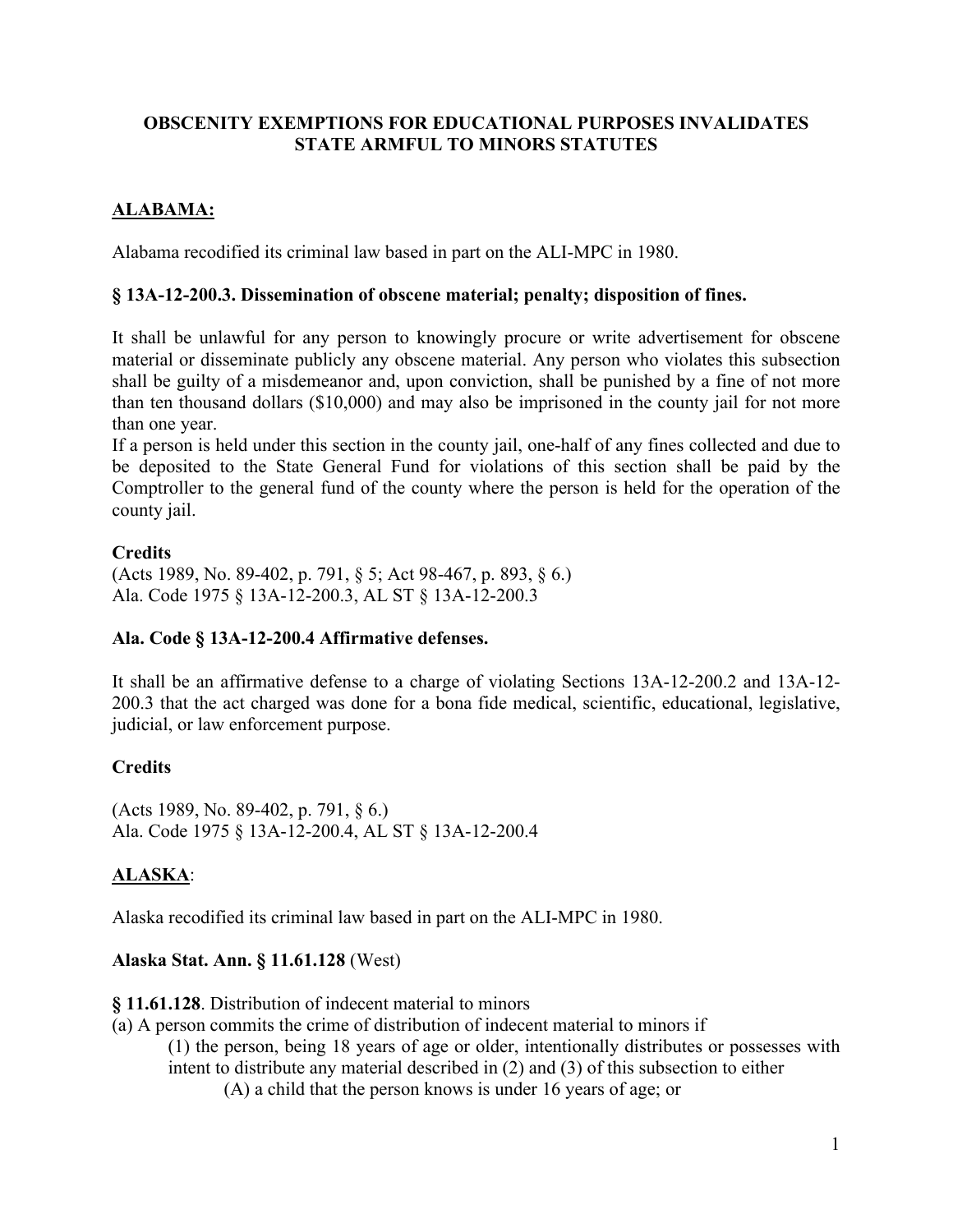(B) another person that the person believes is a child under 16 years of age; (2) the person knows that the material depicts the following actual or simulated conduct:

(A) sexual penetration;

(B) the lewd touching of a person's genitals, anus, or female breast;

(C) masturbation;

(D) bestiality;

(E) the lewd exhibition of a person's genitals, anus, or female breast; or

(F) sexual masochism or sadism; And

(3) the material is harmful to minors.

(b) In this section, it is not a defense that the victim was not actually under 16 years of age. (c) In this section, "harmful to minors" means

(1) the average individual, applying contemporary community standards, would find that the material, taken as a whole, appeals to the prurient interest in sex for persons under 16 years of age;

(2) a reasonable person would find that the material, taken as a whole, lacks serious literary, artistic, educational, political, or scientific value for persons under 16 years of age; and

(3) the material depicts actual or simulated conduct in a way that is patently offensive to the prevailing standards in the adult community as a whole with respect to what is suitable for persons under 16 years of age.

(d) Except as provided in (e) of this section, distribution of indecent material to minors is a class C felony.

(e) Distribution of indecent material to minors is a class B felony if the defendant was, at the time of the offense, required to register as a sex offender or child kidnapper under AS 12.63 or a similar law of another jurisdiction.

# **Credits**

SLA 2005, ch. 97, § 2. Amended by SLA 2007, ch. 24, § 6, eff. July 1, 2007; SLA 2010, ch. 18, §§ 9 to 12, eff. July 1, 2010; 3rd Sp. Sess. 2012, ch. 1, § 5, eff. July 1, 2012.Notes of Decisions containing your search terms (0)View all 2AS § 11.61.128, AK ST § 11.61.128

[No exemption for libraries, schools, museums in the statute]

# **ARIZONA:**

Arizona recodified its criminal law based in part on the ALI-MPC in 1978.

# **Ariz. Rev. Stat. Ann. § 13-3506**

§ 13-3506. Furnishing harmful items to minors; applicability; classification

A. It is unlawful for any person, with knowledge of the character of the item involved, to recklessly furnish, present, provide, make available, give, lend, show, advertise or distribute to minors any item that is harmful to minors.

B. This section does not apply to the transmission or sending of items over the internet.

C. A violation of this section is a class 4 felony.

# **Credits**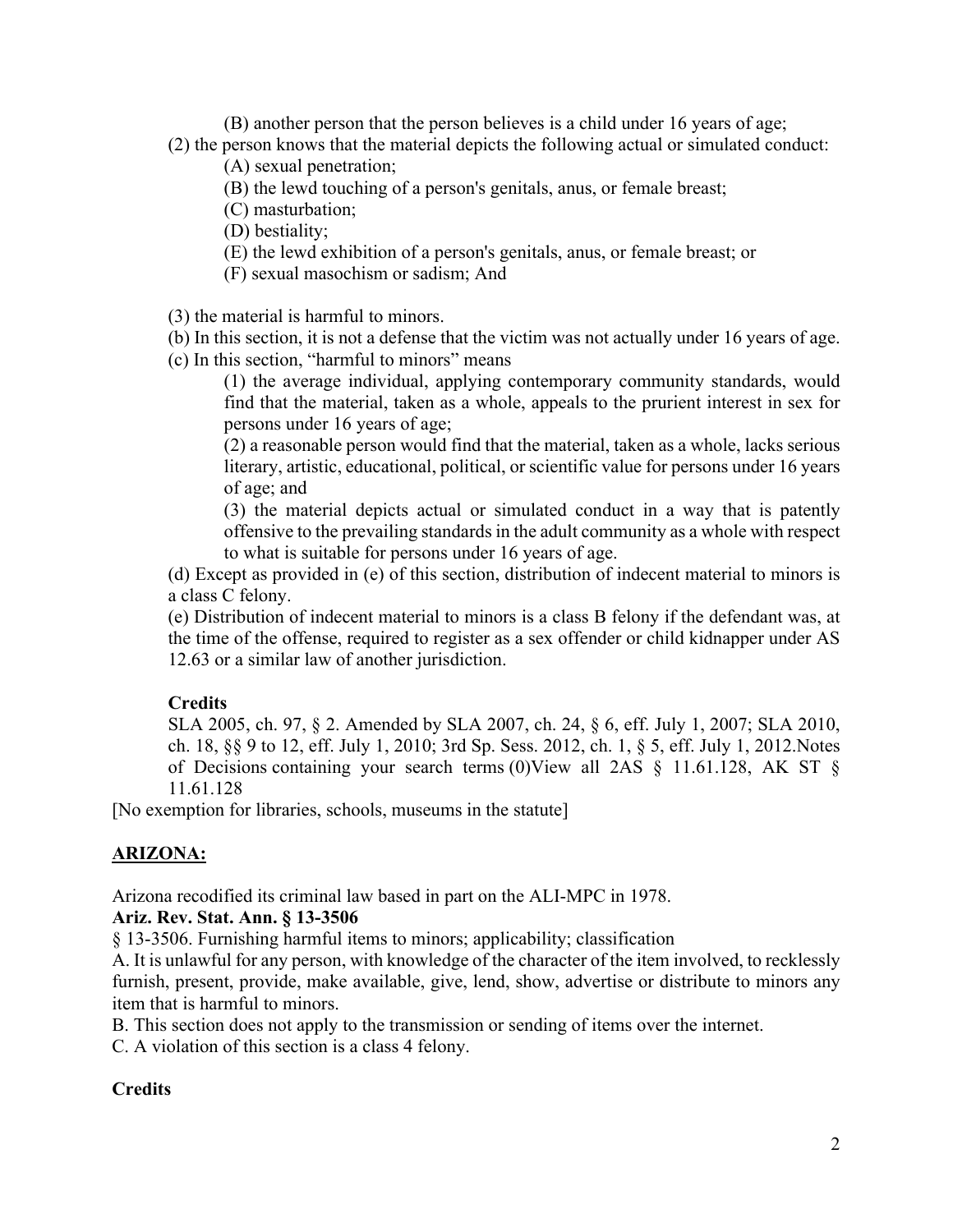Added as § 13-536 by Laws 1970, Ch. 71, § 2. Amended by Laws 1972, Ch. 172, § 3; Laws 1974, Ch. 98, § 2; Laws 1976, Ch. 159, § 3, eff. June 27, 1976; Laws 1977, Ch. 125, § 6, eff. May 31, 1977. Renumbered as § 13-3506 by Laws 1977, Ch. 142, § 98, eff. Oct. 1, 1978. Amended by Laws 1978, Ch. 201, § 219, eff. Oct. 1, 1978; Laws 1986, Ch. 411, § 3; Laws 2000, Ch. 189, § 25; Laws 2001, Ch. 94, § 2.

# **Arizona Revised Statutes § 13-3506.01**

§ 13-3506.01. Furnishing harmful items to minors; internet activity; classification; definitions A. It is unlawful for any person, with knowledge of the character of the item involved, to intentionally or knowingly transmit or send to a minor by means of electronic mail, personal messaging or any other direct internet communication an item that is harmful to minors when the person knows or believes at the time of the transmission that a minor in this state will receive the item.

B. This section does not apply to:

1. Posting material on an internet web site, bulletin board or newsgroup.

2. Sending material via a mailing list or listserv that is not administered by the sender. For the purposes of this paragraph, "mailing list" or "listserv" means a method of internet communication where a message is sent to an internet address and then is retransmitted to one or more subscribers to the mailing list or listserv.

C. It is not a defense to a prosecution for a violation of this section that the recipient of the transmission was a peace officer posing as a minor.

D. A violation of this section is a class 4 felony.

E. The failure to report a violation of this section is a class 6 felony as prescribed by § 13-3620.

F. For the purposes of this section:

1. "Internet" means the combination of computer facilities and electromagnetic transmission media, and related equipment and software, comprising the interconnected worldwide network of computer networks that employ the transmission control protocol or internet protocol or any successor protocol to transmit information.

2. "Internet web site" means a location where material placed in a computer server-based file archive is publicly accessible, over the internet, using hypertext transfer protocol or any successor protocol.

**Credits** 

Added by Laws 2001, Ch. 94, § 3. Amended by Laws 2001, Ch. 334, § 15; Laws 2003, Ch. 222, § 1; Laws 2004, Ch. 29, § 3.

# **Ariz. Rev. Stat. Ann. § 13-3501**

1. "Harmful to minors" means that quality of any description or representation, in whatever form, of nudity, sexual activity, sexual conduct, sexual excitement, or sadomasochistic abuse, when both:(a) To the average adult applying contemporary state standards with respect to what is suitable for minors, it both:(i) Appeals to the prurient interest, when taken as a whole. In order for an item as a whole to be found or intended to have an appeal to the prurient interest, it is not necessary that the item be successful in arousing or exciting any particular form of prurient interest either in the hypothetical average person, in a member of its intended and probable recipient group or in the trier of fact.(ii) Portrays the description or representation in a patently offensive way.(b) Taken as a whole does not have serious literary, artistic, political, or scientific value for minors.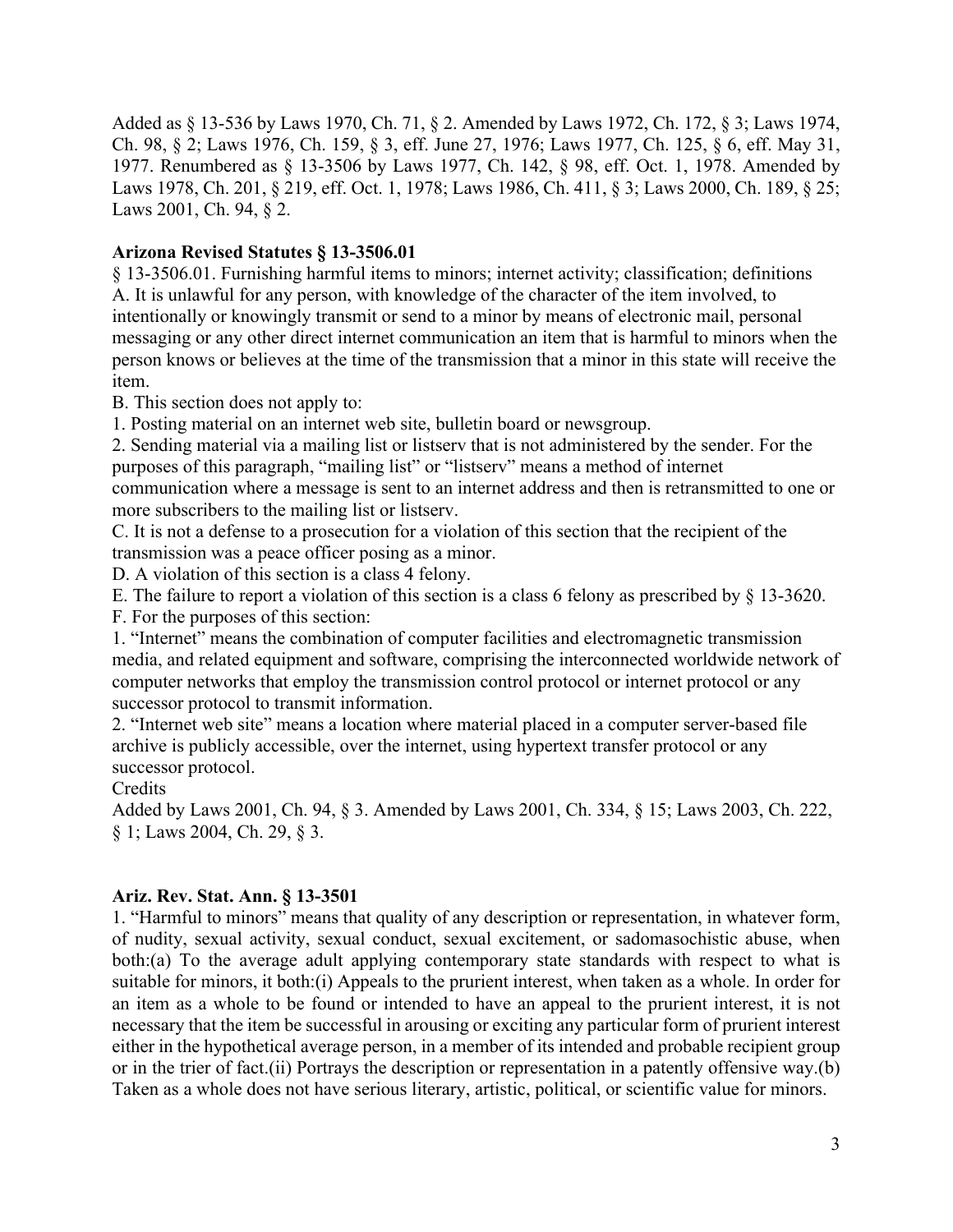2. "Item" means any material or performance which depicts or describes sexual activity and includes any book, leaflet, pamphlet, magazine, booklet, picture, drawing, photograph, film, negative, slide, motion picture, figure, object, article, novelty device, recording, transcription, live or recorded telephone message or other similar items whether tangible or intangible and including any performance, exhibition, transmission or dissemination of any of the above. An item also includes a live performance or exhibition which depicts sexual activity to the public or an audience of one or more persons. An item is obscene within the meaning of this chapter when all of the following apply:(a) The average person, applying contemporary state standards, would find that the item, taken as a whole, appeals to the prurient interest. In order for an item as a whole to be found or intended to have an appeal to the prurient interest, it is not necessary that the item be successful in arousing or exciting any particular form of prurient interest either in the hypothetical average person, in a member of its intended and probable recipient group or in the trier of fact.(b) The average person, applying contemporary state standards, would find that the item depicts or describes, in a patently offensive way, sexual activity as that term is described in this section.(c) The item, taken as a whole, lacks serious literary, artistic, political or scientific value.

# **ARKANSAS:**

Arkansas recodified its criminal law based in part on the ALI-MPC in 1976.

#### **Ark. Code Ann. § 5-68-308 § 5-68-308. Obscenity defenses**

- (a) No employee is liable to prosecution under this subchapter for promoting or possessing with intent to promote any obscene motion picture if the employee is acting within the scope of his or her regular employment.
- (b)(1) As used in subsection (a) of this section, "employee" means any person regularly employed by an owner or operator of a motion picture theater if the person:(A) Has no financial interest other than salary or wages in the ownership or operation of the motion picture theater;(B) Has no financial interest in or control over the selection of a motion picture shown in the theater; and  $(C)$  Is working within the motion picture theater where he or she is regularly employed.(2) However, "employee" does not include a manager of a motion picture theater.

(c) No employee, director, or trustee of a bona fide school, museum, or public library, acting within the scope of his or her regular employment, is liable to prosecution for a violation of this subchapter for disseminating a writing, film, slide, drawing, or other visual reproduction that is claimed to be obscene.

#### **Credits**

Acts of 1981 (Ex. Sess.), Act 28, § 8. Formerly A.S.A. 1947, § 41-3585.7.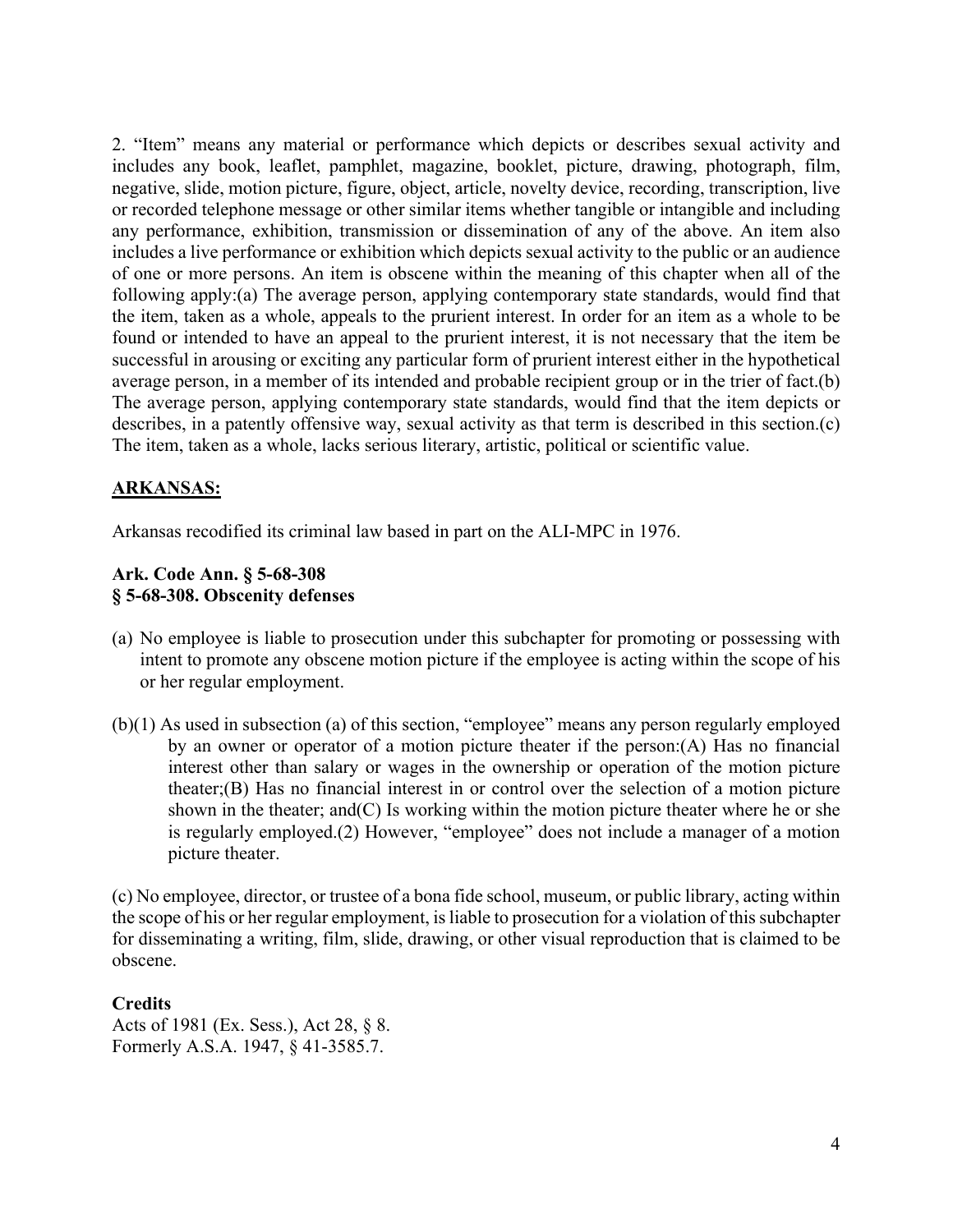# **CALIFORNIA**:

**Cal. Penal Code § 313.1** (West):

#### **§ 313.1 Distribution or exhibition to minors; misrepresentation as parent or guardian; vending machines; blinder racks; adults only area; video recording alterations; distribution by telephone; defenses; confidentiality**

Every person who, with knowledge that a person is a minor, or who fails to exercise reasonable care in ascertaining the true age of a minor, knowingly sells, rents, distributes, sends, causes to be sent, exhibits, or offers to distribute or exhibit by any means, including, but not limited to, live or recorded telephone messages, any harmful matter to the minor shall be punished as specified in Section 313.4.

It does not constitute a violation of this section for a telephone corporation, as defined by Section 234 of the Public Utilities Code, to carry or transmit messages described in this chapter or to perform related activities in providing telephone services.

### **Credits**

(Added by Stats.1969, c. 248, p. 596, § 1. Amended by Stats.1970, c. 257, p. 522, § 1; Stats.1976, c. 1121, p. 5024, § 1; Stats.1987, c. 471, § 1; Stats.1988, c. 909, § 1; Stats.1988, c. 1392, § 7; Stats.1989, c. 1058, § 3; Stats.1990, c. 877 (S.B.2475), § 1; Stats.1993, c. 559 (A.B.538), § 1; Stats.1994, c. 38 (A.B.17), § 1.)

### **Cal. Penal Code § 313.2 (West):**

# **§ 313.2. Exemption of parent or guardian**

(a) Nothing in this chapter shall prohibit any parent or guardian from distributing any harmful matter to his child or ward or permitting his child or ward to attend an exhibition of any harmful matter if the child or ward is accompanied by him.

(b) Nothing in this chapter shall prohibit any person from exhibiting any harmful matter to any of the following:

(1) A minor who is accompanied by his parent or guardian.

(2) A minor who is accompanied by an adult who represents himself to be the parent or guardian of the minor and whom the person, by the exercise of reasonable care, does not have reason to know is not the parent or guardian of the minor.

#### **Credits**

(Added by Stats.1969, c. 248, p. 596, § 1. Amended by Stats.1970, c. 257, p. 522, § 2.)

# **Cal. Penal Code § 313.3 (West):**

#### **§ 313.3. Defense.**

It shall be a defense in any prosecution for a violation of this chapter that the act charged was committed in aid of legitimate scientific or educational purposes.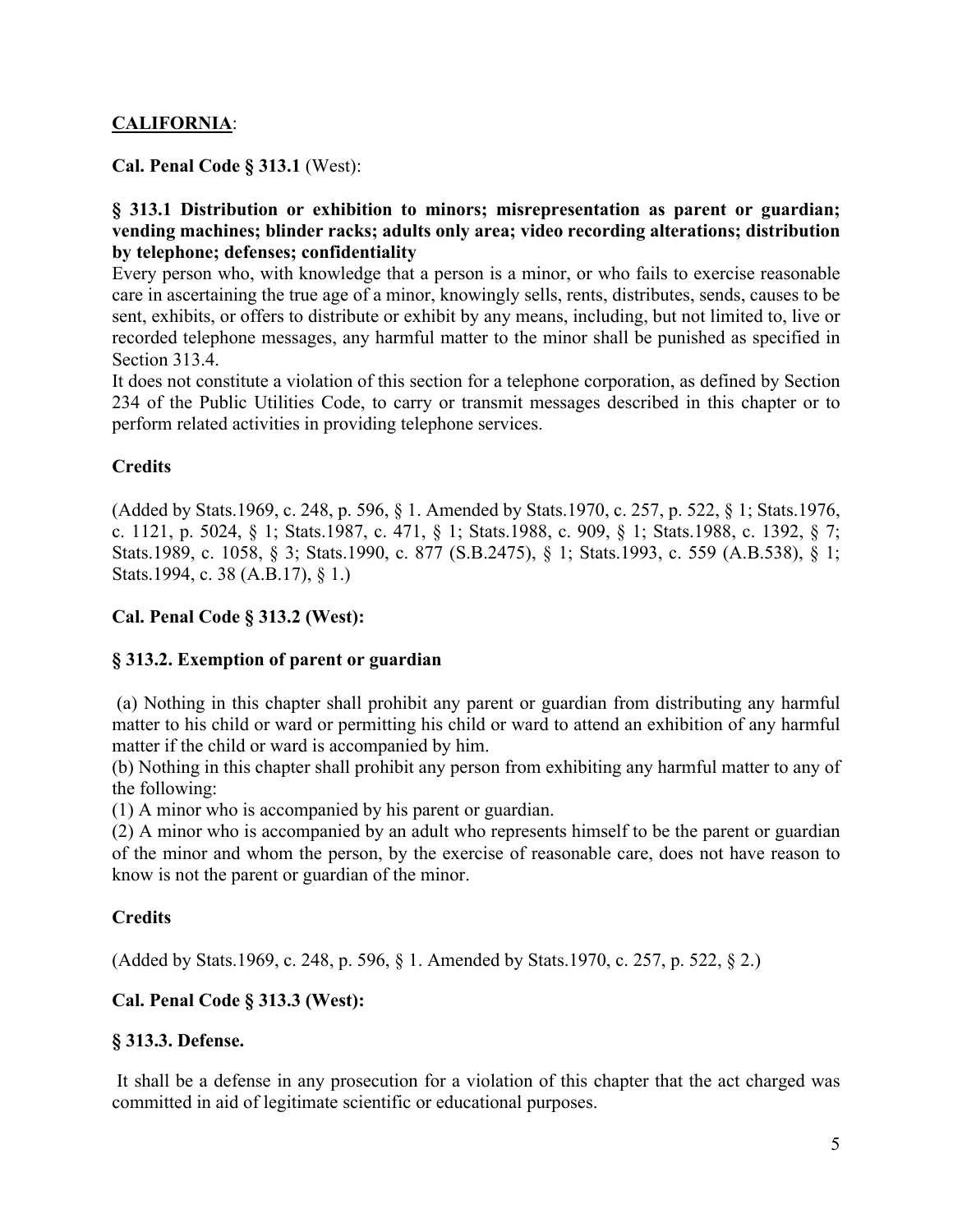# **Credits**

(Added by Stats.1969, c. 248, p. 596, § 1.)

# **COLORADO:**

Colorado recodified its criminal law based in part on the ALI-MPC in 1972.

### **Colo. Rev. Stat. Ann. § 18-7-501** (West)

(2) "Harmful to children" means that quality of any description or representation, in whatever form, of sexually explicit nudity, sexual conduct, sexual excitement, or sadomasochistic abuse, when it:(a) Taken as a whole, predominantly appeals to the prurient interest in sex of children;(b) Is patently offensive to prevailing standards in the adult community as a whole with respect to what is suitable material for children; and(c) Is, when taken as a whole, lacking in serious literary, artistic, political, and scientific value for children.

# **Credits**

Added by Laws 1981, H.B.1310, § 1.

# **Colo. Rev. Stat. Ann. § 18-7-502 (West)**

(1) It shall be unlawful for any person knowingly to sell or loan for monetary consideration to a child:(a) Any picture, photograph, drawing, sculpture, motion picture film, or similar visual representation or image of a person or portion of the human body which depicts sexually explicit nudity, sexual conduct, or sadomasochistic abuse and which, taken as a whole, is harmful to children; or(b) Any book, pamphlet, magazine, printed matter however reproduced, or sound recording which contains any matter enumerated in paragraph (a) of this subsection (1), or explicit and detailed verbal descriptions or narrative accounts of sexual excitement, sexual conduct, or sadomasochistic abuse and which, taken as a whole, is harmful to children.

(2) It shall be unlawful for any person knowingly to sell to a child an admission ticket or pass, or knowingly to admit a child to premises whereon there is exhibited a motion picture, show, or other presentation which, in whole or in part, depicts sexually explicit nudity, sexual conduct, or sadomasochistic abuse and which is harmful to children or to exhibit any such motion picture at any such premises which are not designed to prevent viewing from any public way of such motion picture by children not admitted to any such premises.

(3) It shall be unlawful for any child falsely to represent to any person mentioned in subsection (1) or (2) of this section, or to his agent, that he is eighteen years of age or older, with the intent to procure any material set forth in subsection (1) of this section, or with the intent to procure his admission to any motion picture, show, or other presentation, as set forth in subsection (2) of this section.

(4) It shall be unlawful for any person knowingly to make a false representation to any person mentioned in subsection (1) or (2) of this section, or to his agent, that he is the parent or guardian of any juvenile, or that any child is eighteen years of age or older, with the intent to procure any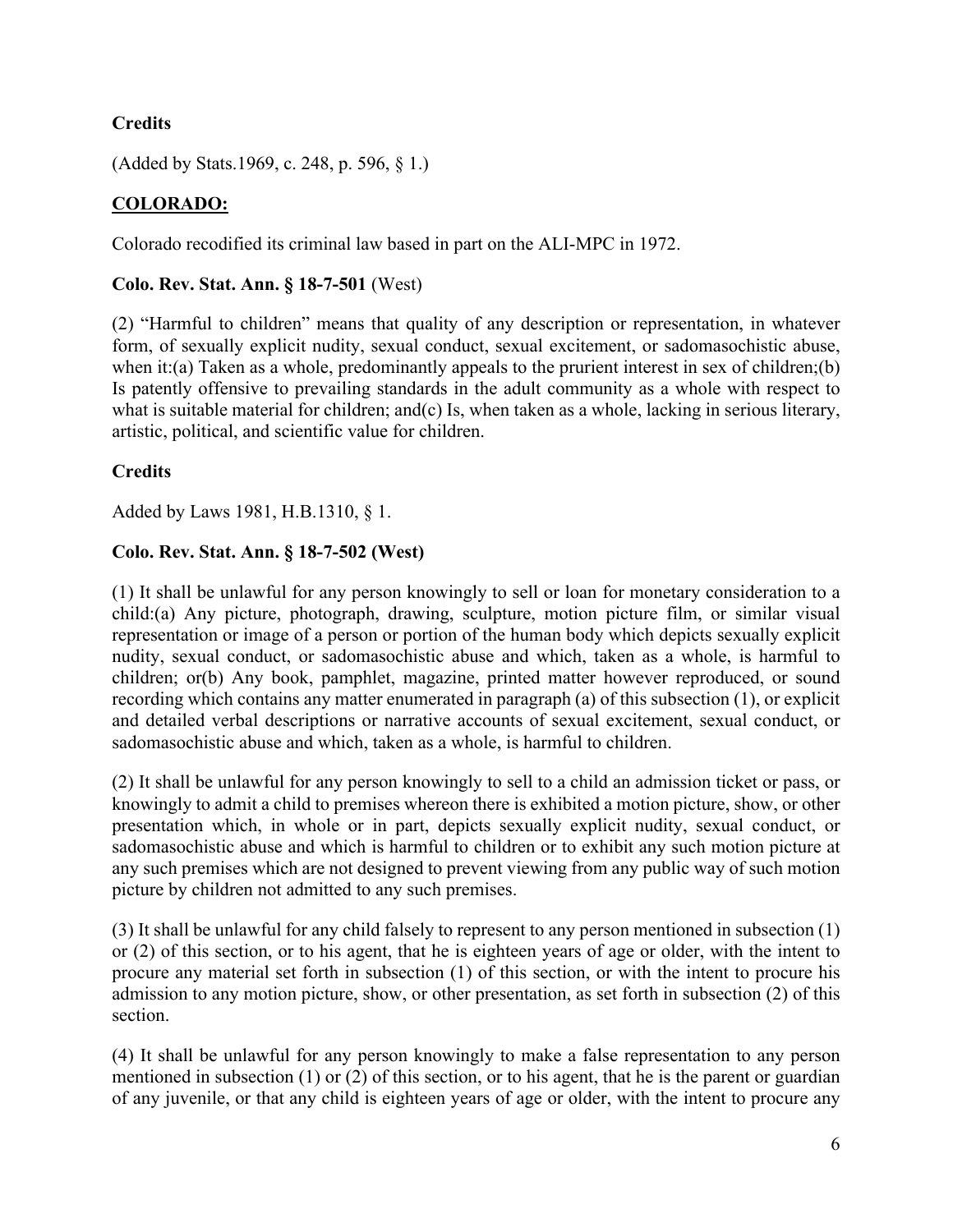material set forth in subsection (1) of this section, or with the intent to procure any child's admission to any motion picture, show, or other presentation, as set forth in subsection (2) of this section.

(5) It shall be unlawful for any person knowingly to exhibit, expose, or display in public at newsstands or any other business or commercial establishment frequented by children or where children are or may be invited as part of the general public:(a) Any picture, photograph, drawing, sculpture, motion picture film, or similar visual representation or image of a person or portion of the human body which depicts sexually explicit nudity, sexual conduct, or sadomasochistic abuse and which is harmful to children; or(b) Any book, pamphlet, magazine, printed matter however reproduced, or sound recording which contains any matter enumerated in paragraph (a) of this subsection (5), or explicit verbal descriptions or narrative accounts of sexual excitement, sexual conduct, or sadomasochistic abuse and which, taken as a whole, is harmful to children.(6) A violation of any provision of this section is a class 2 misdemeanor.

# **Credits**

Added by Laws 1981, H.B.1310, § 1.

# **Colo. Rev. Stat. Ann. § 18-7-503**

Nothing contained in this part 5 shall be construed to apply to:

(a) The purchase, distribution, exhibition, or loan of any work of art, book, magazine, or other printed or manuscript material by any accredited museum, library, school, or institution of higher education;

(b) The exhibition or performance of any play, drama, tableau, or motion picture by any theatre, museum, school, or institution of higher education, either supported by public appropriation or which is an accredited institution supported by private funds.

# **Credits**

Added by Laws 1981, H.B.1310, § 1.

# **CONNECTICUT**

Connecticut recodified its criminal law based in part on the ALI-MPC in 1971.

# **Conn. Gen. Stat. Ann. § 53a-194** (West)

# **§ 53a-194. Obscenity**: Class B misdemeanor

(a) A person is guilty of obscenity when, knowing its content and character, he promotes, or possesses with intent to promote, any obscene material or performance.

(b) Obscenity is a class B misdemeanor.

# **Credits**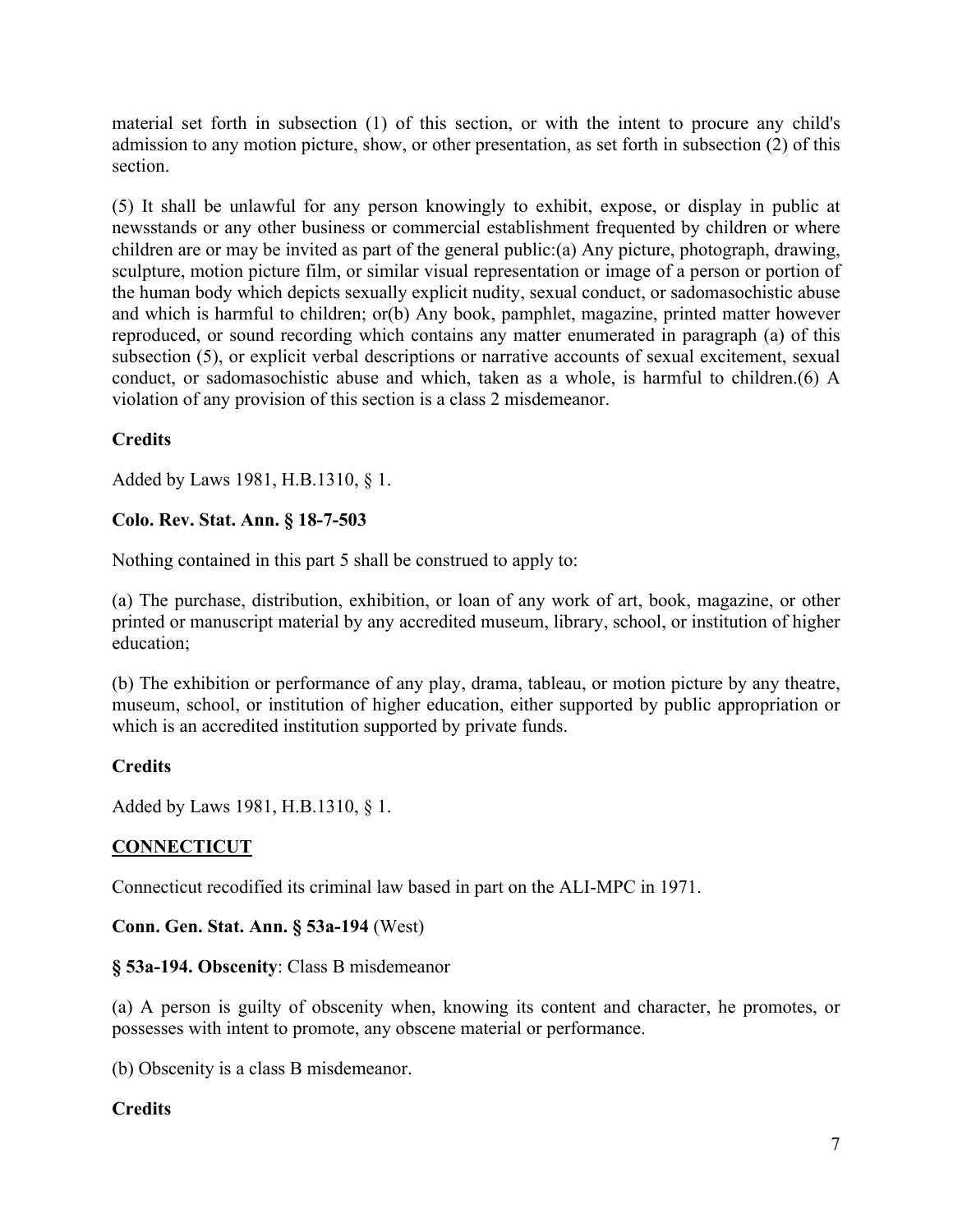(1969, P.A. 828, § 196, eff. Oct. 1, 1971.)

# **Conn. Gen. Stat. Ann. § 53a-195** (West):

In any prosecution for obscenity it is a defense that the persons to whom allegedly obscene material was disseminated, or the audience to an allegedly obscene performance, consisted of persons or institutions having scientific, educational or governmental justification for possessing or viewing the same.

# **Credits**

(1969, P.A. 828, § 197, eff. Oct. 1, 1971; 1992, P.A. 92-260, § 77.)

# **DELAWARE:**

Delaware recodified its criminal law based in part on the ALI-MPC in 1973.

# **Del. Code Ann. tit. 11, § 1361** (West)

**§ 1361. Obscenity; acts constituting**; class E felony or class G felony; subsequent violations

(a) A person is guilty of obscenity when the person knowingly:(1) Sells, delivers or provides any obscene picture, videotape, video game, writing, record, audio cassette tape, compact disc or other representation or embodiment of the obscene;(2) Presents or directs an obscene play, dance or performance or participates in that portion thereof which makes it obscene;(3) Publishes, exhibits or otherwise makes available any obscene material;(4) Possesses any obscene material for purposes of sale or other commercial dissemination; or(5) Permits a person under the age of 12 to be on the premises where material harmful to minors, as defined by 11 Del. C. § 1365, is either sold or made available for commercial distribution and which material is readily accessible to or easily viewed by such minors. Any material covered by this paragraph shall not be considered readily accessible to or easily viewed by minors if it has been placed or otherwise located 5 feet or more above the floor of the subject premises or if the material is concealed so that no more than the top 3 inches is visible to the passerby.

(b) Obscenity is a class E felony if a person sells, delivers or provides any obscene picture, videotape, video game, writing, record, audio cassette tape, compact disc or other representation or embodiment of the obscene to a person under the age of 18. In all other cases, obscenity is a class G felony. In addition to the above penalties, upon conviction of obscenity involving live conduct as defined in § 1364 of this title, the court shall order the business or establishment which presented, displayed or exhibited such conduct closed for a period of 6 months.

# **Credits**

58 Laws 1972, ch. 497, § 1; 60 Laws 1976, ch. 445, § 1; 61 Laws 1977, ch. 121, § 1; 63 Laws 1981, ch. 111, §§ 1-3; 67 Laws 1989, ch. 130, § 8; 67 Laws 1990, ch. 350, §§ 11, 12; 70 Laws 1995, ch. 186, § 1, eff. July 10, 1995; 74 Laws 2003, ch. 71, § 2, eff. June 30, 2003; 74 Laws 2004, ch. 380, §§ 1, 2, eff. July 19, 2004.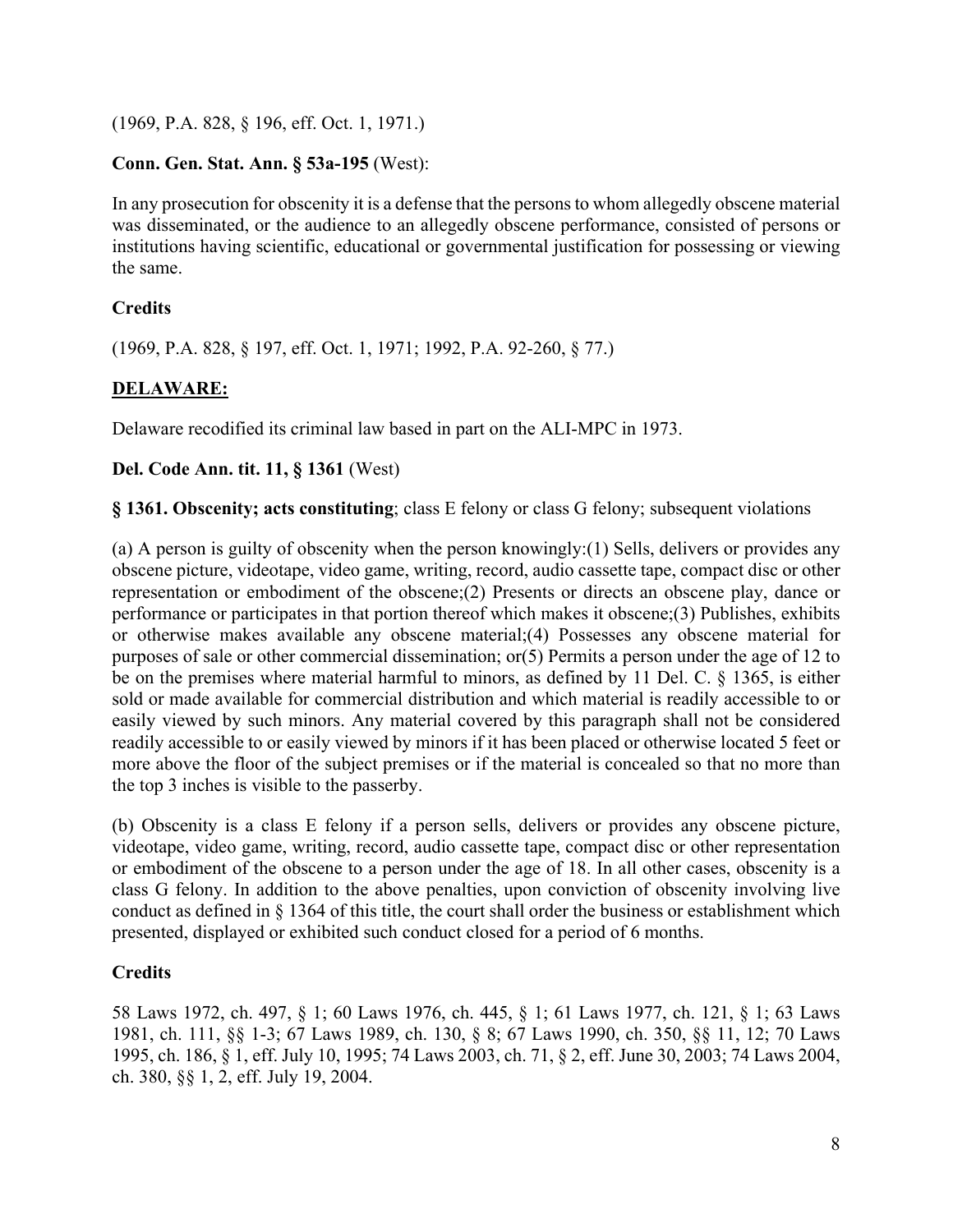#### **Del. Code Ann. tit. 11, § 1362 (**West)

### **§ 1362. Obscenity; defenses**

In any prosecution for obscenity it is an affirmative defense that dissemination was restricted to:

(1) Institutions or persons having scientific, educational, governmental or other similar justification for possessing obscene material; or

(2) Noncommercial dissemination to personal associates of the accused who are known by the accused not to object to the receipt of such material.

### **Credits**

Laws 1972, ch. 497, § 1.

# **DISTRICT OF COLUMBIA:**

#### **D.C. Code § 22-2201**

### **§ 22-2201**. **Certain obscene activities and conduct declared unlawful; definitions; penalties; affirmative defenses; exception.**

(a)(1) It shall be unlawful in the District of Columbia for a person knowingly:(A) To sell, deliver, distribute, or provide, or offer or agree to sell, deliver, distribute, or provide any obscene, indecent, or filthy writing, picture, sound recording, or other article or representation;(B) To present, direct, act in, or otherwise participate in the preparation or presentation of, any obscene, indecent, or filthy play, dance, motion picture, or other performance;(C) To pose for, model for, print, record, compose, edit, write, publish, or otherwise participate in preparing for publication, exhibition, or sale, any obscene, indecent, or filthy writing, picture, sound recording, or other article or representation;(D) To sell, deliver, distribute, or provide, or offer or agree to sell, deliver, distribute or provide any article, thing, or device which is intended for or represented as being for indecent or immoral use;(E) To create, buy, procure, or possess any matter described in the preceding subparagraphs of this paragraph with intent to disseminate such matter in violation of this subsection;(F) To advertise or otherwise promote the sale of any matter described in the preceding subparagraphs of this paragraph; or(G) To advertise or otherwise promote the sale of material represented or held out by such person to be obscene.(2)(A) For purposes of subparagraph (E) of paragraph (1) of this subsection, the creation, purchase, procurement, or possession of a mold, engraved plate, or other embodiment of obscenity specially adapted for reproducing multiple copies or the possession of more than 3 copies, of obscene, indecent, or filthy material shall be prima facie evidence of an intent to disseminate such material in violation of this subsection.(B) For purposes of paragraph (1) of this subsection, the term "knowingly" means having general knowledge of, or reason to know, or a belief or ground for belief which warrants further inspection or inquiry of, the character and content of any article, thing, device, performance, or representation described in paragraph (1) of this subsection which is reasonably susceptible of examination.(3) When any person is convicted of a violation of this subsection, the court in its judgment of conviction may, in addition to the penalty prescribed, order the confiscation and disposal of any materials described in paragraph (1) of this subsection, which were named in the charge against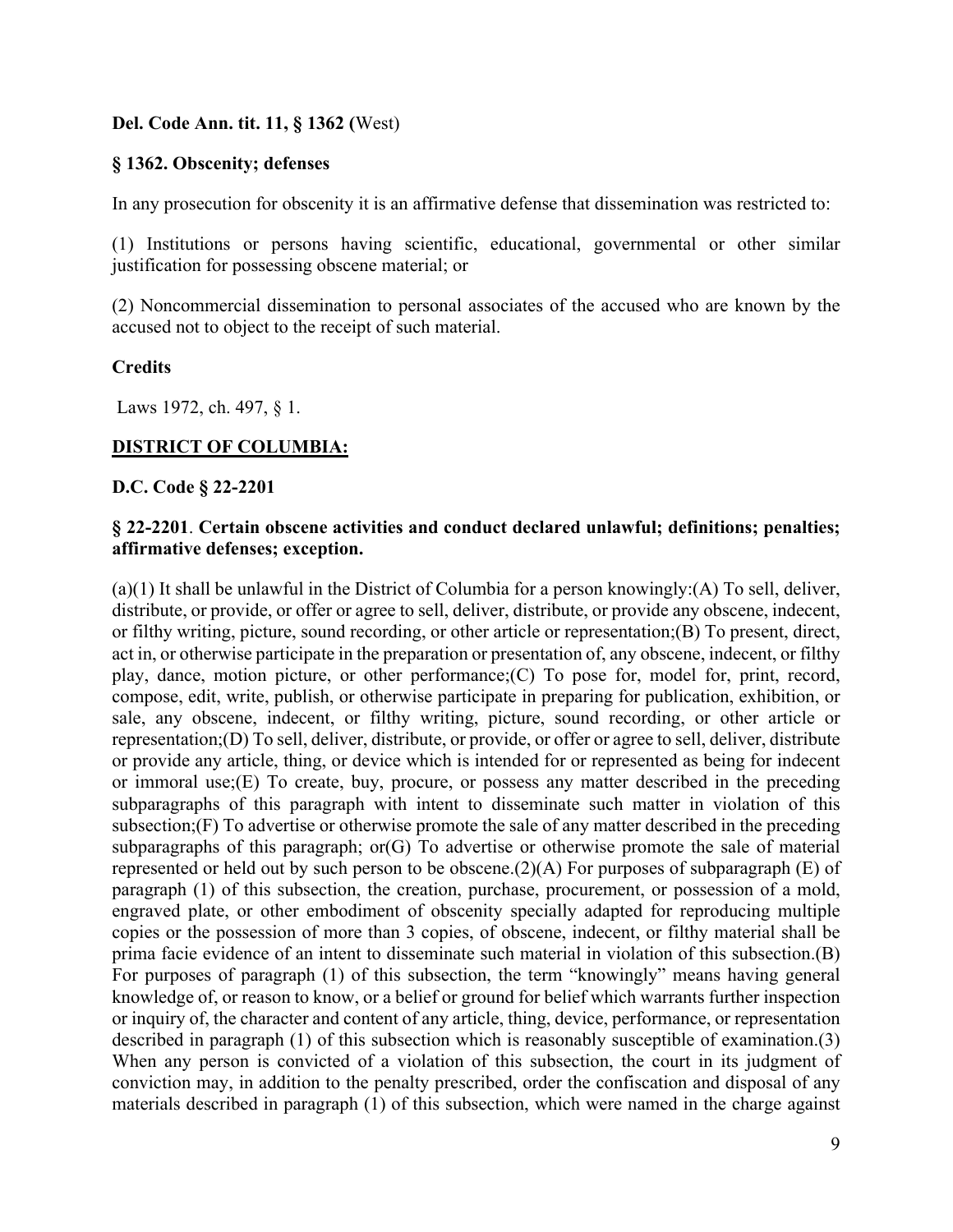such person and which were found in the possession or under the control of such person at the time of such person's arrest.

(b)(1) It shall be unlawful in the District of Columbia for any person knowingly:(A) To sell, deliver, distribute, or provide, or offer or agree to sell, deliver, distribute, or provide to a minor:(i) Any picture, photograph, drawing, sculpture, motion picture film, or similar visual representation or image of a person or portion of the human body, which depicts nudity, sexual conduct, or sadomasochistic abuse and which taken as a whole is patently offensive because it affronts prevailing standards in the adult community as a whole with respect to what is suitable material for minors; or(ii) Any book, magazine, or other printed matter however reproduced or sound recording, which depicts nudity, sexual conduct, or sado-masochistic abuse or which contains explicit and detailed verbal descriptions or narrative accounts of sexual excitement, sexual conduct, or sado-masochistic abuse and which taken as a whole is patently offensive because it affronts prevailing standards in the adult community as a whole with respect to what is suitable material for minors; or(B) To exhibit to a minor, or to sell or provide to a minor an admission ticket to, or pass to, or to admit a minor to, premises whereon there is exhibited, a motion picture, show, or other presentation which, in whole or in part, depicts nudity, sexual conduct, or sado-masochistic abuse and which taken as a whole is patently offensive because it affronts prevailing standards in the adult community as a whole with respect to what is suitable material for minors.(2) For purposes of paragraph (1) of this subsection:(A) The term "minor" means any person under the age of 17 years.(B) The term "nudity" includes the showing of the human male or female genitals, pubic area or buttocks with less than a full opaque covering, or the showing of the female breast with less than a full opaque covering of any portion thereof below the top of the nipple, or the depiction of covered male genitals in a discernibly turgid state.(C) The term "sexual conduct" includes acts of sodomy, masturbation, homosexuality, sexual intercourse, or physical contact with a person's clothed or unclothed genitals, pubic area, buttocks, or, if such person be a female, breast.(D) The term "sexual excitement" includes the condition of human male or female genitals when in a state of sexual stimulation or arousal.(E) The term "sado-masochistic abuse" includes flagellation or torture by or upon a person clad in undergarments or a mask or bizarre costume, or the condition of being fettered, bound, or otherwise physically restrained on the part of one so clothed.(F) The term "knowingly" means having a general knowledge of, or reason to know, or a belief or ground for belief which warrants further inspection or inquiry or both of: (i) The character and content of any material described in paragraph (1) of this subsection which is reasonably susceptible of examination by the defendant; and(ii) The age of the minor.

(c) It shall be an affirmative defense to a charge of violating subsection (a) or (b) of this section that the dissemination was to institutions or individuals having scientific, educational, or other special justification for possession of such material.

(d) Nothing in this section shall apply to a licensee under the Communications Act of 1934 (47 U.S.C. § 151 et seq.) while engaged in activities regulated pursuant to such Act.

(e) A person convicted of violating subsection (a) or (b) of this section shall for the 1st offense be fined not more than the amount set forth in § 22-3571.01 or imprisoned not more than 180 days, or both. A person convicted of a 2nd or subsequent offense under subsection (a) or (b) of this section shall be fined not less than \$1,000 and not more than the amount set forth in § 22-3571.01 or imprisoned not less than 6 months or more than 3 years, or both.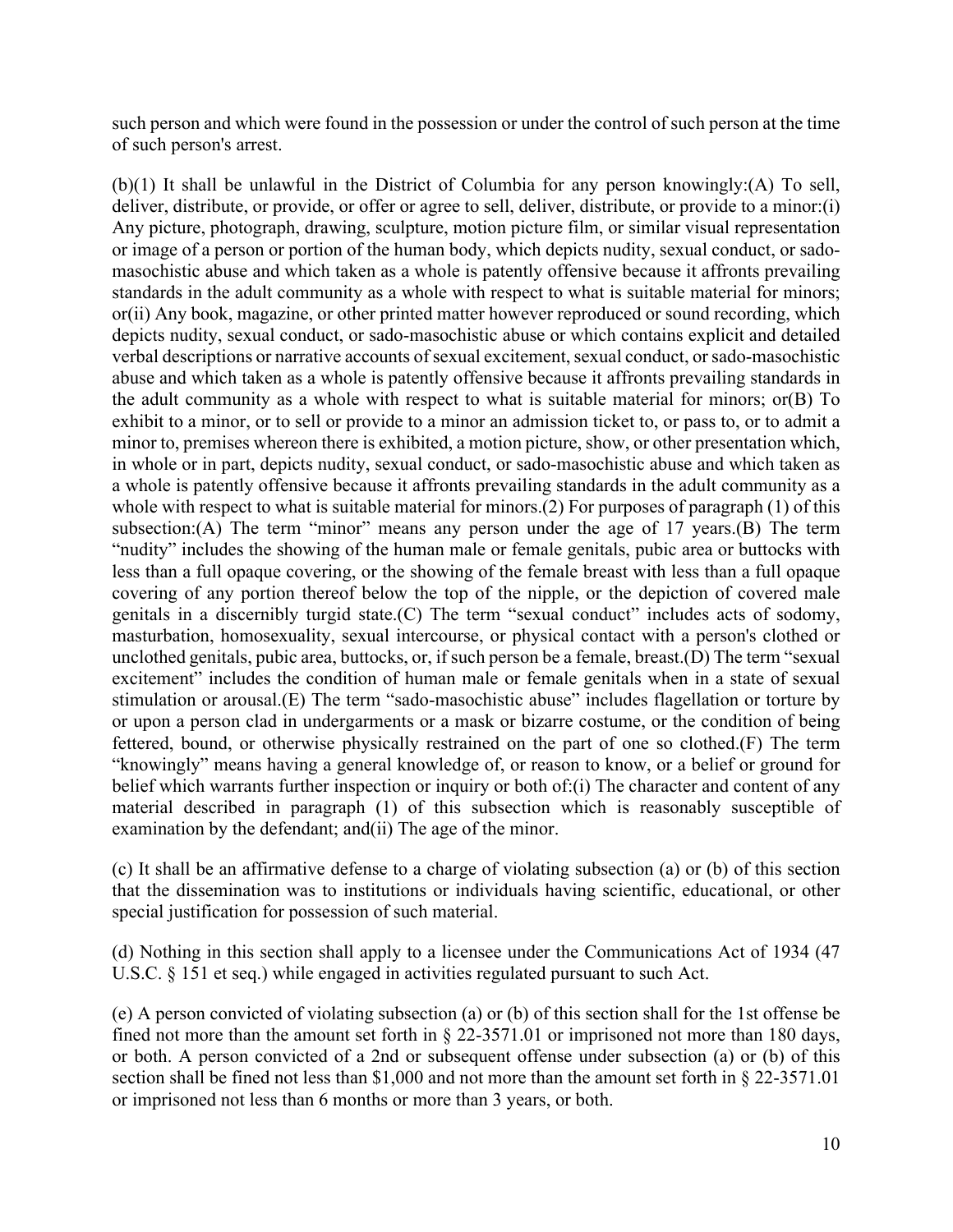# **Credits**

(Mar. 3, 1901, 31 Stat. 1332, ch. 854, § 872; Dec. 27, 1967, 81 Stat. 738, Pub. L. 90-226, title VI, § 606; May 21, 1994, D.C. Law 10-119, § 2(p), 41 DCR 1639; Aug. 20, 1994, D.C. Law 10-151, § 105(m), 41 DCR 2608; June 11, 2013, D.C. Law 19-317, § 201(u), 60 DCR 2064.)

# **FLORIDA:**

Florida recodified its criminal law based in part on the ALI-MPC in 1975.

### **Fla. Stat. Ann. § 847.001**

(6) "Harmful to minors" means any reproduction, imitation, characterization, description, exhibition, presentation, or representation, of whatever kind or form, depicting nudity, sexual conduct, or sexual excitement when it:

(a) Predominantly appeals to a prurient, shameful, or morbid interest;

(b) Is patently offensive to prevailing standards in the adult community as a whole with respect to what is suitable material or conduct for minors; and

(c) Taken as a whole, is without serious literary, artistic, political, or scientific value for minors.

A mother's breastfeeding of her baby is not under any circumstance "harmful to minors."

(8) "Minor" means any person under the age of 18 years.

(9) "Nudity" means the showing of the human male or female genitals, pubic area, or buttocks with less than a fully opaque covering; or the showing of the female breast with less than a fully opaque covering of any portion thereof below the top of the nipple; or the depiction of covered male genitals in a discernibly turgid state. A mother's breastfeeding of her baby does not under any circumstance constitute "nudity," irrespective of whether or not the nipple is covered during or incidental to feeding.

# **Fla. Stat. Ann. § 847.012 (West):**

### **Harmful materials; sale or distribution to minors or using minors in production prohibited; penalty**

(1) As used in this section, "knowingly" means having the general knowledge of, reason to know, or a belief or ground for belief which warrants further inspection or inquiry of both:(a) The character and content of any material described in this section which is reasonably susceptible of examination by the defendant; and (b) The age of the minor.

(2) A person's ignorance of a minor's age, a minor's misrepresentation of his or her age, a bona fide belief of a minor's age, or a minor's consent may not be raised as a defense in a prosecution for a violation of this section.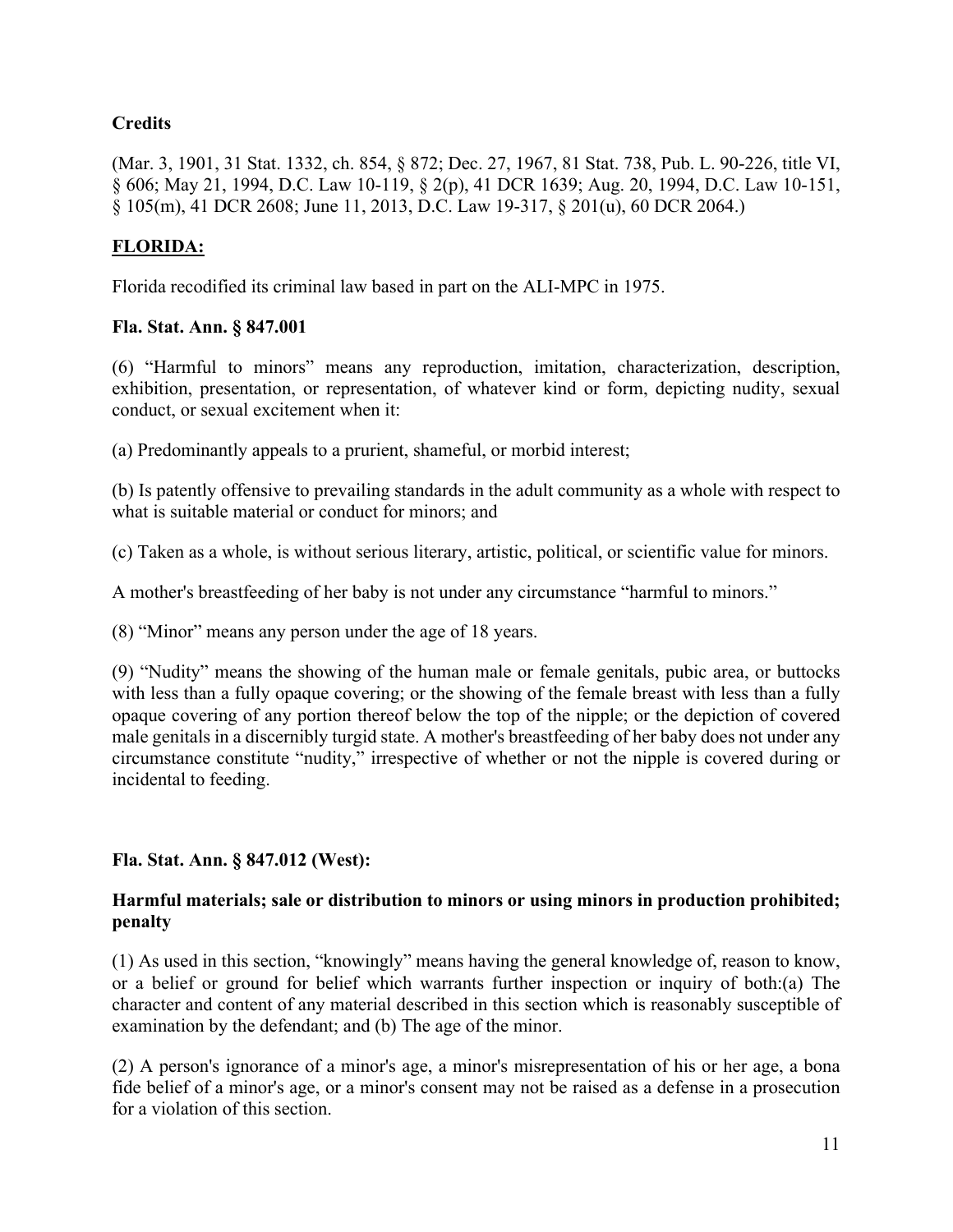(3) A person may not knowingly sell, rent, or loan for monetary consideration to a minor:(a) Any picture, photograph, drawing, sculpture, motion picture film, videocassette, or similar visual representation or image of a person or portion of the human body which depicts nudity or sexual conduct, sexual excitement, sexual battery, bestiality, or sadomasochistic abuse and which is harmful to minors; or(b) Any book, pamphlet, magazine, printed matter however reproduced, or sound recording that contains any matter defined in s. 847.001, explicit and detailed verbal descriptions or narrative accounts of sexual excitement, or sexual conduct and that is harmful to minors.

(4) A person may not knowingly use a minor in the production of any material described in subsection (3), regardless of whether the material is intended for distribution to minors or is actually distributed to minors.

(5) An adult may not knowingly distribute to a minor on school property, or post on school property, any material described in subsection (3). As used in this subsection, the term "school property" means the grounds or facility of any kindergarten, elementary school, middle school, junior high school, or secondary school, whether public or nonpublic. This subsection does not apply to the distribution or posting of school-approved instructional materials that by design serve as a major tool for assisting in the instruction of a subject or course by school officers, instructional personnel, administrative personnel, school volunteers, educational support employees, or managers as those terms are defined in s. 1012.01.

(6) Any person violating any provision of this section commits a felony of the third degree, punishable as provided in s. 775.082, s. 775.083, or s. 775.084.

(7) Every act, thing, or transaction forbidden by this section constitutes a separate offense and is punishable as such.

# **Credits**

Laws 1967, c. 67-153, §§ 1 to 7; Laws 1969, c. 69-41, § 1; Laws 1971, c. 71-136, § 1054; Laws 1971, c. 71-355, § 171; Laws 1973, c. 73-334, § 34; Laws 1983, c. 83-77, § 1; Laws 1986, c. 86- 38, § 2; Laws 1986, c. 86-238, § 3; Laws 1988, c. 88-283, § 5. Amended by Laws 1997, c. 97-102, § 1349, eff. July 1, 1997; Laws 2008, c. 2008-120, § 3, eff. July 1, 2008; Laws 2013, c. 2013-75, § 1, eff. Oct. 1, 2013.

# **GEORGIA:**

Georgia enacted a recodification of its criminal law based in part on the ALI-MPC in 1969

# **Ga. Code Ann. § 16-12-103 (West)**

# **Unlawful disposition of material to minors**

(a) It shall be unlawful for any person knowingly to sell or loan for monetary consideration or otherwise furnish or disseminate to a minor:(1) Any picture, photograph, drawing, sculpture, motion picture film, or similar visual representation or image of a person or portion of the human body which depicts sexually explicit nudity, sexual conduct, or sadomasochistic abuse and which is harmful to minors; or(2) Any book, pamphlet, magazine, printed matter however reproduced, or sound recording which contains any matter enumerated in paragraph (1) of this subsection, or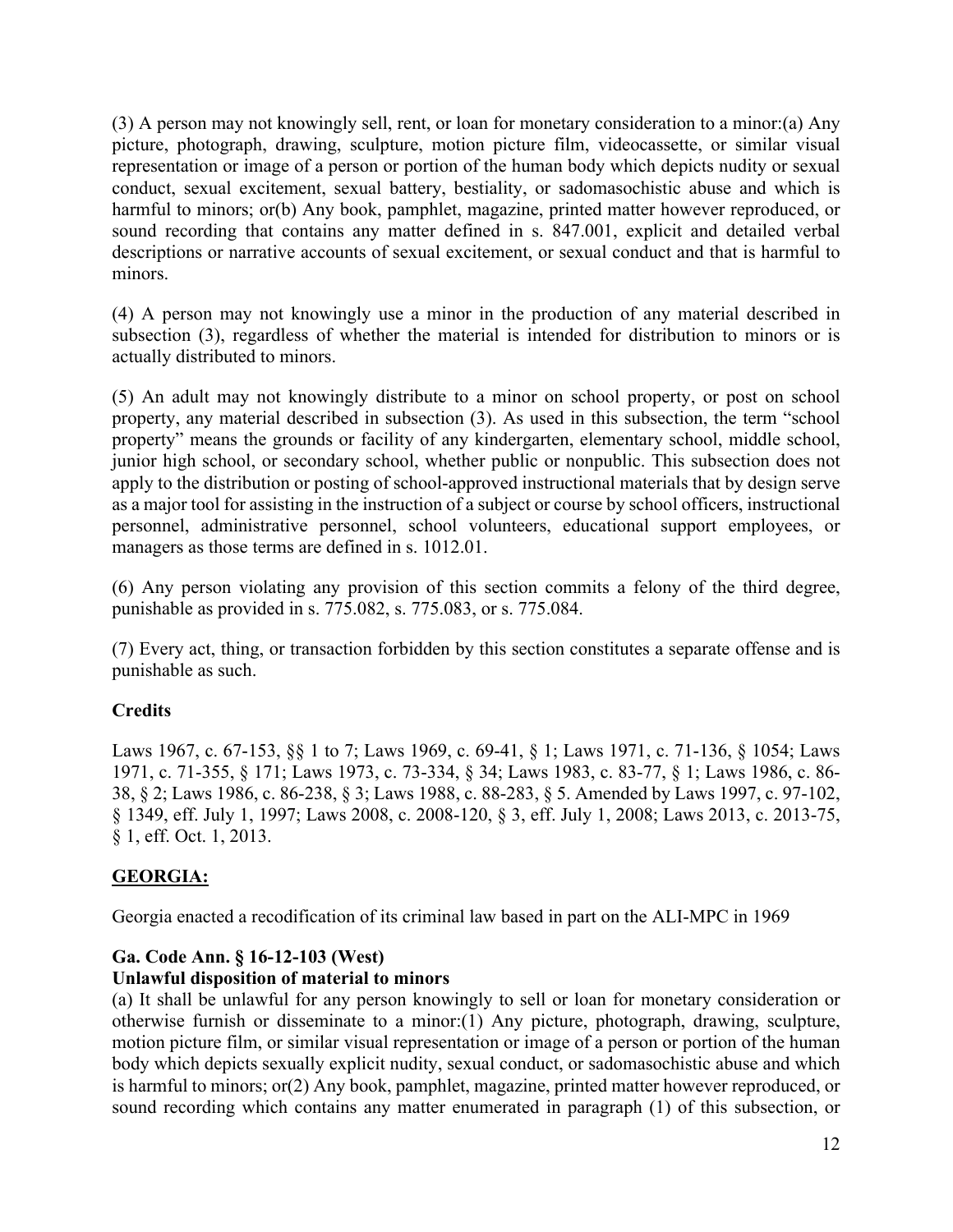explicit and detailed verbal descriptions or narrative accounts of sexual excitement, sexual conduct, or sadomasochistic abuse and which, taken as a whole, is harmful to minors.

(b)(1) It shall be unlawful for any person knowingly to sell or furnish to a minor an admission ticket or pass or knowingly to admit a minor to premises whereon there is exhibited a motion picture, show, or other presentation which, in whole or in part, depicts sexually explicit nudity, sexual conduct, or sadomasochistic abuse and which is harmful to minors or exhibit any such motion picture at any such premises which are not designed to prevent viewing from any public way of such motion picture by minors not admitted to any such premises. (2) It shall be unlawful for any person knowingly to sell or to furnish to a person under the age of 21 an admission ticket or pass or knowingly to admit a person under the age of 21 to premises whereon there is exhibited a show or performance which is harmful to minors and which, in whole or in part, consists of sexually explicit nudity on the part of one or more live performers; sexual conduct on the part of one or more live performers; or sadomasochistic abuse on the part of one or more live performers. (c) It shall be unlawful for any person to falsely represent his or her age to any person mentioned in subsection (a) or subsection (b) of this Code section or to his or her agent with the intent to unlawfully procure any material set forth in subsection (a) of this Code section or with the intent to unlawfully procure such person's admission to any motion picture, show, or other presentation, as set forth in subsection (b) of this Code section.

(d) It shall be unlawful for any person knowingly to make a false representation to any person mentioned in subsection (a) or subsection (b) of this Code section or to his or her agent that he or she is the parent or guardian of any minor or knowingly to make a false representation with respect to the age of another person with the intent to unlawfully procure for such other person any material set forth in subsection (a) of this Code section or with the intent to unlawfully procure such other person's admission to any motion picture, show, or other presentation, as set forth in subsection (b) of this Code section.

(e) It shall be unlawful for any person knowingly to exhibit, expose, or display in public at newsstands or any other business or commercial establishment or at any other public place frequented by minors or where minors are or may be invited as part of the general public:(1) Any picture, photograph, drawing, sculpture, motion picture film, or similar visual representation or image of a person or portion of the human body which depicts sexually explicit nudity, sexual conduct, or sadomasochistic abuse and which is harmful to minors; or(2) Any book, pamphlet, magazine, printed matter however reproduced, or sound recording which contains any matter enumerated in paragraph (1) of this subsection, or explicit and detailed verbal descriptions or narrative accounts of sexual excitement, sexual conduct, or sadomasochistic abuse and which, taken as a whole, is harmful to minors.

#### **Credits**

Laws 1983, p. 1437, § 2; Laws 1984, p. 22, § 16; Laws 1984, p. 1495, § 3; Laws 1996, p. 273, § 2; Laws 2005, Act 392, § 1, eff. July 1, 2005.

#### **§ 16-12-104. Exception as to libraries**

The provisions of Code Section 16-12-103 shall not apply to any public library operated by the state or any of its political subdivisions nor to any library operated as a part of any school, college, or university

#### **Credits**

Laws 1984, p. 1495, § 3.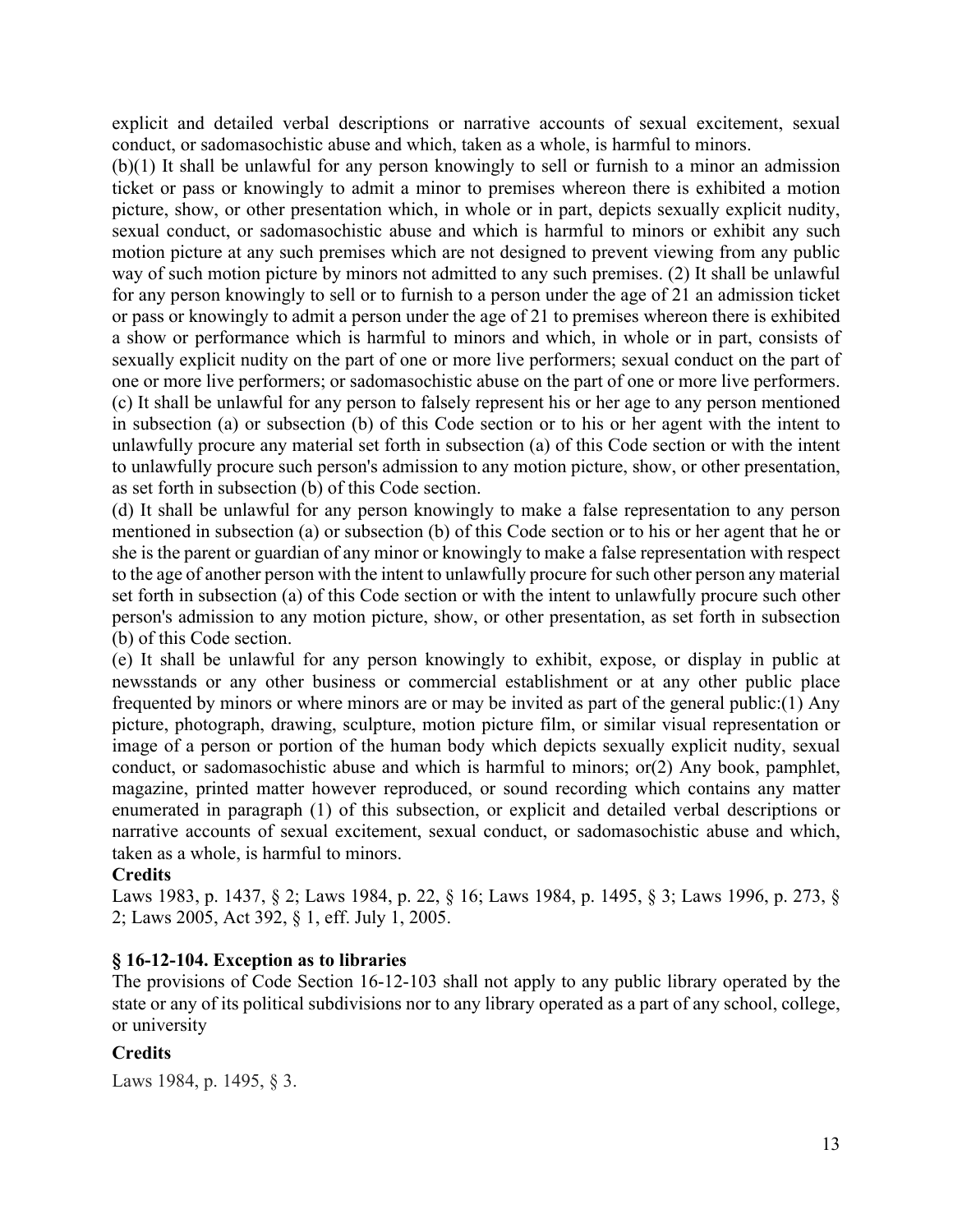# **HAWAII:**

Hawaii recodified its criminal law based in part on the ALI-MPC in 1973.

### **Haw. Rev. Stat. § 712-1210**

"Pornographic for minors". Any material or performance is "pornographic for minors" if:

(1) It is primarily devoted to explicit and detailed narrative accounts of sexual excitement, sexual conduct, or sadomasochistic abuse; and:

(a) It is presented in such a manner that the average person applying contemporary community standards, would find that, taken as a whole, it appeals to a minor's prurient interest; and

(b) Taken as a whole, it lacks serious literary, artistic, political, or scientific value; or

(2) It contains any photograph, drawing, or similar visual representation of any person of the age of puberty or older revealing such person with less than a fully opaque covering of his or her genitals and pubic area, or depicting such person in a state of sexual excitement or engaged in acts of sexual conduct or sadomasochistic abuse; and:

(a) It is presented in such a manner that the average person, applying contemporary community standards, would find that, taken as a whole, it appeals to a minor's prurient interest; and

(b) Taken as a whole, it lacks serious literary, artistic, political, or scientific value.

# **Haw. Rev. Stat. § 712-1215 (West):**

# **§ 712-1215. Promoting pornography for minors**

(1) A person commits the offense of promoting pornography for minors if:(a) Knowing its character and content, the person disseminates to a minor material which is pornographic for minors; or(b) Knowing the character and content of a motion picture film or other performance which, in whole or in part, is pornographic for minors, the person: (i) Exhibits such motion picture film or other performance to a minor; or(ii) Sells to a minor an admission ticket or pass to premises where there is exhibited or to be exhibited such motion picture film or other performance; or(iii) Admits a minor to premises where there is exhibited or to be exhibited such motion picture film or other performance.

(2) Subsection (1) does not apply to a parent, guardian, or other person in loco parentis to the minor or to a sibling of the minor, or to a person who commits any act specified therein in the person's capacity and within the scope of the person's employment as a member of the staff of any public library.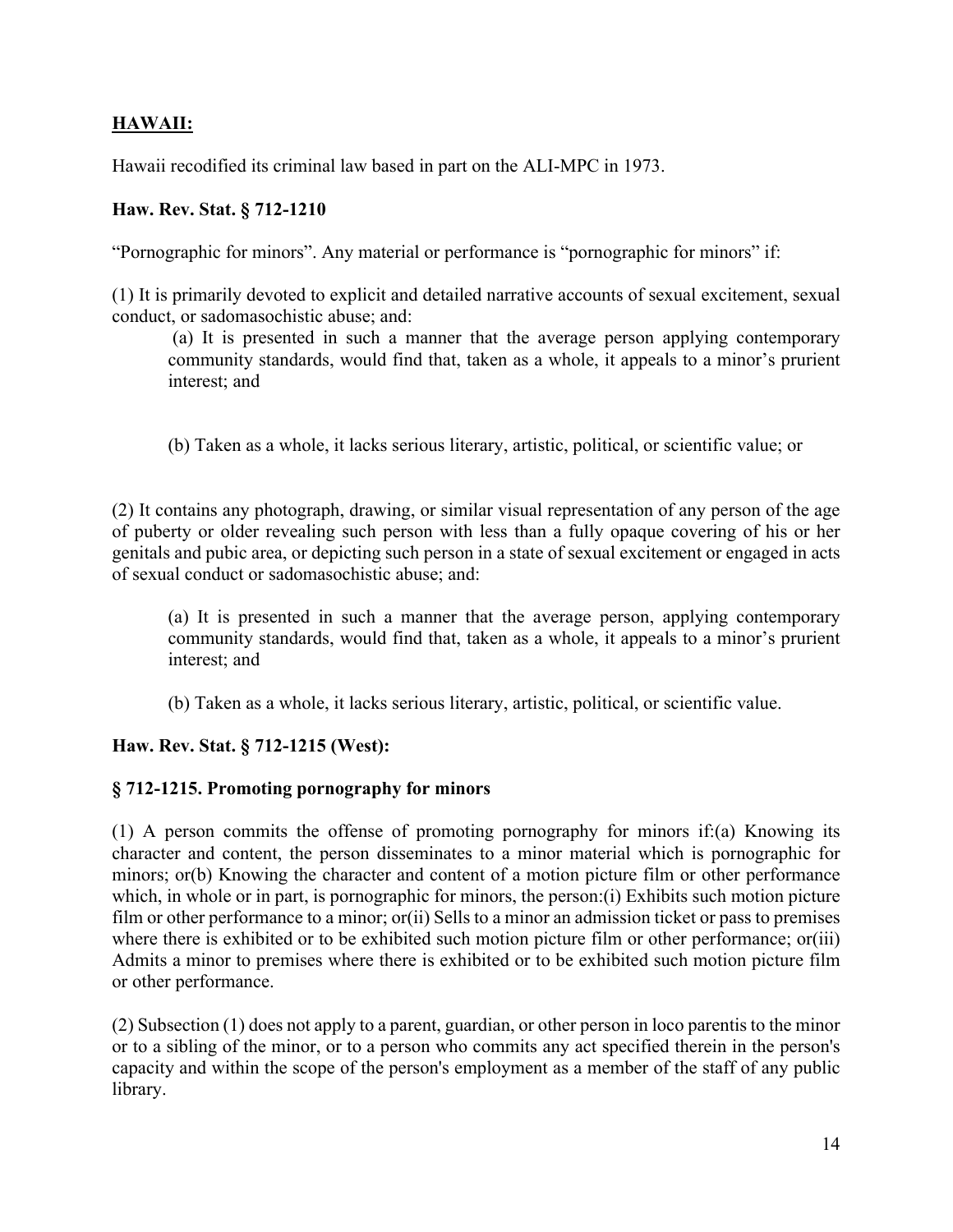(3) Promoting pornography for minors is a class C felony.

# **Credits**

Laws 1972, ch. 9, § 1; Laws 1974, ch. 190, § 1; Laws 1984, ch. 90, § 1; Laws 1988, ch. 283, § 1; Laws 2000, ch. 21, § 2.

COMMENTARY ON § 712-1215 This section has no direct counterpart in previous Hawaii law. It is derived primarily from New York Revised Penal Law § 235.21 and its immediate predecessor, New York Penal Law § 484(h)--(i). It is based on the State of Hawaii's role as parens patriae, and the duties and powers which attach to that role

# **IDAHO:**

### **§ 18-1513. Obscene materials--Dissemination to minors—Policy**

It is hereby declared to be the policy of the legislature to restrain the distribution, promotion, or dissemination of obscene material, or of material harmful to minors, or the performance of obscene performances, or performances harmful to minors. It is found that such materials and performances are a contributing factor to crime, to juvenile crime, and also a basic factor in impairing the ethical and moral development of our youth.

### **Credits**

S.L. 1972, ch. 336, § 1.

# **§ 18-1514. Obscene materials—Definitions**

The following definitions are applicable to this act:

1. "Minor" means any person less than eighteen (18) years of age.

2. "Nudity" means the showing of the human male or female genitals, pubic area or buttocks with less than a full opaque covering, or the showing of the female breast with less than a full opaque covering of any portion thereof below the top of the nipple, or the depiction of covered male genitals in a discernibly turgid state.

3. "Sexual conduct" means any act of masturbation, homosexuality, sexual intercourse, or physical contact with a person's clothed or unclothed genitals, pubic area, buttocks or, if such person be a female, the breast.

4. "Sexual excitement" means the condition of human male or female genitals when in a state of sexual stimulation or arousal.

5. "Sado-masochistic abuse" means flagellation or torture by or upon a person who is nude or clad in undergarments, a mask or bizarre costume, or the condition of being fettered, bound or otherwise physically restrained on the part of one who is nude or so clothed.

6. "Harmful to minors" includes in its meaning one or both of the following:

(a) The quality of any material or of any performance or of any description or representation, in whatever form, of nudity, sexual conduct, sexual excitement, or sado-masochistic abuse, when it: (1) appeals to the prurient interest of minors as judged by the average person, applying contemporary community standards; and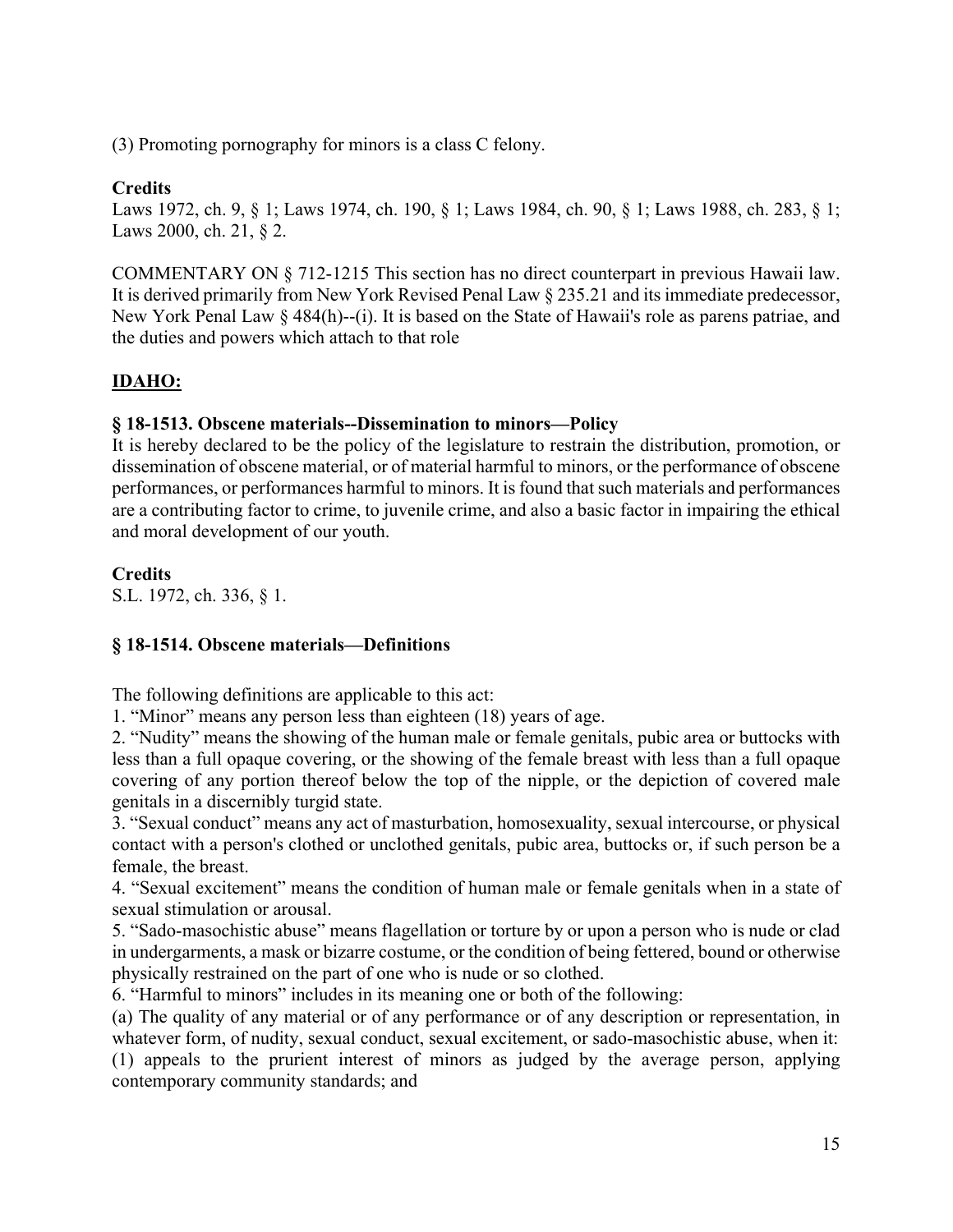(2) depicts or describes representations or descriptions of nudity, sexual conduct, sexual excitement, or sado-masochistic abuse which are patently offensive to prevailing standards in the adult community with respect to what is suitable material for minors and includes, but is not limited to, patently offensive representations or descriptions of:

(i) intimate sexual acts, normal or perverted, actual or simulated; or

(ii) masturbation, excretory functions or lewd exhibition of the genitals or genital area. Nothing herein contained is intended to include or proscribe any matter which, when considered as a whole, and in context in which it is used, possesses serious literary, artistic, political or scientific value for minors, according to prevailing standards in the adult community, with respect to what is suitable for minors.

(b) The quality of any material or of any performance, or of any description or representation, in whatever form, which, as a whole, has the dominant effect of substantially arousing sexual desires in persons under the age of eighteen (18) years.

7. "Material" means anything tangible which is harmful to minors, whether derived through the medium of reading, observation or sound.

8. "Performance" means any play, motion picture, dance or other exhibition performed before an audience.

9. "Promote" means to manufacture, issue, sell, give, provide, deliver, publish, distribute, circulate, disseminate, present, exhibit or advertise, or to offer or agree to do the same.

10. "Knowingly" means having general knowledge of, or reason to know, or a belief or reasonable ground for belief which warrants further inspection or inquiry.

#### **§ 18-1515. Disseminating material harmful to minors--Defined—Penalty**

A person is guilty of disseminating material harmful to minors when:1. He knowingly gives or makes available to a minor or promotes or possesses with intent to promote to minors, or he knowingly sells or loans to a minor for monetary consideration:(a) Any picture, photograph, drawing, sculpture, motion picture film, or similar visual representation or image of a person or portion of the human body which depicts nudity, sexual conduct or sado-masochistic abuse and which is harmful to minors; or(b) Any book, pamphlet, magazine, printed matter however reproduced, or sound recording which contains any matter enumerated in paragraph (a) hereof, or explicit and detailed verbal descriptions or narrative accounts of sexual excitement, sexual conduct or sado-masochistic abuse and which, taken as a whole, is harmful to minors; or(c) Any other material harmful to minors.

# **Credits**

S.L. 1972, ch. 336, § 1.

#### **§ 18-1517. Disseminating material harmful to minors—Defenses**

In any prosecution for disseminating material harmful to minors, it is an affirmative defense that: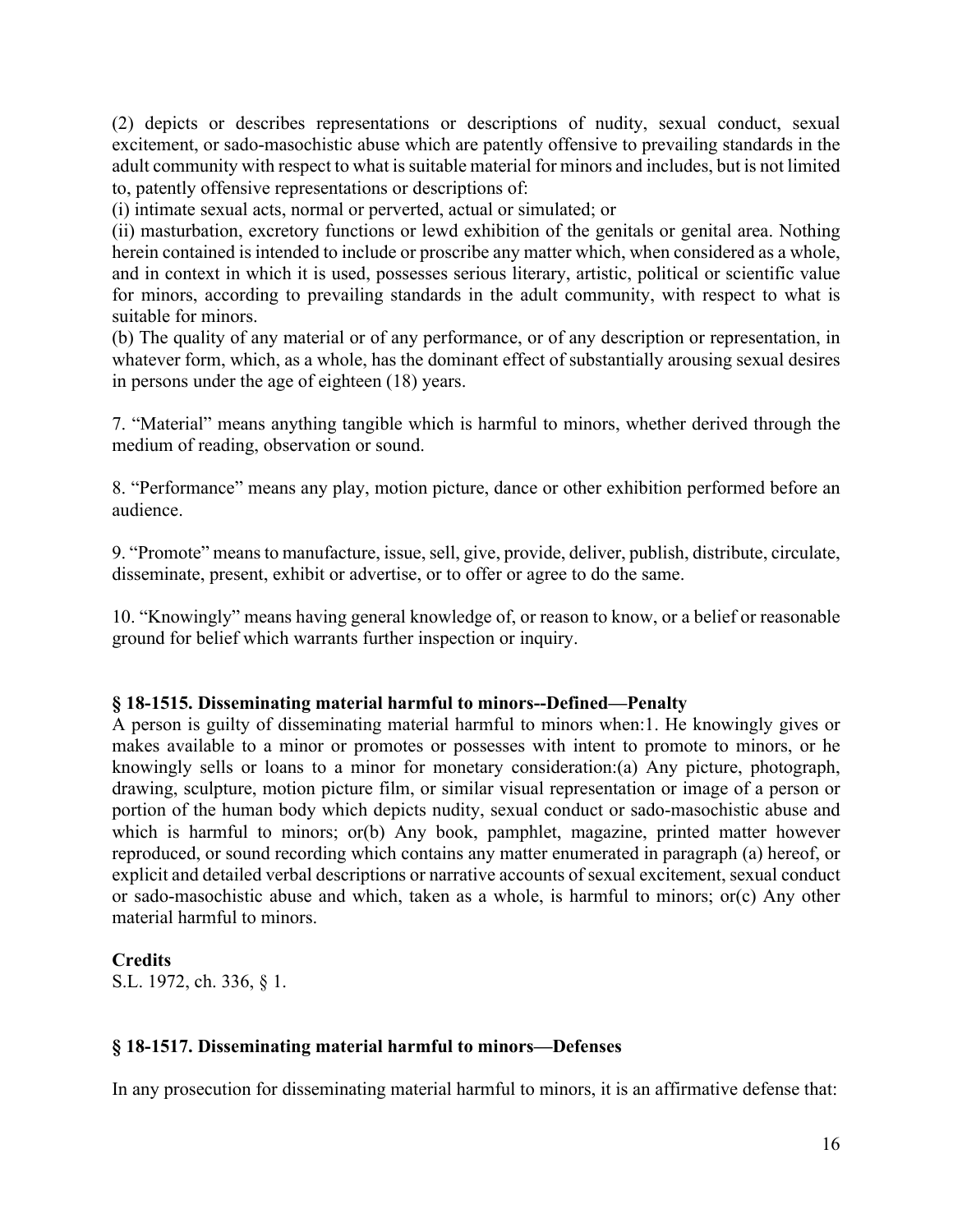(a) The defendant had reasonable cause to believe that the minor involved was eighteen (18) years old or more, or such minor exhibited to the defendant a draft card, driver's license, birth certificate, or other official or apparently official document purporting to establish that the minor was eighteen (18) years of age or older.

(b) The minor involved was accompanied by his parent or legal guardian, or by an adult and the adult represented that he was the minor's parent or guardian or an adult and signed a written statement to that effect.

(c) The defendant was the parent or guardian of the minor involved.

(d) The defendant was a bona fide school, college, university, museum or public library, or was acting in his capacity as an employee of such an organization or a retail outlet affiliated with and serving the educational purposes of such an organization.

**Credits** S.L. 1972, ch. 336, § 1.

# **ILLINOIS:**

Illinois recodified its criminal law based in part upon the ALI-MPC in 1962.

### **720 Ill. Comp. Stat. Ann. 5/11-20**

Formerly cited as IL ST CH 38 ¶ 11-20

#### **5/11-20. Obscenity**

§ 11-20. Obscenity.

(a) Elements of the Offense. A person commits obscenity when, with knowledge of the nature or content thereof, or recklessly failing to exercise reasonable inspection which would have disclosed the nature or content thereof, he or she:

(1) Sells, delivers or provides, or offers or agrees to sell, deliver or provide any obscene writing, picture, record or other representation or embodiment of the obscene; or

(2) Presents or directs an obscene play, dance or other performance or participates directly in that portion thereof which makes it obscene; or

(3) Publishes, exhibits or otherwise makes available anything obscene; or

(4) Performs an obscene act or otherwise presents an obscene exhibition of his or her body for gain; or

(5) Creates, buys, procures or possesses obscene matter or material with intent to disseminate it in violation of this Section, or of the penal laws or regulations of any other jurisdiction; or

(6) Advertises or otherwise promotes the sale of material represented or held out by him or her to be obscene, whether or not it is obscene.

(b) Obscene Defined.

Any material or performance is obscene if: (1) the average person, applying contemporary adult community standards, would find that, taken as a whole, it appeals to the prurient interest; and (2) the average person, applying contemporary adult community standards, would find that it depicts or describes, in a patently offensive way, ultimate sexual acts or sadomasochistic sexual acts, whether normal or perverted, actual or simulated, or masturbation, excretory functions or lewd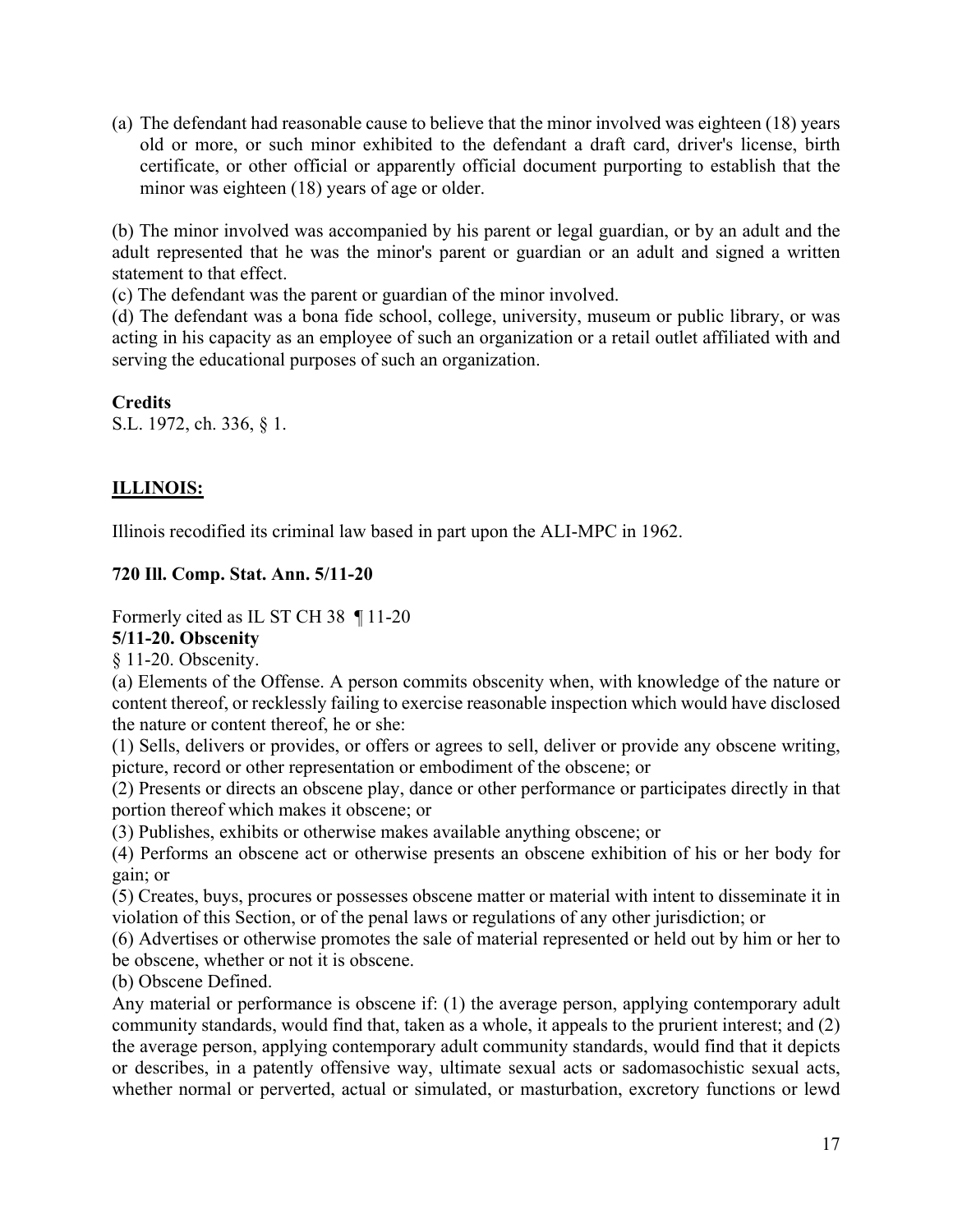exhibition of the genitals; and (3) taken as a whole, it lacks serious literary, artistic, political or scientific value.

(c) Interpretation of Evidence.

Obscenity shall be judged with reference to ordinary adults, except that it shall be judged with reference to children or other specially susceptible audiences if it appears from the character of the material or the circumstances of its dissemination to be specially designed for or directed to such an audience.

Where circumstances of production, presentation, sale, dissemination, distribution, or publicity indicate that material is being commercially exploited for the sake of its prurient appeal, such evidence is probative with respect to the nature of the matter and can justify the conclusion that the matter is lacking in serious literary, artistic, political or scientific value.

In any prosecution for an offense under this Section evidence shall be admissible to show:

(1) The character of the audience for which the material was designed or to which it was directed; (2) What the predominant appeal of the material would be for ordinary adults or a special audience,

and what effect, if any, it would probably have on the behavior of such people;

(3) The artistic, literary, scientific, educational or other merits of the material, or absence thereof; (4) The degree, if any, of public acceptance of the material in this State;

(5) Appeal to prurient interest, or absence thereof, in advertising or other promotion of the material;

(6) Purpose of the author, creator, publisher or disseminator.

(d) Sentence.

Obscenity is a Class A misdemeanor. A second or subsequent offense is a Class 4 felony.

(e) Permissive Inference.

The trier of fact may infer an intent to disseminate from the creation, purchase, procurement or possession of a mold, engraved plate or other embodiment of obscenity specially adapted for reproducing multiple copies, or the possession of more than 3 copies of obscene material.

(f) Affirmative Defenses.

It shall be an affirmative defense to obscenity that the dissemination:

(1) Was not for gain and was made to personal associates other than children under 18 years of age;

(2) Was to institutions or individuals having scientific or other special justification for possession of such material.

(g) Forfeiture of property. A person who has been convicted previously of the offense of obscenity and who is convicted of a second or subsequent offense of obscenity is subject to the property forfeiture provisions set forth in Article 124B of the Code of Criminal Procedure of 1963.

# **Credits**

Laws 1961, p. 1983, § 11-20, eff. Jan. 1, 1962. Amended by Laws 1961, p. 2456, § 1, eff. Aug. 1, 1961; Laws 1965, p. 964, § 1, eff. July 1, 1965; Laws 1967, p. 2975, § 1, eff. Aug. 14, 1967; P.A. 77-2638, § 1, eff. Jan. 1, 1973; P.A. 84-709, § 1, eff. Jan. 1, 1986; P.A. 85-1014, § 1, eff. Jan. 1, 1989; P.A. 96-712, § 10, eff. Jan. 1, 2010; P.A. 96-1551, Art. 2, § 5, eff. July 1, 2011. **Formerly** Ill.Rev.Stat.1991, ch. 38, ¶ 11-20.

# **720 Ill. Comp. Stat. Ann. 5/11-21**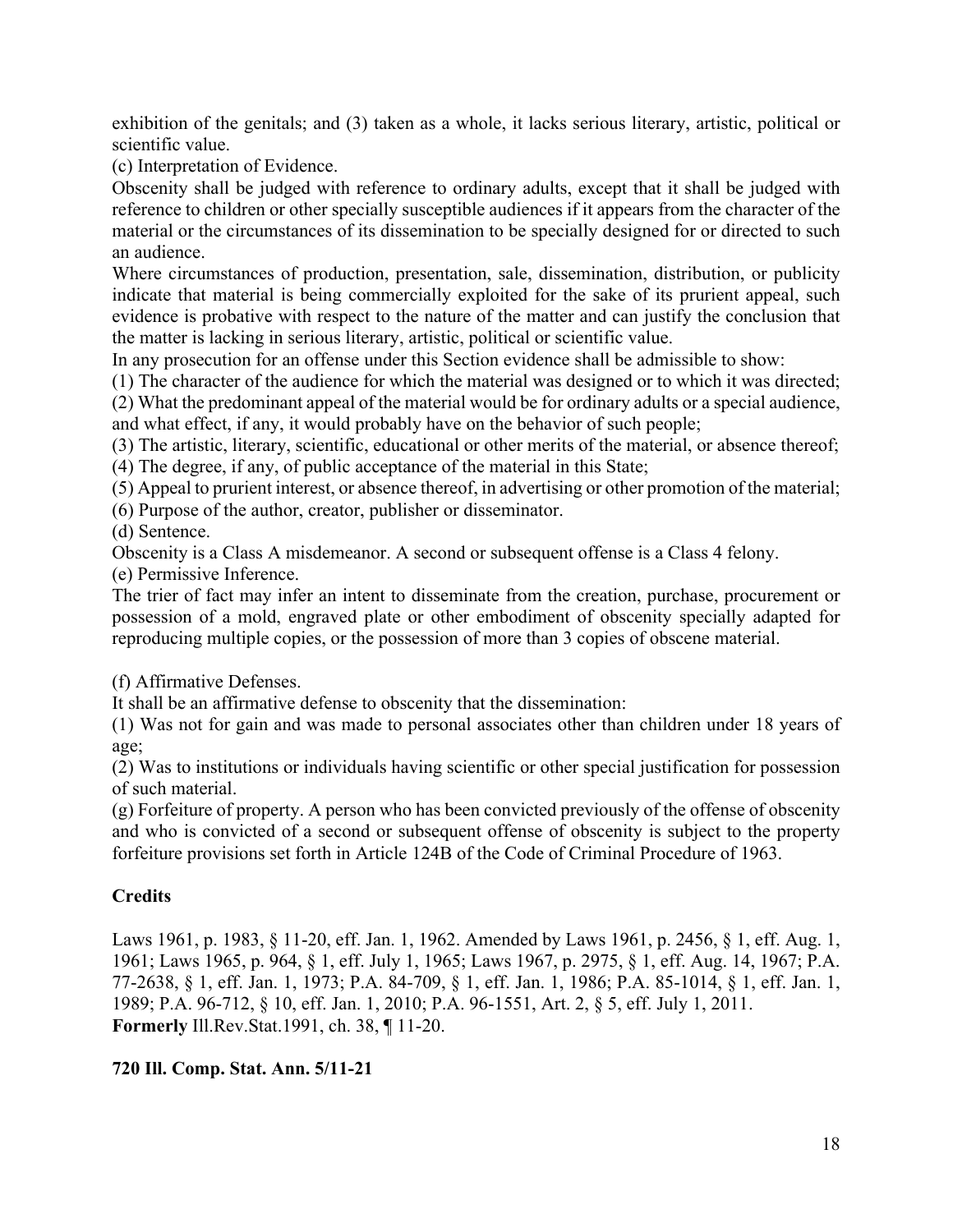§ 11-21. Harmful material.

(a) As used in this Section:

"Distribute" means to transfer possession of, whether with or without consideration.

"Harmful to minors" means that quality of any description or representation, in whatever form, of nudity, sexual conduct, sexual excitement, or sado-masochistic abuse, when, taken as a whole, it (i) predominately appeals to the prurient interest in sex of minors, (ii) is patently offensive to prevailing standards in the adult community in the State as a whole with respect to what is suitable material for minors, and (iii) lacks serious literary, artistic, political, or scientific value for minors. "Knowingly" means having knowledge of the contents of the subject matter, or recklessly failing to exercise reasonable inspection which would have disclosed the contents.

"Material" means (i) any picture, photograph, drawing, sculpture, film, video game, computer game, video or similar visual depiction, including any such representation or image which is stored electronically, or (ii) any book, magazine, printed matter however reproduced, or recorded audio of any sort.

"Minor" means any person under the age of 18.

"Nudity" means the showing of the human male or female genitals, pubic area or buttocks with less than a fully opaque covering, or the showing of the female breast with less than a fully opaque covering of any portion below the top of the nipple, or the depiction of covered male genitals in a discernibly turgid state.

"Sado-masochistic abuse" means flagellation or torture by or upon a person clad in undergarments, a mask or bizarre costume, or the condition of being fettered, bound or otherwise physically restrained on the part of one clothed for sexual gratification or stimulation.

"Sexual conduct" means acts of masturbation, sexual intercourse, or physical contact with a person's clothed or unclothed genitals, pubic area, buttocks or, if such person be a female, breast.

"Sexual excitement" means the condition of human male or female genitals when in a state of sexual stimulation or arousal.

(b) A person is guilty of distributing harmful material to a minor when he or she:

(1) knowingly sells, lends, distributes, exhibits to, depicts to, or gives away to a minor, knowing that the minor is under the age of 18 or failing to exercise reasonable care in ascertaining the person's true age:

(A) any material which depicts nudity, sexual conduct or sado-masochistic abuse, or which contains explicit and detailed verbal descriptions or narrative accounts of sexual excitement, sexual conduct or sado-masochistic abuse, and which taken as a whole is harmful to minors;

(B) a motion picture, show, or other presentation which depicts nudity, sexual conduct or sado-masochistic abuse and is harmful to minors; or

(C) an admission ticket or pass to premises where there is exhibited or to be exhibited such a motion picture, show, or other presentation; or

(2) admits a minor to premises where there is exhibited or to be exhibited such a motion picture, show, or other presentation, knowing that the minor is a person under the age of 18 or failing to exercise reasonable care in ascertaining the person's true age.

(c) In any prosecution arising under this Section, it is an affirmative defense:

(1) that the minor as to whom the offense is alleged to have been committed exhibited to the accused a draft card, driver's license, birth certificate or other official or apparently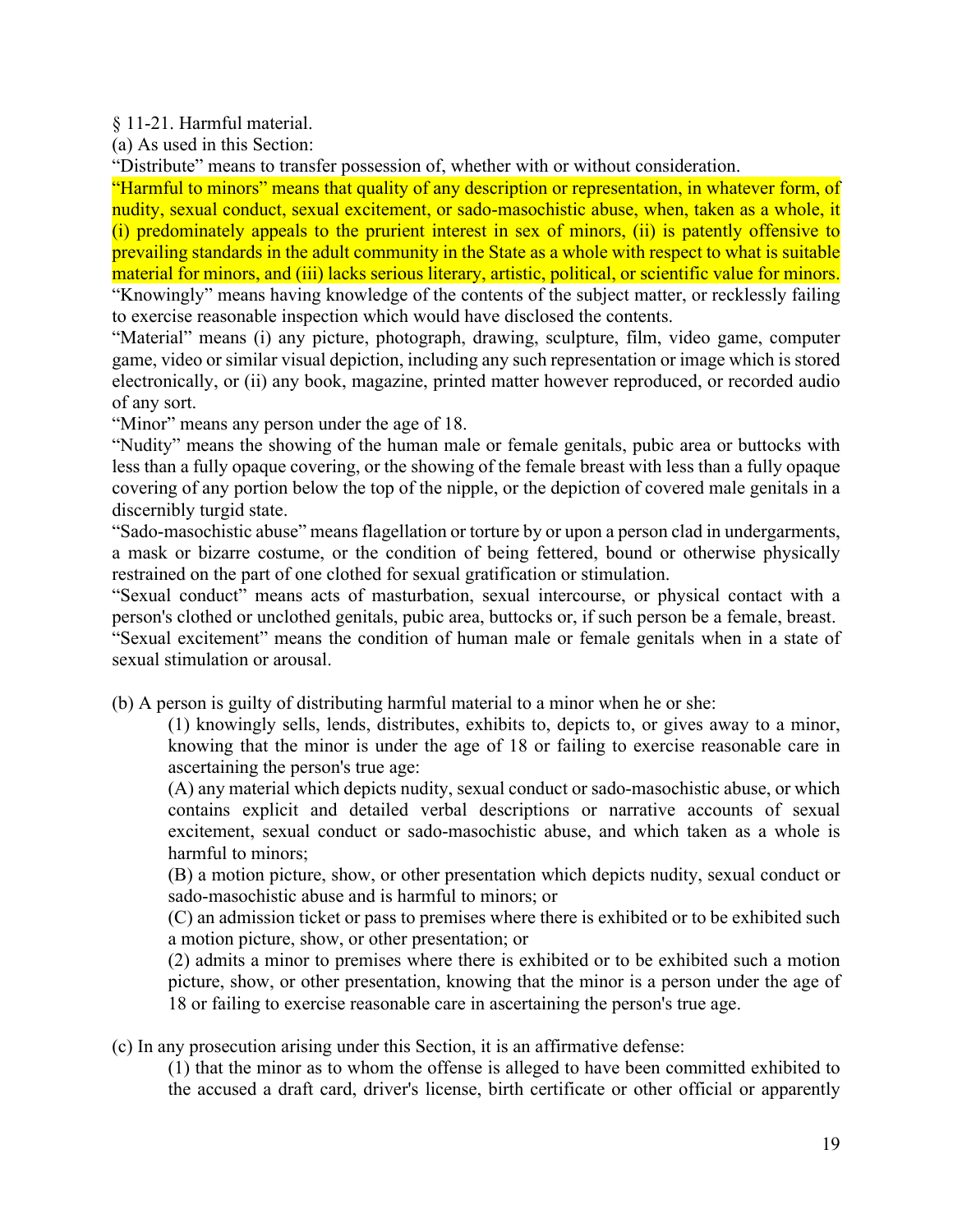official document purporting to establish that the minor was 18 years of age or older, which was relied upon by the accused;

(2) that the defendant was in a parental or guardianship relationship with the minor or that the minor was accompanied by a parent or legal guardian;

(3) that the defendant was a bona fide school, museum, or public library, or was a person acting in the course of his or her employment as an employee or official of such organization or retail outlet affiliated with and serving the educational purpose of such organization;

(4) that the act charged was committed in aid of legitimate scientific or educational purposes; or

(5) that an advertisement of harmful material as defined in this Section culminated in the sale or distribution of such harmful material to a child under circumstances where there was no personal confrontation of the child by the defendant, his or her employees, or agents, as where the order or request for such harmful material was transmitted by mail, telephone, Internet or similar means of communication, and delivery of such harmful material to the child was by mail, freight, Internet or similar means of transport, which advertisement contained the following statement, or a substantially similar statement, and that the defendant required the purchaser to certify that he or she was not under the age of 18 and that the purchaser falsely stated that he or she was not under the age of 18: "NOTICE: It is unlawful for any person under the age of 18 to purchase the matter advertised. Any person under the age of 18 that falsely states that he or she is not under the age of 18 for the purpose of obtaining the material advertised is guilty of a Class B misdemeanor under the laws of the State."

(d) The predominant appeal to prurient interest of the material shall be judged with reference to average children of the same general age of the child to whom such material was sold, lent, distributed or given, unless it appears from the nature of the matter or the circumstances of its dissemination or distribution that it is designed for specially susceptible groups, in which case the predominant appeal of the material shall be judged with reference to its intended or probable recipient group.

(e) Distribution of harmful material in violation of this Section is a Class A misdemeanor. A second or subsequent offense is a Class 4 felony.

(f) Any person under the age of 18 who falsely states, either orally or in writing, that he or she is not under the age of 18, or who presents or offers to any person any evidence of age and identity that is false or not actually his or her own with the intent of ordering, obtaining, viewing, or otherwise procuring or attempting to procure or view any harmful material is guilty of a Class B misdemeanor.

(g) A person over the age of 18 who fails to exercise reasonable care in ascertaining the true age of a minor, knowingly distributes to, or sends, or causes to be sent, or exhibits to, or offers to distribute, or exhibits any harmful material to a person that he or she believes is a minor is guilty of a Class A misdemeanor. If that person utilized a computer web camera, cellular telephone, or any other type of device to manufacture the harmful material, then each offense is a Class 4 felony.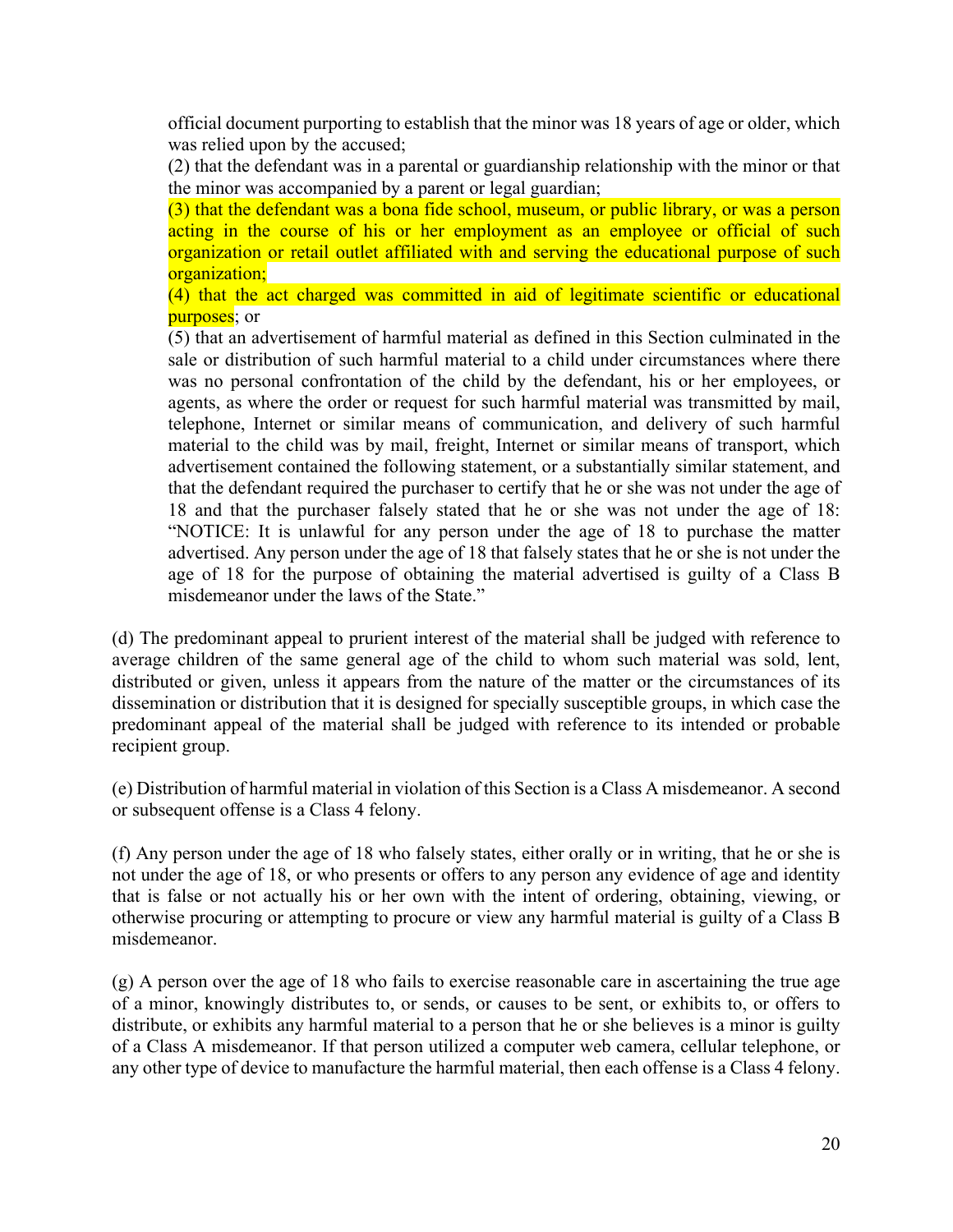(h) Telecommunications carriers, commercial mobile service providers, and providers of information services, including, but not limited to, Internet service providers and hosting service providers, are not liable under this Section, except for willful and wanton misconduct, by virtue of the transmission, storage, or caching of electronic communications or messages of others or by virtue of the provision of other related telecommunications, commercial mobile services, or information services used by others in violation of this Section.

# **INDIANA:**

Indiana recodified its criminal law based in part on the ALI-MPC in 1977.

### **Ind. Code §35–49–2–2 When matters or performances are harmful to minors.**

A matter or performance is harmful to minors for purposes of this article if:

(1) it describes or represents, in any form, nudity, sexual conduct, sexual excitement, or sadomasochistic abuse;

(2) considered as a whole, it appeals to the prurient interest in sex of minors;

(3) it is patently offensive to prevailing standards in the adult community as a whole with respect to what it is suitable matter for or performance before minors; and

(4) considered as a whole, it lacks serious literary, artistic, political, or scientific value for minors.

#### **Ind. Code Ann. § 35-49-3-3** (West)

# **Dissemination of matter or conducting performance harmful to minors**

Sec. 3. (a) Except as provided in subsection (b), a person who knowingly or intentionally: (1) disseminates matter to minors that is harmful to minors;(2) displays matter that is harmful to minors in an area to which minors have visual, auditory, or physical access, unless each minor is accompanied by the minor's parent or guardian;(3) sells, rents, or displays for sale or rent to any person matter that is harmful to minors within five hundred (500) feet of the nearest property line of a school or church;(4) engages in or conducts a performance before minors that is harmful to minors;(5) engages in or conducts a performance that is harmful to minors in an area to which minors have visual, auditory, or physical access, unless each minor is accompanied by the minor's parent or guardian;(6) misrepresents the minor's age for the purpose of obtaining admission to an area from which minors are restricted because of the display of matter or a performance that is harmful to minors; or (7) misrepresents that the person is a parent or guardian of a minor for the purpose of obtaining admission of the minor to an area where minors are being restricted because of display of matter or performance that is harmful to minors; commits a Level 6 felony.

(b) This section does not apply if a person disseminates, displays, or makes available the matter described in subsection (a) through the Internet, computer electronic transfer, or a computer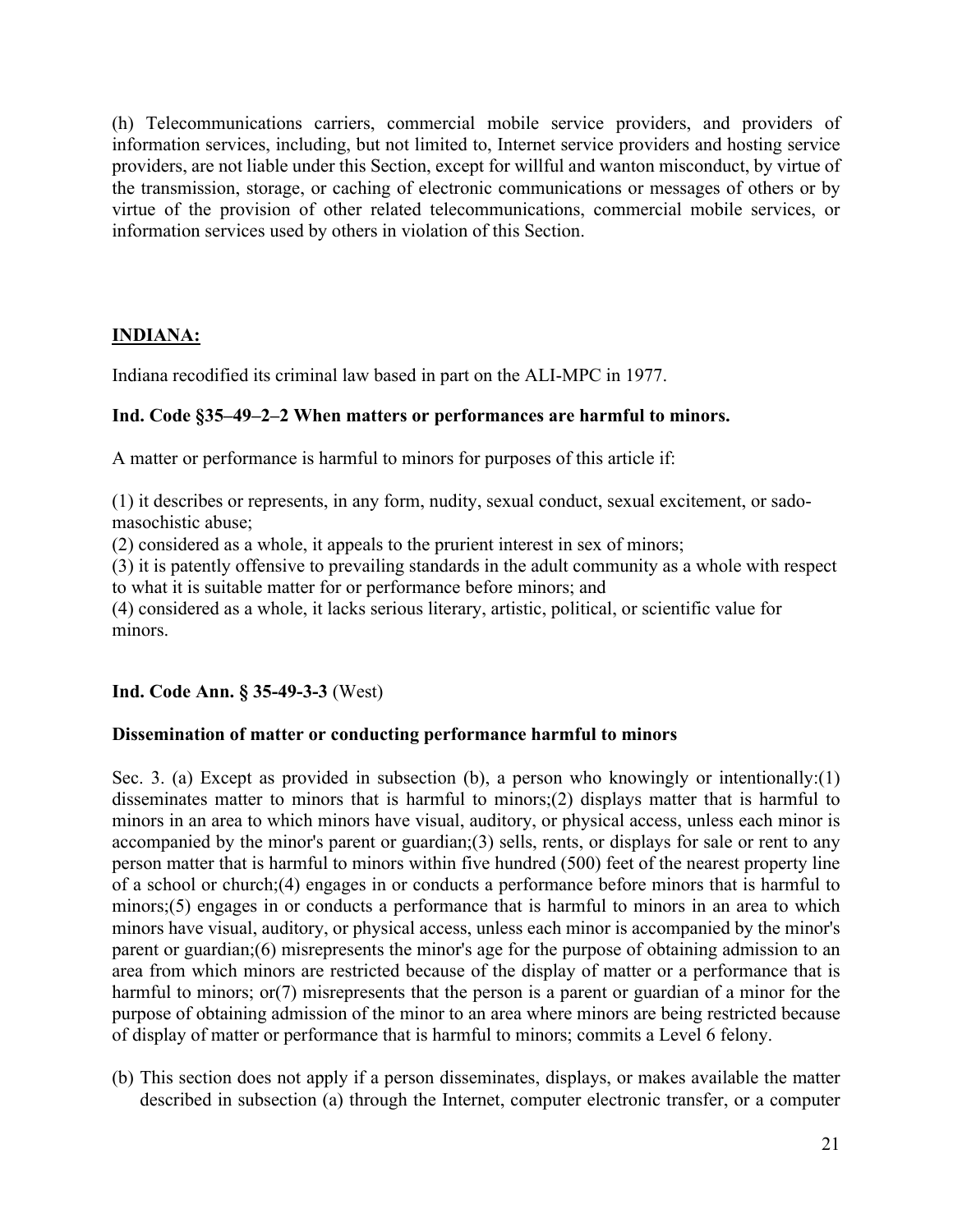network unless:(1) the matter is obscene under IC 35-49-2-1;(2) the matter is child pornography under IC 35-42-4-4; or(3) the person distributes the matter to a child less than eighteen (18) years of age believing or intending that the recipient is a child less than eighteen (18) years of age.

# **Credits**

As added by P.L.311-1983, SEC.33. Amended by P.L.59-1995, SEC.4; P.L.3-2002, SEC.4; P.L.140-2006, SEC.35; P.L.158-2013, SEC.648, eff. July 1, 2014.

# **Ind. Code Ann. § 35-49-3-4 (West)**

# **35-49-3-4 Defense to prosecution for dissemination of matter or conducting performance harmful to minors**

Sec. 4. (a) It is a defense to a prosecution under section 3 of this chapter for the defendant to show: (1) that the matter was disseminated or that the performance was performed for legitimate scientific or educational purposes;

(2) that the matter was disseminated or displayed to or that the performance was performed before the recipient by a bona fide school, museum, or public library that qualifies for certain property tax exemptions under IC 6-1.1-10, or by an employee of such a school, museum, or public library acting within the scope of the employee's employment;

(3) that the defendant had reasonable cause to believe that the minor involved was eighteen (18) years of age or older and that the minor exhibited to the defendant a draft card, driver's license, birth certificate, or other official or apparently official document purporting to establish that the minor was eighteen (18) years of age or older; or

(4) that the defendant was a salesclerk, motion picture projectionist, usher, or ticket taker, acting within the scope of the defendant's employment and that the defendant had no financial interest in the place where the defendant was so employed.

(b) Except as provided in subsection (c), it is a defense to a prosecution under section 3 of this chapter if all the following apply:(1) A cellular telephone, another wireless or cellular communications device, or a social networking web site was used to disseminate matter to a minor that is harmful to minors.(2) The defendant is not more than four (4) years older or younger than the person who received the matter that is harmful to minors.(3) The relationship between the defendant and the person who received the matter that is harmful to minors was a dating relationship or an ongoing personal relationship. For purposes of this subdivision, the term "ongoing personal relationship" does not include a family relationship.(4) The crime was committed by a person less than twenty-two (22) years of age.(5) The person receiving the matter expressly or implicitly acquiesced in the defendant's conduct.

(c) The defense to a prosecution described in subsection (b) does not apply if:(1) the image is disseminated to a person other than the person:(A) who sent the image; or(B) who is depicted in the image; or(2) the dissemination of the image violates:(A) a protective order to prevent domestic or family violence issued under IC 34-26-5 (or, if the order involved a family or household member, under IC 34-26-2 or IC 34-4-5.1-5 before their repeal);(B) an ex parte protective order issued under IC 34-26-5 (or, if the order involved a family or household member, an emergency order issued under IC 34-26-2 or IC 34-4-5.1 before their repeal);(C)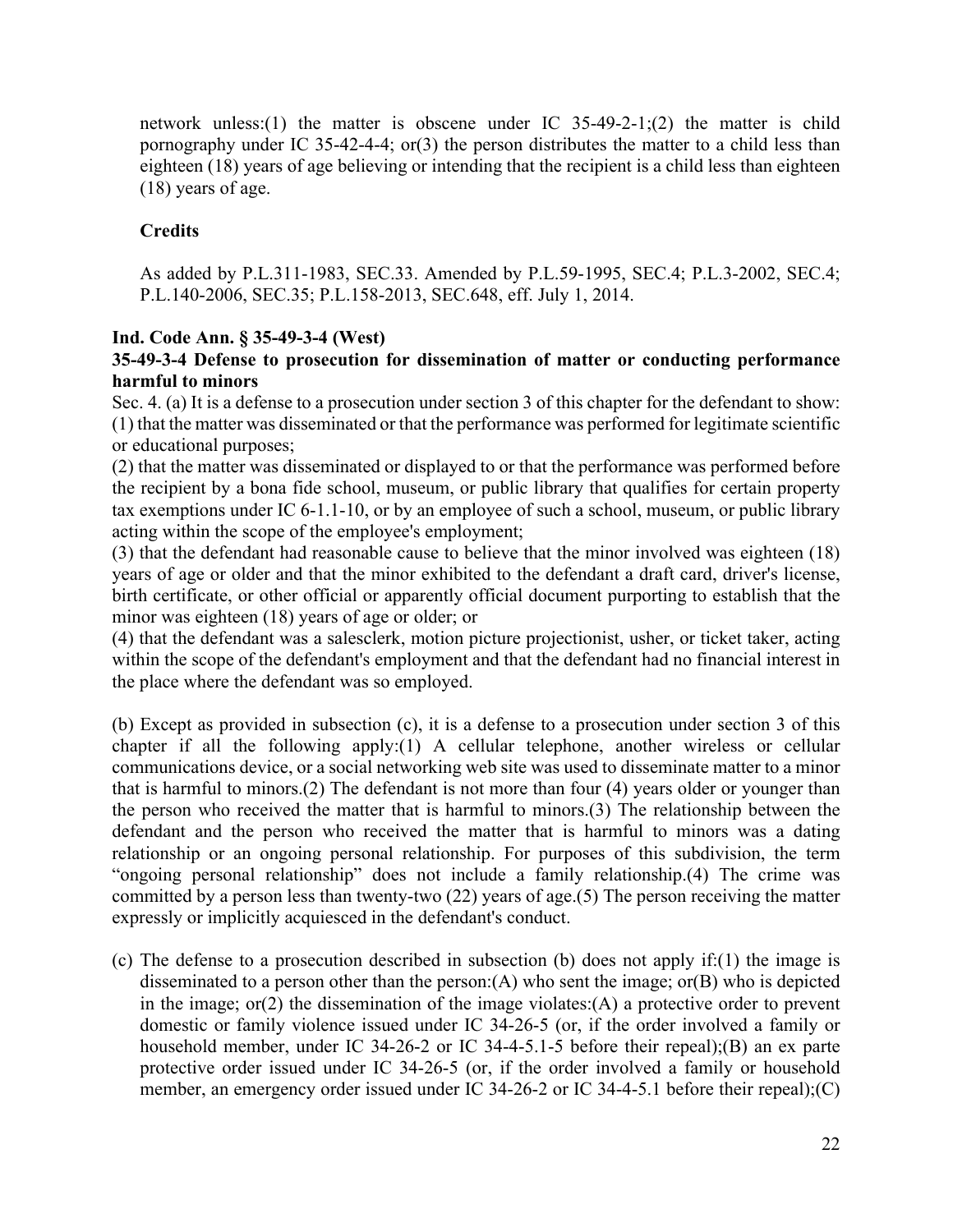a workplace violence restraining order issued under IC 34-26-6;(D) a no contact order in a dispositional decree issued under IC 31-34-20-1, IC 31-37-19-1, or IC 31-37-5-6 (or IC 31-6- 4-15.4 or IC 31-6-4-15.9 before their repeal) or an order issued under IC 31-32-13 (or IC 31- 6-7-14 before its repeal) that orders the person to refrain from direct or indirect contact with a child in need of services or a delinquent child;(E) a no contact order issued as a condition of pretrial release, including release on bail or personal recognizance, or pretrial diversion, and including a no contact order issued under IC 35-33-8-3.6;(F) a no contact order issued as a condition of probation;(G) a protective order to prevent domestic or family violence issued under IC 31-15-5 (or IC 31-16-5 or IC 31-1-11.5-8.2 before their repeal);(H) a protective order to prevent domestic or family violence issued under IC 31-14-16-1 in a paternity action;(I) a no contact order issued under IC 31-34-25 in a child in need of services proceeding or under IC 31-37-25 in a juvenile delinquency proceeding;(J) an order issued in another state that is substantially similar to an order described in clauses  $(A)$  through  $(I):(K)$  an order that is substantially similar to an order described in clauses (A) through (I) and is issued by an Indian:(i) tribe;(ii) band;(iii) pueblo;(iv) nation; or(v) organized group or community, including an Alaska Native village or regional or village corporation as defined in or established under the Alaska Native Claims Settlement Act (43 U.S.C. 1601 et seq.);that is recognized as eligible for the special programs and services provided by the United States to Indians because of their special status as Indians;(L) an order issued under IC 35-33-8-3.2; or(M) an order issued under IC 35-38-1-30.

# **Credits**

As added by P.L.311-1983, SEC.33. Amended by P.L.180-2011, SEC.4; P.L.158-2013, SEC.649, eff. July 1, 2014.

# **IOWA:**

Iowa recodified its criminal law based in part on the ALI-MPC in 1978.

#### **728.2. Dissemination and exhibition of obscene material to minors**

Any person, other than the parent or guardian of the minor, who knowingly disseminates or exhibits obscene material to a minor, including the exhibition of obscene material so that it can be observed by a minor on or off the premises where it is displayed, is guilty of a public offense and shall upon conviction be guilty of a serious misdemeanor.

# **Credits**

Added by Acts 1976 (66 G.A.) ch. 1245 (ch. 1), § 2802, eff. Jan. 1, 1978.

**728.7. Exemptions for public libraries and educational institutions.** Nothing in this chapter prohibits the use of appropriate material for educational purposes in any accredited school, or any public library, or in any educational program in which the minor is participating. Nothing in this chapter prohibits the attendance of minors at an exhibition or display of art works or the use of any materials in any public library.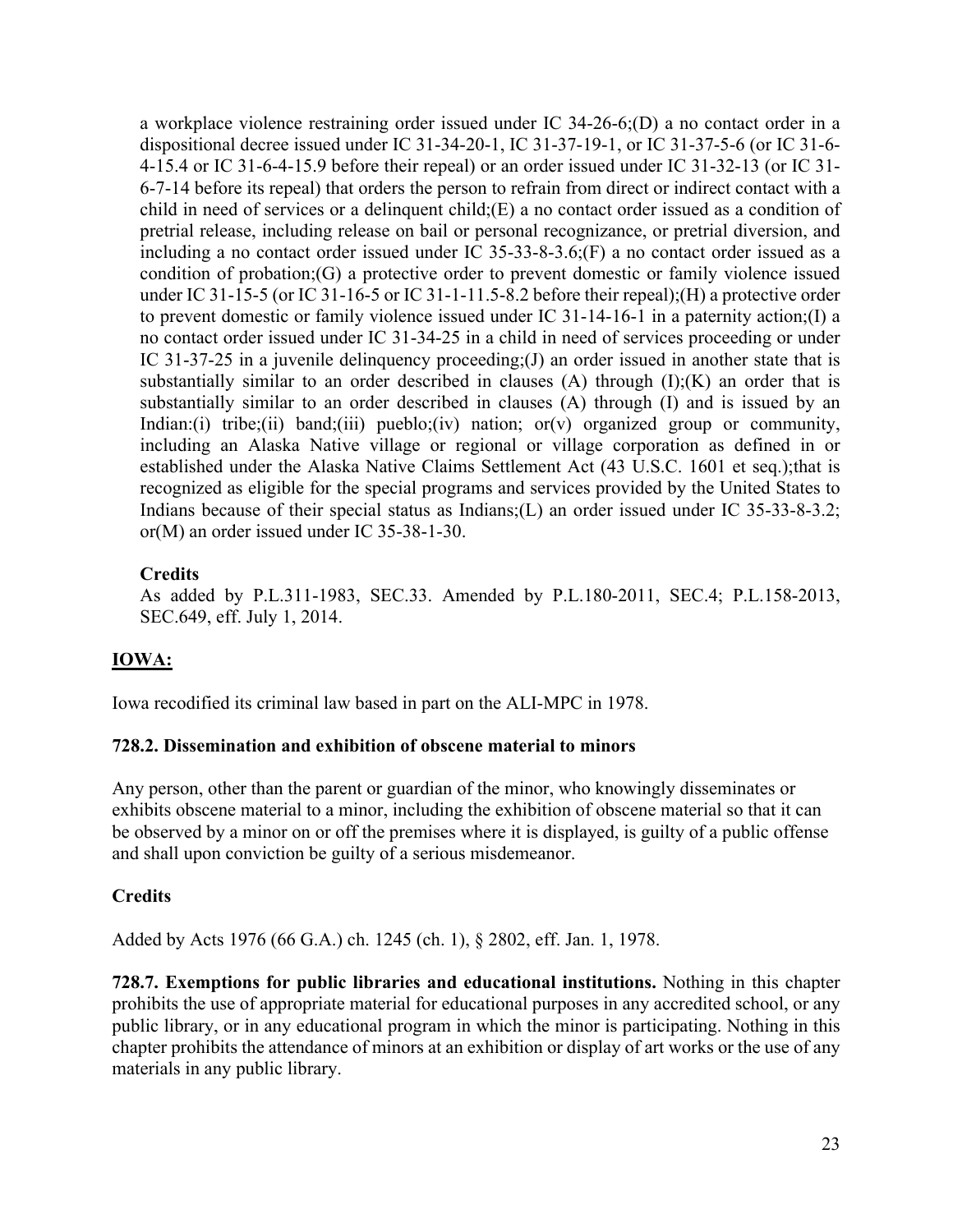# **Credits**

Added by Acts 1976 (66 G.A.) ch. 1245 (ch. 1), § 2806, eff. Jan. 1, 1978.

# **KANSAS**:

Kansas recodified its criminal law based in part on the ALI-MPC in 1970.

# **K.S.A. 21-6401 Formerly cited as K.S.A. 21-4301;  21-4301a**

# **21-6401. Promoting obscenity; promoting obscenity to minors**

(a) Promoting obscenity is recklessly:

(1) Manufacturing, mailing, transmitting, publishing, distributing, presenting, exhibiting or advertising any obscene material or obscene device;

(2) possessing any obscene material or obscene device with intent to mail, transmit, publish, distribute, present, exhibit or advertise such material or device;

(3) offering or agreeing to manufacture, mail, transmit, publish, distribute, present, exhibit or advertise any obscene material or obscene device; or

(4) producing, presenting or directing an obscene performance or participating in a portion thereof which is obscene or which contributes to its obscenity.

(b) Promoting obscenity to minors is promoting obscenity, as defined in subsection (a), where a recipient of the obscene material or obscene device or a member of the audience of an obscene performance is a child under the age of 18 years.

 $(c)(1)$  Promoting obscenity is a:

(A) Class A nonperson misdemeanor, except as provided in  $(c)(1)(B)$ ; and

(B) severity level 9, person felony upon a second or subsequent conviction.

(2) Promoting obscenity to minors is a:

(A) Class A nonperson misdemeanor, except as provided in  $(c)(2)(B)$ ; and

(B) severity level 8, person felony upon a second or subsequent conviction.

(3) Conviction of a violation of a municipal ordinance prohibiting acts which constitute promoting obscenity or promoting obscenity to minors shall be considered a conviction of promoting obscenity or promoting obscenity to minors for the purpose of determining the number of prior convictions and the classification of the crime under this section.

(d) Upon any conviction of promoting obscenity or promoting obscenity to minors, the court may require, in addition to any fine or imprisonment imposed, that the defendant enter into a reasonable recognizance with good and sufficient surety, in such sum as the court may direct, but not to exceed \$50,000, conditioned that, in the event the defendant is convicted of a subsequent offense of promoting obscenity or promoting obscenity to minors within two years after such conviction, the defendant shall forfeit the recognizance.

(e) Evidence that materials or devices were promoted to emphasize their prurient appeal shall be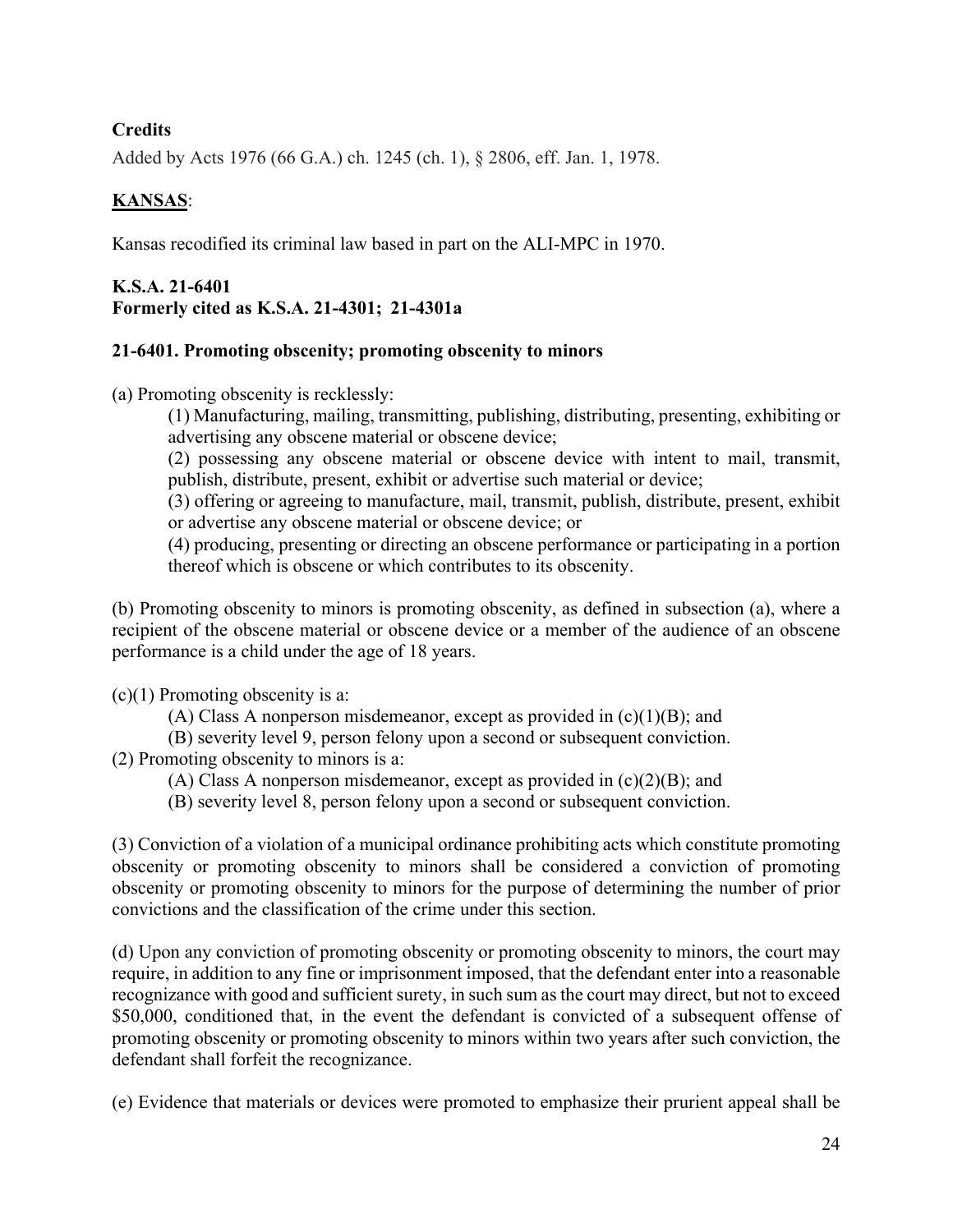relevant in determining the question of the obscenity of such materials or devices. There shall be a rebuttable presumption that a person promoting obscene materials or obscene devices did so knowingly or recklessly if:

(1) The materials or devices were promoted to emphasize their prurient appeal; or

(2) the person is not a wholesaler and promotes the materials or devices in the course of the person's business.

(f) As used in this section:

(1) Any material or performance is "obscene" if:

(A) The average person applying contemporary community standards would find that the material or performance, taken as a whole, appeals to the prurient interest; (B) the average person applying contemporary community standards would find that the material or performance has patently offensive representations or descriptions of:

(i) Ultimate sexual acts, normal or perverted, actual or simulated, including sexual intercourse or sodomy; or

(ii) masturbation, excretory functions, sadomasochistic abuse or lewd exhibition of the genitals; and

(C) taken as a whole, a reasonable person would find that the material or performance lacks serious literary, educational, artistic, political or scientific value; (2) "material" means any tangible thing which is capable of being used or adapted to arouse

interest, whether through the medium of reading, observation, sound or other manner;

(3) "obscene device" means a device, including a dildo or artificial vagina, designed or marketed as useful primarily for the stimulation of human genital organs, except such devices disseminated or promoted for the purpose of medical or psychological therapy;

(4) "performance" means any play, motion picture, dance or other exhibition performed before an audience;

(5) "sexual intercourse" and "sodomy" mean the same as in K.S.A. 21-5501, and amendments thereto; and

(6) "wholesaler" means a person who distributes or offers for distribution obscene materials or devices only for resale and not to the consumer and who does not manufacture, publish or produce such materials or devices.

(g) It shall be a defense to a prosecution for promoting obscenity and promoting obscenity to minors that the:

(1) Persons to whom the allegedly obscene material or obscene device was disseminated, or the audience to an allegedly obscene performance, consisted of persons or institutions having scientific, educational or governmental justification for possessing or viewing the same;

(2) defendant is an officer, director, trustee or employee of a public library and the allegedly obscene material was acquired by such library and was disseminated in accordance with regular library policies approved by its governing body; or

(3) allegedly obscene material or obscene device was purchased, leased or otherwise acquired by a public, private or parochial school, college or university, and that such material or device was either sold, leased, distributed or disseminated by a teacher,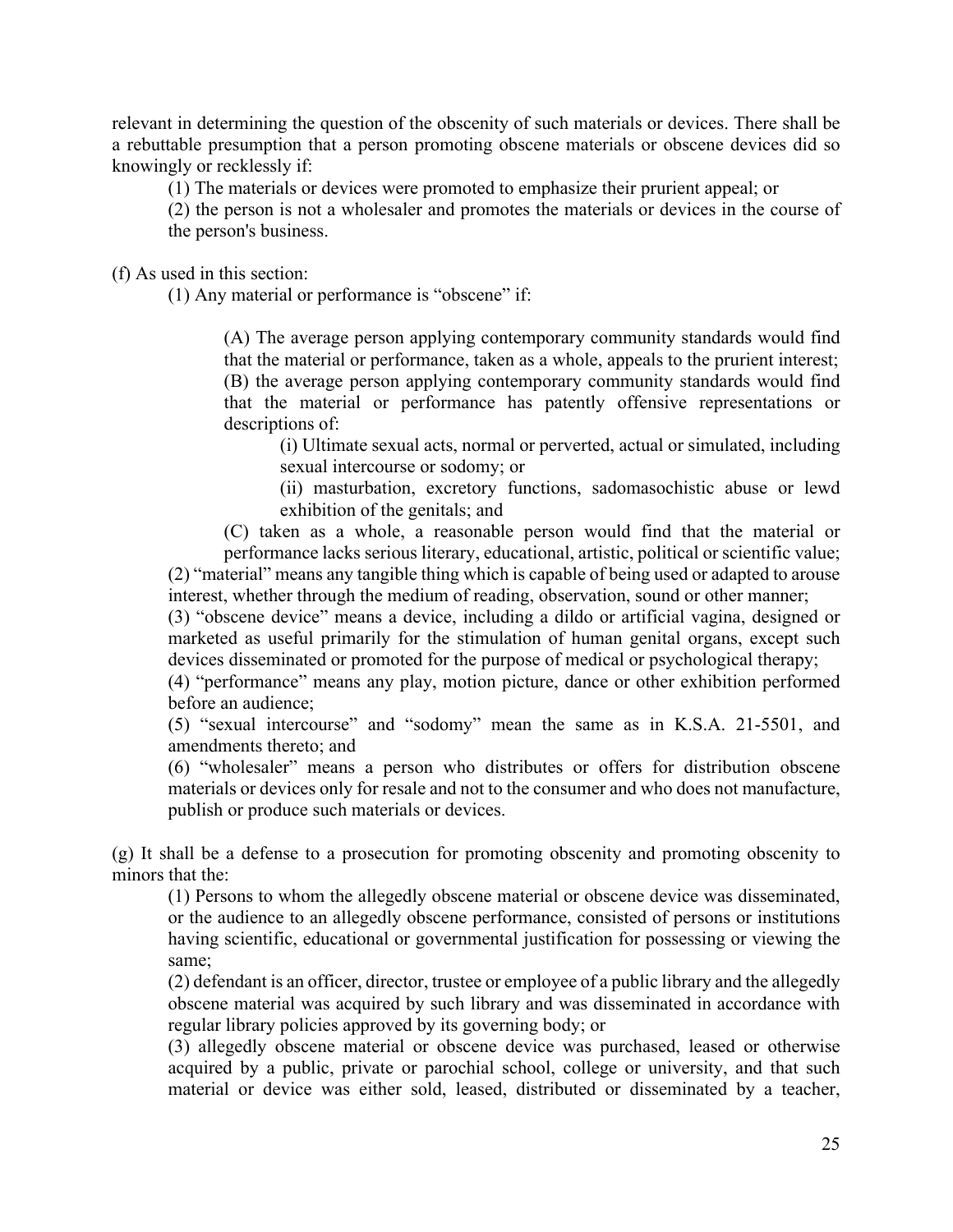instructor, professor or other faculty member or administrator of such school as part of or incidental to an approved course or program of instruction at such school.

(h) Notwithstanding the provisions of K.S.A. 21-5204, and amendments thereto, to the contrary, it shall be an affirmative defense to any prosecution for promoting obscenity to minors that:

(1) The defendant had reasonable cause to believe that the minor involved was 18 years old or over, and such minor exhibited to the defendant a draft card, driver's license, birth certificate or other official or apparently official document purporting to establish that such minor was 18 years old or more; or

(2) an exhibition in a state of nudity is for a bona fide scientific or medical purpose, or for an educational or cultural purpose for a bona fide school, museum or library.

(i) The provisions of this section and the provisions of ordinances of any city prescribing a criminal penalty for exhibit of any obscene motion picture shown in a commercial showing to the general public shall not apply to a projectionist, or assistant projectionist, if such projectionist or assistant projectionist has no financial interest in the show or in its place of presentation other than regular employment as a projectionist or assistant projectionist and no personal knowledge of the contents of the motion picture. The provisions of this section shall not exempt any projectionist or assistant projectionist from criminal liability for any act unrelated to projection of motion pictures in commercial showings to the general public.

#### **Credits**

Laws 2010, ch. 136, § 212, eff. July 1, 2011; Laws 2011, ch. 30, § 57, eff. July 1, 2011.

# **KENTUCKY:**

Kentucky recodified its criminal law based in part on the ALI-MPC in 1975.

#### **Kentucky Revised Statutes § 531.030 531.030 Distribution of obscene matter to minors**

(1) A person is guilty of distribution of obscene material to minors when, knowing a person to be a minor, or having possession of such facts that he should reasonably know that such person is a minor, and with knowledge of the content and character of the material, he knowingly:

- (a) Sends or causes to be sent; or
- (b) Exhibits; or
- (c) Distributes, or offers to distribute,

obscene material to a minor.

(2) Distribution of obscene materials to minors is a Class A misdemeanor unless the defendant has previously been convicted of violation of this section or of KRS 531.020, in which case it shall be a Class D felony.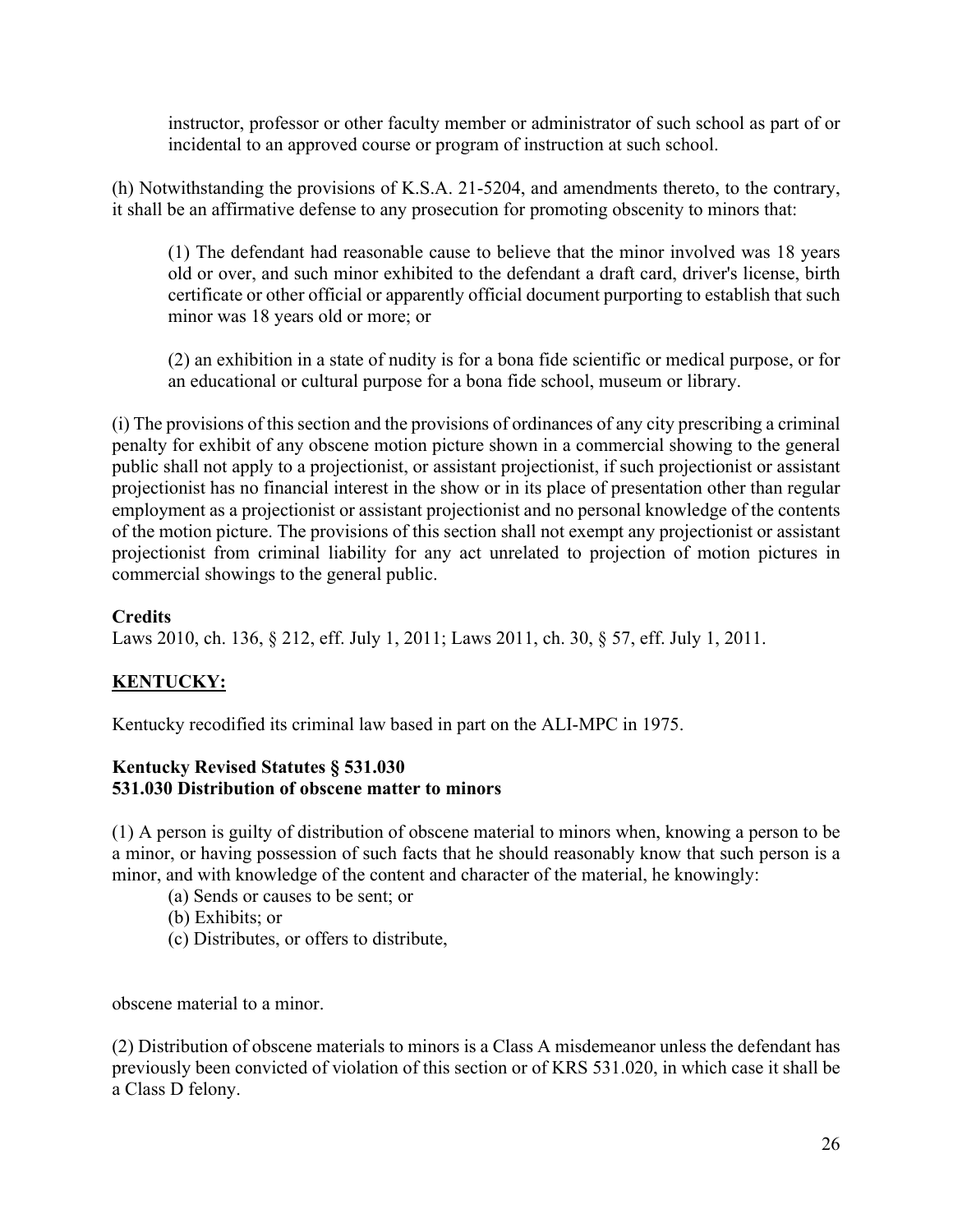# **Credits** HISTORY: 1974 c 406, § 267, eff. 1-1-75

# **KRS § 531.070 531.070 Exemptions**

The prohibitions and penalties imposed in this chapter shall not extend to persons having a bona fide scientific, educational, governmental, or other similar justification for conduct which would, except for such justification, be criminal under this chapter.

# **Credits**

HISTORY: 1974 c 406, § 271, eff. 1-1-75 Editors' Notes

### KENTUCKY CRIME COMMISSION/LRC COMMENTARY 1974:

The new statute sets forth an exemption for conduct which would otherwise be criminal under the Code. Distribution of material otherwise obscene to institutions or persons for scientific, educational or governmental purposes is justified conduct and does not expose the distributor to criminal sanctions. This exemption is designed to permit legitimate study of pornography for scholarly or scientific purposes. It is recognized by all modern codes. Prior Kentucky law recognized such an exception to KRS 436.101(7) and KRS 436.120.

# **LOUISIANA:**

# **La. Rev. Stat. Ann. 14:106**

#### **§ 106. Obscenity:**

A. The crime of obscenity is the intentional:

(1) Exposure of the genitals, pubic hair, anus, vulva, or female breast nipples in any public place or place open to the public view, or in any prison or jail, with the intent of arousing sexual desire or which appeals to prurient interest or is patently offensive.

(2)(a) Participation or engagement in, or management, operation, production, presentation, performance, promotion, exhibition, advertisement, sponsorship, electronic communication, or display of, hard core sexual conduct when the trier of fact determines that the average person applying contemporary community standards would find that the conduct, taken as a whole, appeals to the prurient interest; and the hard core sexual conduct, as specifically defined herein, is presented in a patently offensive way; and the conduct taken as a whole lacks serious literary, artistic, political, or scientific value.(b) Hard core sexual conduct is the public portrayal, for its own sake, and for ensuing commercial gain of:(i) Ultimate sexual acts, normal or perverted, actual, simulated, or animated, whether between human beings, animals, or an animal and a human being; or(ii) Masturbation, excretory functions or lewd exhibition, actual, simulated, or animated, of the genitals, pubic hair, anus, vulva, or female breast nipples; or(iii) Sadomasochistic abuse, meaning actual, simulated or animated, flagellation, or torture by or upon a person who is nude or clad in undergarments or in a costume that reveals the pubic hair, anus, vulva, genitals, or female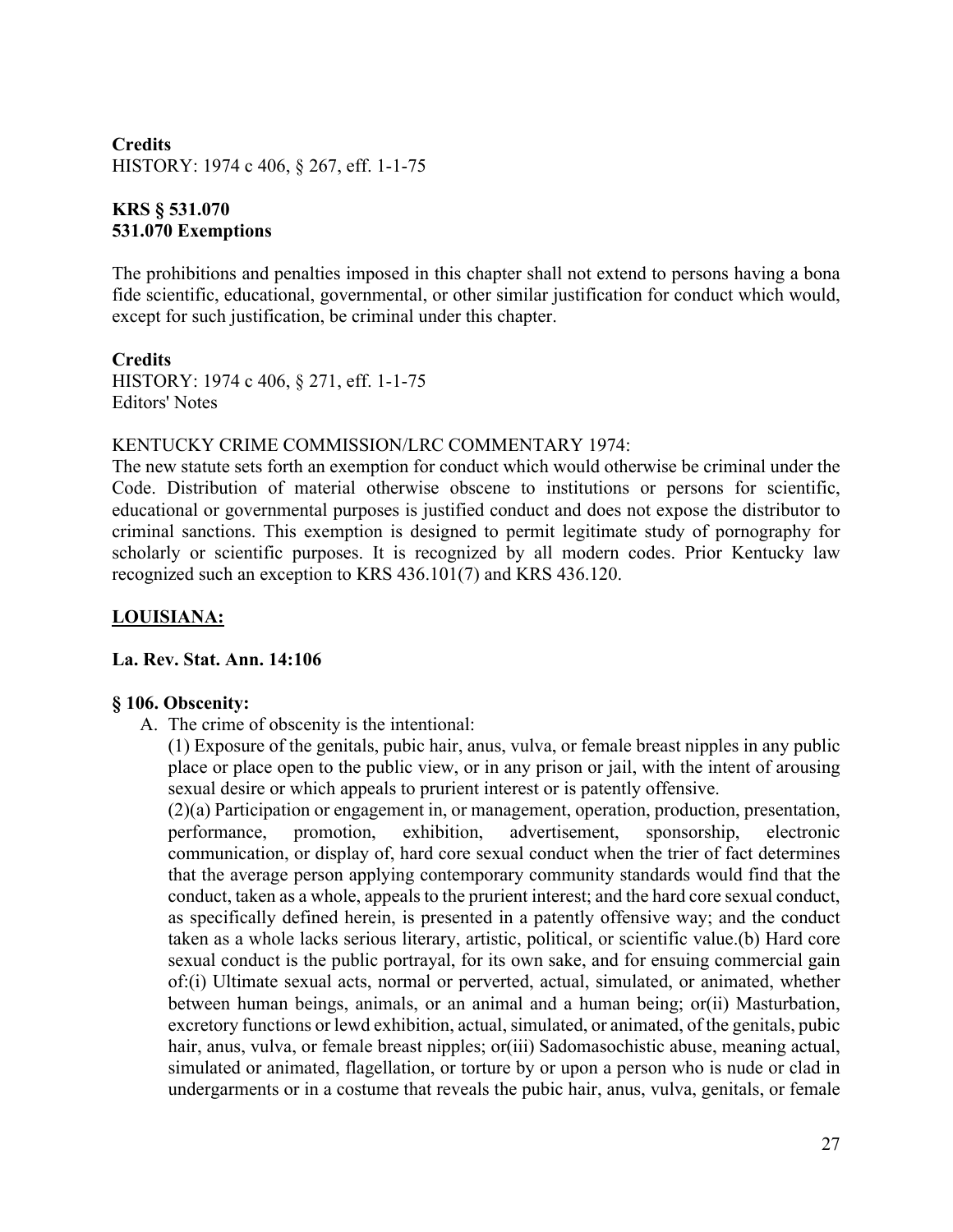breast nipples, or in the condition of being fettered, bound, or otherwise physically restrained, on the part of one so clothed; or(iv) Actual, simulated, or animated touching, caressing, or fondling of, or other similar physical contact with a pubic area, anus, female breast nipple, covered or exposed, whether alone or between humans, animals, or a human and an animal, of the same or opposite sex, in an act of apparent sexual stimulation or gratification; or(v) Actual, simulated, or animated stimulation of a human genital organ by any device whether or not the device is designed, manufactured, or marketed for such purpose.

(3)(a) Sale, allocation, consignment, distribution, dissemination, advertisement, exhibition, electronic communication, or display of obscene material, or the preparation, manufacture, publication, electronic communication, or printing of obscene material for sale, allocation, consignment, distribution, advertisement, exhibition, electronic communication, or display.

(b) Obscene material is any tangible work or thing which the trier of fact determines that the average person applying contemporary community standards would find, taken as a whole, appeals to the prurient interest, and which depicts or describes in a patently offensive way, hard core sexual conduct specifically defined in Paragraph (2) of this Subsection, and the work or thing taken as a whole lacks serious literary, artistic, political, or scientific value.

(4) Requiring as a condition to a sale, allocation, consignment, or delivery for resale of any paper, magazine, book, periodical, or publication to a purchaser or consignee that such purchaser or consignee also receive or accept any obscene material, as defined in Paragraph (3) of this Subsection, for resale, distribution, display, advertisement, electronic communication, or exhibition purposes; or, denying or threatening to deny a franchise to, or imposing a penalty, on or against, a person by reason of his refusal to accept, or his return of, such obscene material.(5) Solicitation or enticement of an unmarried person under the age of seventeen years to commit any act prohibited by Paragraphs (1), (2), or (3) of this Subsection.(6) Advertisement, exhibition, electronic communication, or display of sexually violent material. "Violent material" is any tangible work or thing which the trier of facts determines depicts actual or simulated patently offensive acts of violence, including but not limited to, acts depicting sadistic conduct, whippings, beatings, torture, and mutilation of the human body, as described in Item  $(2)(b)(iii)$  of this Subsection.(7)(a) Transmission or causing the transmission by a person, knowing the content of an advertisement to be sexually explicit as defined in this Paragraph, of an unsolicited advertisement containing sexually explicit materials in an electronic communication to one or more persons within this state without including in the advertisement the term "ADV-ADULT" at the beginning of the subject line of the advertisement. A "subject line" is the area of an electronic communication that contains a summary description of the content of the message.(b) As used in this Paragraph, "sexually explicit" means the graphic depiction of sex, including but not limited to sexual audio, text, or images; depiction of sexual activity; nudity; or sexually oriented language.(8)(a) Transmission or causing the transmission by a person, knowing its content to be sexually explicit as defined in this Paragraph, of an unsolicited text message containing sexually explicit materials to a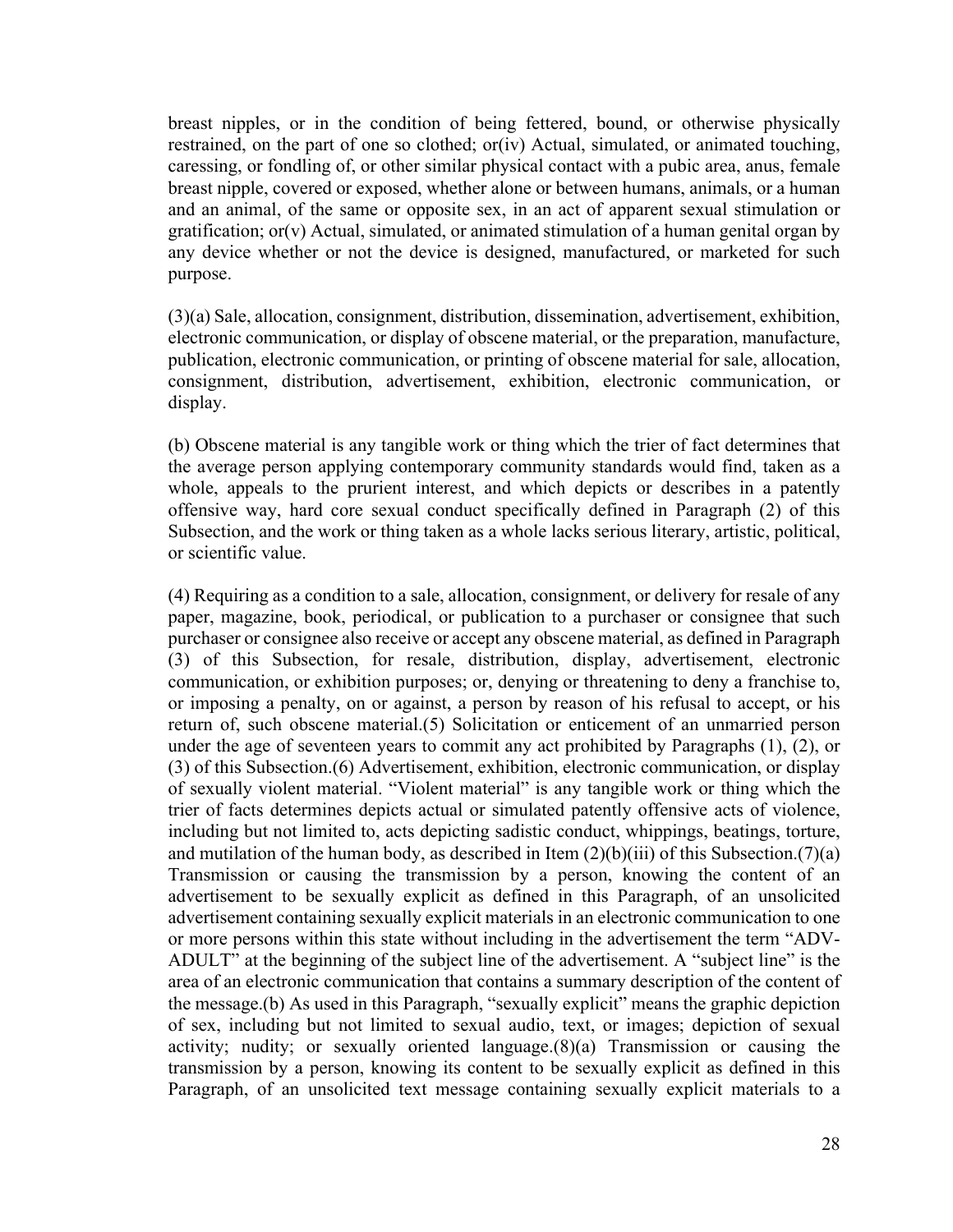wireless telecommunications device of one or more persons within this state.(b) As used in this Paragraph:(i) "Sexually explicit" means the graphic depiction of sex, including but not limited to sexual audio, text, or images, the depiction of sexual activity, nudity, or sexually oriented language and is obscene as defined in Subparagraph (A)(3)(b) of this Section.(ii) "Wireless telecommunications device" means a cellular telephone, a textmessaging device, a personal digital assistant, a tablet computer, or any other substantially similar wireless device.

B. Lack of knowledge of age or marital status shall not constitute a defense.

C. If any employee of a theatre or bookstore acting in the course or scope of his employment, is arrested for an offense designated in this Section, the employer shall reimburse the employee for all attorney's fees and other costs of defense of such employee. Such fees and expenses may be fixed by the court exercising criminal jurisdiction after contradictory hearing or by ordinary civil process.

D. (1) The provisions of this Section do not apply to recognized and established schools, churches, museums, medical clinics, hospitals, physicians, public libraries, governmental agencies, quasi-governmental sponsored organizations and persons acting in their capacity as employees or agents of such organizations, or a person solely employed to operate a movie projector in a duly licensed theatre.(2) For the purpose of this Subsection, the following words and terms shall have the respective meanings defined as follows:(a) "Churches" means any church, affiliated with a national or regional denomination.(b) "Medical clinics and hospitals" means any clinic or hospital of licensed physicians or psychiatrists used for the reception and care of persons who are sick, wounded, or infirm.(c) "Physicians" means any licensed physician or psychiatrist.(d) "Recognized and established schools" means schools having a full time faculty and pupils, gathered together for instruction in a diversified curriculum.

# **Credits**

Amended by Acts 1950, No. 314, § 1; Acts 1958, No. 388, § 1; Acts 1960, No. 199, § 1; Acts 1962, No. 87, § 1; Acts 1968, No. 647, § 1, eff. July 20, 1968, at 1:30 P.M.; Acts 1970, No. 167, § 1; Acts 1972, No. 605, § 1; Acts 1972, No. 743, § 1; Acts 1974, No. 274, § 1; Acts 1977, No. 97, § 2; Acts 1977, No. 717, § 1, eff. July 20, 1977; Acts 1979, No. 252, § 1; Acts 1980, No. 464, § 1; Acts 1981, No. 159, § 1; Acts 1982, No. 680, § 1; Acts 1983, No. 384, § 1; Acts 1983, No. 385, § 1; Acts 2001, No. 177, § 1; Acts 2001, No. 403, § 1, eff. June 15, 2001; Acts 2003, No. 237, § 1; Acts 2012, No. 846, § 1; Acts 2014, No. 531, § 1; Acts 2014, No. 811, § 6, eff. June 23, 2014.

# **MAINE:**

Maine recodified its criminal law based in part on the ALI-MPC in 1976.

# **17 M.R.S.A. § 2911**

#### **§ 2911. Dissemination of obscene matter to minors**

1. Definitions. As used in this section, unless the context indicates otherwise, the following words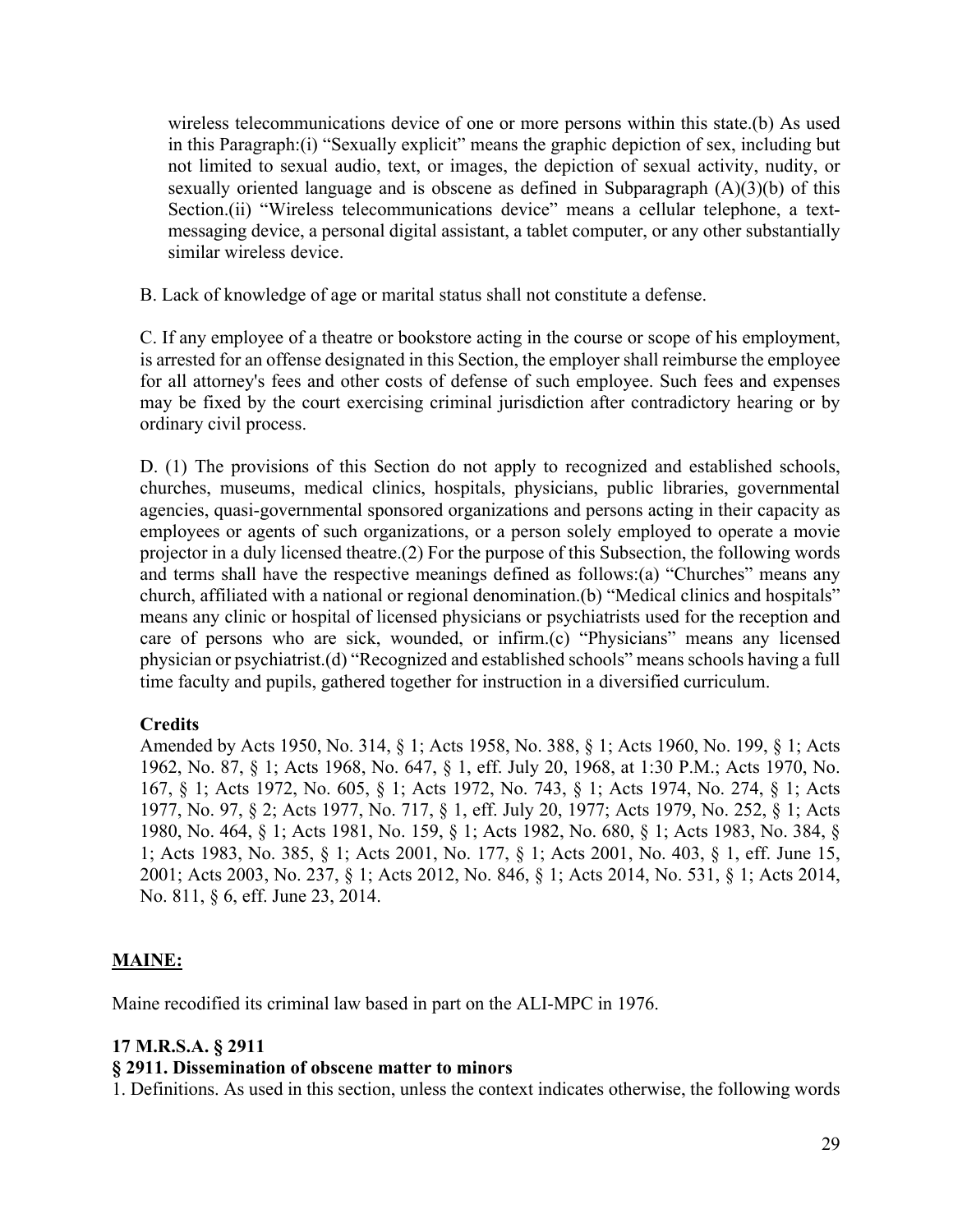shall have the following meanings.

A. "Distribute" means to transfer possession, whether with or without consideration.

B. "Exhibit" means to display for viewing by the public.

C. "Matter" means any printed or written material, any picture, photograph, motion picture or other visual representation.

C-1. "Minor" means a person under 18 years of age.

D. "Obscene matter" means matter which:(1) To the average individual, applying contemporary community standards, with respect to what is suitable material for minors, considered as a whole, appeals to the prurient interest;(2) Depicts or describes, in a patently offensive manner, ultimate sexual acts, excretory functions, masturbation or lewd exhibition of the genitals; and(3) Considered as a whole, lacks serious literary, artistic, political or scientific value.

2. General rule. A person is guilty of disseminating obscene matter to a minor if he knowingly distributes, or exhibits or offers to distribute or exhibit to a minor, any obscene matter declared obscene, in an action to which he was a party, pursuant to subsection 3.

A. This section shall not apply to any noncommercial distribution or exhibition for purely educational purposes by any library, art gallery, museum, public school, private school or institution of learning, nor to any commercial distribution or exhibition by any art gallery or museum.

B. It shall be a valid defense to any proceeding under this section that:

- (1) The defendant was a parent or guardian of the minor;
- (2) The distribution or exhibition is exempt under paragraph A; or

(3) For motion pictures, the minor was accompanied by his spouse, parent or legal guardian.

3. Procedure for adjudicating obscenity. Whenever the Attorney General, or any district attorney, reasonably believes a person is disseminating to minors matter that is obscene, the Attorney General or district attorney may petition the Superior Court to declare the matter obscene pursuant to Title 14, sections 5951 to 5963. The Attorney General or district attorney may join all persons the Attorney General or district attorney reasonably believes to be disseminating that matter to minors as parties to the action. The hearing on such petition may be advanced on the docket and receive priority over other cases when the court determines that the interests of justice so require.A. Trial on the issue of obscenity must be by jury.B. Intervention by others disseminating the same matter must be freely allowed.C. Determination by a court pursuant to this subsection that a matter is obscene does not bar relitigation of that issue in a criminal prosecution under this section.4. Penalty. Disseminating obscene matter to a minor is a Class C crime.

# **Credits**

1977, c. 410, § 2; 1977, c. 696, § 168, eff. March 31, 1978; 1983, c. 300, §§ 2 to 5; 2011, c. 559, § A-18.17 M. R. S. A. § 2911, ME ST T. 17 § 2911Current with legislation through the 2013 Second Regular Session of the 126th Legislature. The Second Regular Session convened January 8, 2014 and adjourned May 2, 2014. The general effective date is August 1, 2014.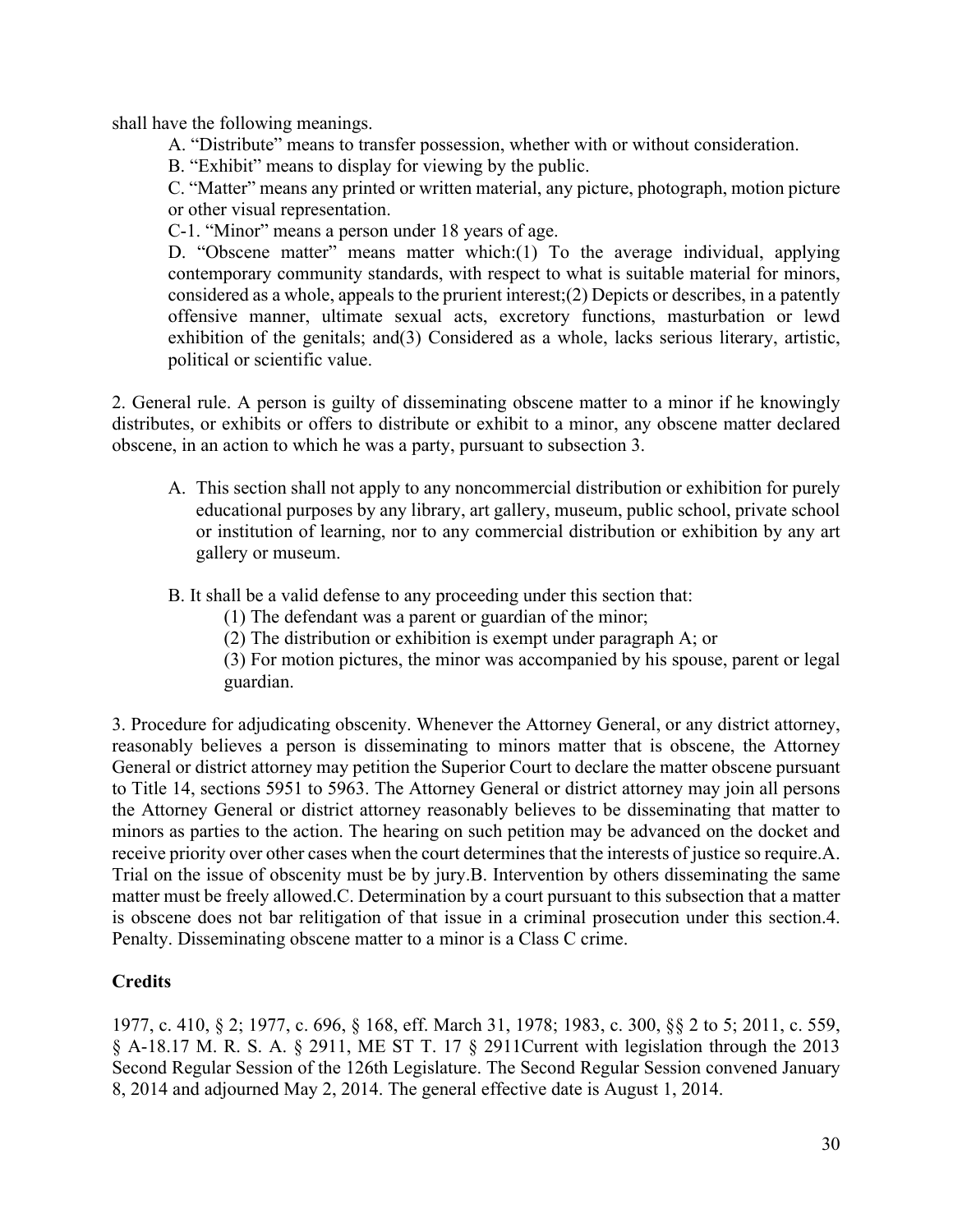Me. Rev. Stat. tit. 17, § 2911

# **MARYLAND:**

#### **MD Code, Criminal Law, § 11-203:**

§ 11-203. Sale or display of obscene item to minor

(a)(1) In this section the following words have the meanings indicated.

(2) "Distribute" includes to rent.

(3) "Illicit sex" means:

- (i) human genitals in a state of sexual stimulation or arousal;
- (ii) acts of human masturbation, sexual intercourse, or sodomy; or
- (iii) fondling or other erotic touching of human genitals.
- (4) "Item" means a:
	- (i) still picture or photograph;
	- (ii) book, pocket book, pamphlet, or magazine;
	- (iii) videodisc, videotape, video game, film, or computer disc; or
	- (iv) recorded telephone message.

(5) "Obscene" means:

(i) that the average adult applying contemporary community standards would find that the work, taken as a whole, appeals to the prurient interest;

(ii) that the work depicts sexual conduct specified in subsection (b) of this section in a way that is patently offensive to prevailing standards in the adult community as a whole with respect to what is suitable material; and

(iii) that the work, taken as a whole, lacks serious artistic, educational, literary, political, or scientific value.

(6) "Partially nude figure" means a figure with:

(i) less than completely and opaquely covered human genitals, pubic region, buttocks, or female breast below a point immediately above the top of the areola; or

(ii) human male genitals in a discernibly turgid state, even if completely and opaquely covered.

#### **Prohibited**

(b)(1) A person may not willfully or knowingly display or exhibit to a minor an item:

(i) the cover or content of which is principally made up of an obscene description or depiction of illicit sex; or

(ii) that consists of an obscene picture of a nude or partially nude figure.

(2) A person may not willfully or knowingly engage in the business of displaying, exhibiting, selling, showing, advertising for sale, or distributing to a minor an item:

(i) the cover or content of which is principally made up of an obscene description or depiction of illicit sex; or

(ii) that consists of an obscene picture of a nude or partially nude figure.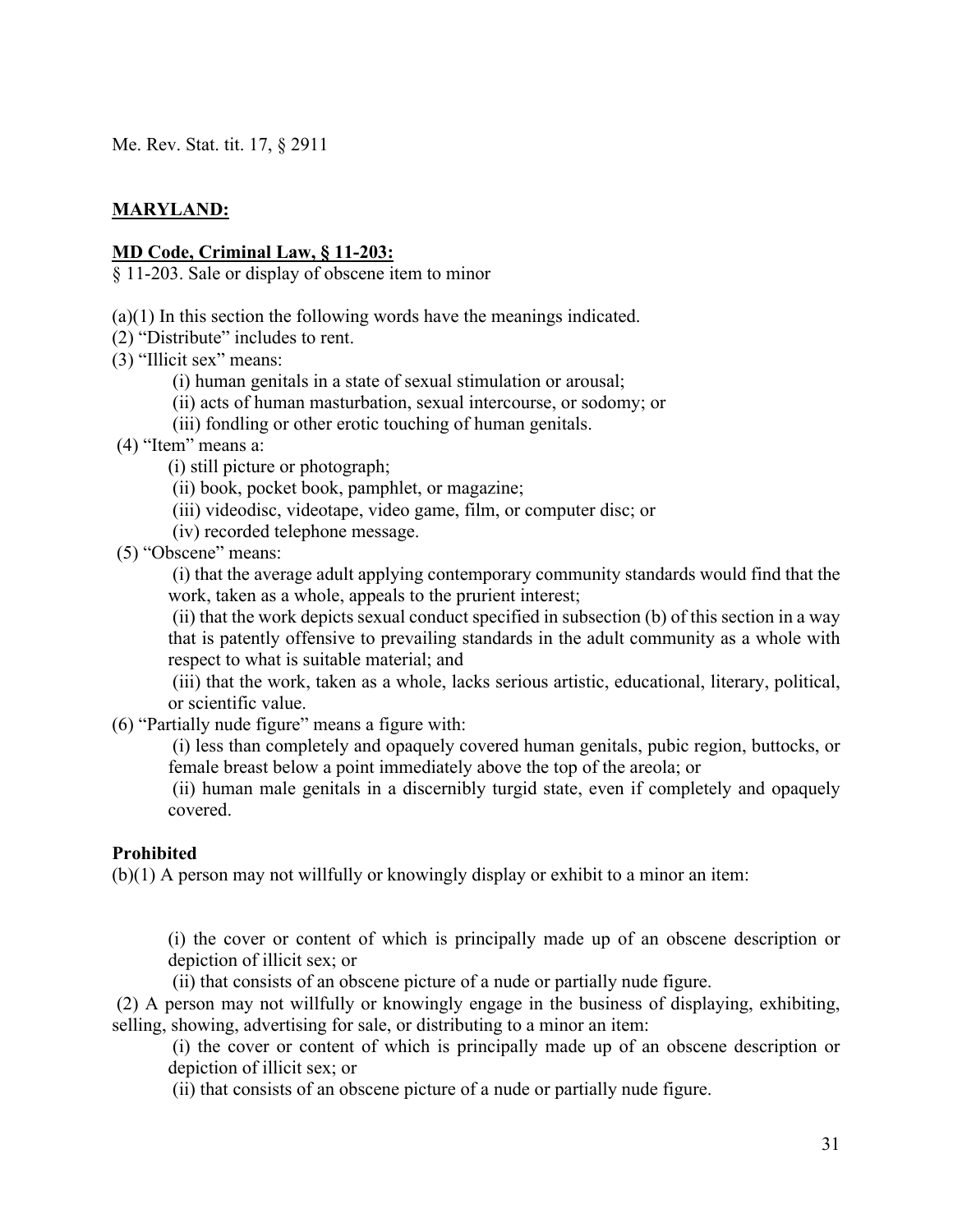(3) If a newsstand or other place of business is frequented by minors, the owner, operator, franchisee, manager, or an employee with managerial responsibility may not openly and knowingly display at the place of business an item whose sale, display, exhibition, showing, or advertising is prohibited by paragraph (2) of this subsection.

# **Exception**

(c) The provision of services or facilities by a telephone company under a tariff approved by the Public Service Commission is not a violation of subsection (b) of this section relating to recorded telephone messages.

# **Penalty**

(d) A person who violates this section is guilty of a misdemeanor and on conviction is subject to:

(1) for a first violation, imprisonment not exceeding 1 year or a fine not exceeding \$1,000 or both; and

(2) for each subsequent violation, imprisonment not exceeding 3 years or a fine not exceeding \$5,000 or both.

# **Credits**

Added by Acts 2002, c. 26, § 2, eff. Oct. 1, 2002. Amended by Acts 2006, c. 346, § 1, eff. Oct. 1, 2006.

# **MD Code Criminal Law § 11-210. Exemption from subtitle**

# **Bona fide justification**

(a)(1) A person having a bona fide scientific, educational, governmental, artistic, news, or other similar justification for possessing or distributing prohibited matter is not subject to the prohibitions and penalties imposed by this subtitle.

(2) A distribution made in accordance with a bona fide scientific, educational, governmental, artistic, news, or other similar justification is not subject to the prohibitions and penalties imposed by this subtitle.

# **Exception to justification**

(b) A justification is not bona fide under this section if a reasonable person would find that a dominant purpose of the depiction of an individual under the age of 16 years engaging in sexual conduct is to arouse or gratify sexual desire in either the violator, the individual under the age of 16 years, or the viewer.

# **Credits**

Added by Acts 2002, c. 26, § 2, eff. Oct. 1, 2002. **Formerly** Art. 27, § 423 (1957).

**Case law** (old statute): *400 E. Baltimore St., Inc. v. State*, 431 A.2d 682, 49 Md.App. 147 (1981): Mere posting around a store located in an "adult entertainment" area, catering to such of the general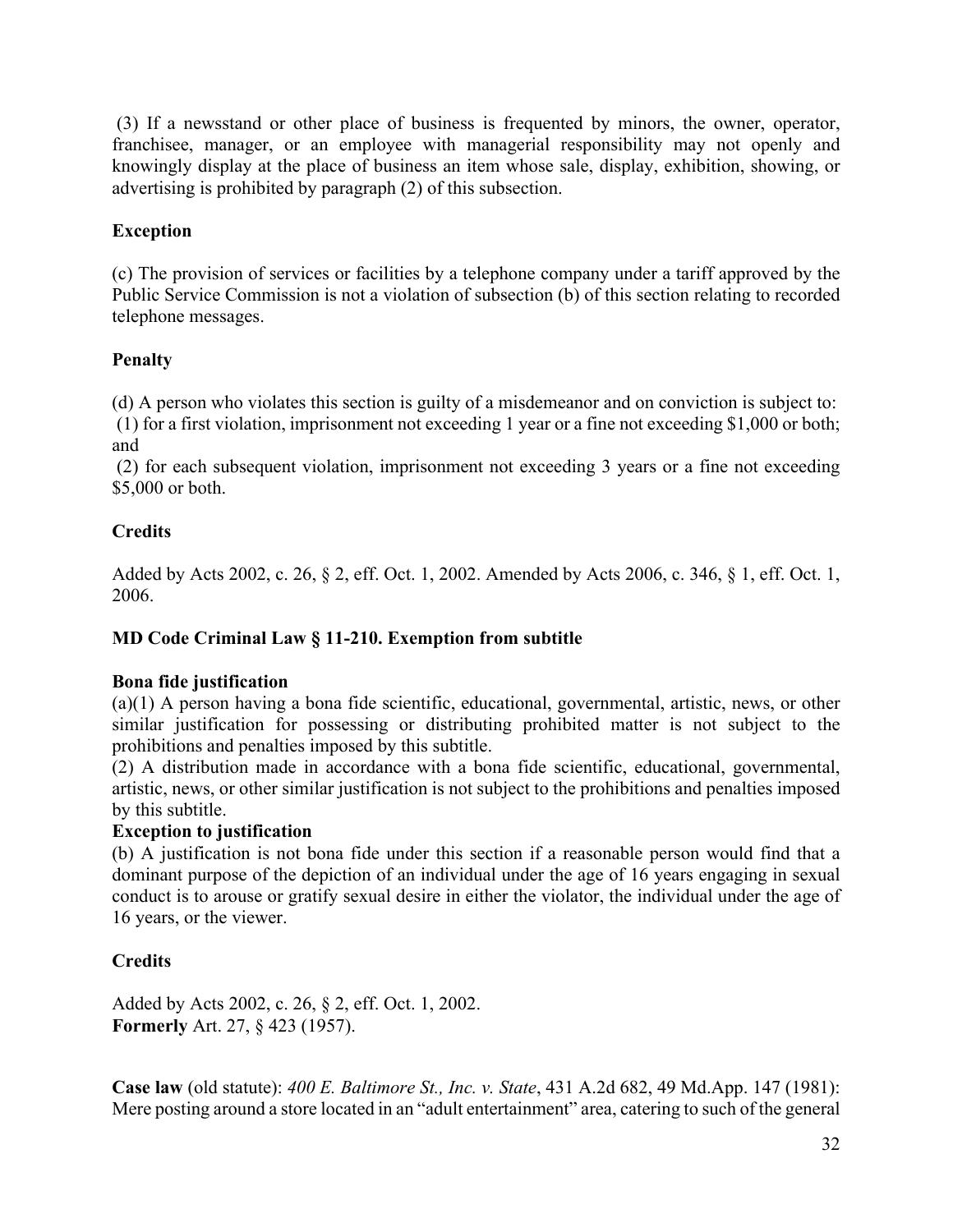public as visit such area, and loaded primarily with pornographic material, of signs indicating that everything in the store is sold only for scientific, educational, or governmental purposes does not suffice to make statutory exemption for persons having bona fide scientific, educational, governmental, or other similar justification for possessing obscene material applicable as a matter of law. Code 1957, Art. 27, §§ 418, 423.

# **MASSACHUSETTS:**

### **Mass. Gen. Laws Ann. 272 § 29 (West): Dissemination or possession of obscene matter; punishment; defense**

Whoever disseminates any matter which is obscene, knowing it to be obscene, or whoever has in his possession any matter which is obscene, knowing it to be obscene, with the intent to disseminate the same, shall be punished by imprisonment in the state prison for not more than five years or in a jail or house of correction for not more than two and one-half years or by a fine of not less than one thousand nor more than ten thousand dollars for the first offense, not less than five thousand nor more than twenty thousand dollars for the second offense, or not less than ten thousand nor more than thirty thousand dollars for the third and subsequent offenses, or by both such fine and imprisonment. A prosecution commenced under this section shall not be continued without a finding nor placed on file. It shall be a defense under this section if the evidence proves that the defendant was a bona fide school, museum or library, or was acting in the course of his employment as an employee of such organization or of a retail outlet affiliated with and serving the educational purpose of such organization.

### **Credits**

Amended by St.1974, c. 430, § 9; St.1982, c. 603, § 3

# **MICHIGAN:**

# **Mich. Comp. Laws Ann. §752.365**

#### **752.365. Dissemination, or possession with intent to distribute, obscene material**

Sec. 5. (1) A person is guilty of obscenity when, knowing the content and character of the material, the person disseminates, or possesses with intent to disseminate, any obscene material.

(2) Obscenity is a misdemeanor, punishable by imprisonment for not more than 1 year, or by a fine of not more than \$100,000.00, or both.

(3) A person convicted of a second or subsequent offense under this section is guilty of a felony and may be imprisoned for not more than 2 years, and shall be fined not less than \$50,000.00 or more than \$5,000,000.00. For purposes of this section, an offense is considered a second or subsequent offense if the defendant has previously been convicted under this section or under any similar statute of the United States or of any state.

# **Credits**

P.A.1984, No. 343, § 5, Eff. March 29, 1985. Amended by P.A.1992, No. 216, § 1, Eff. March 31, 1993.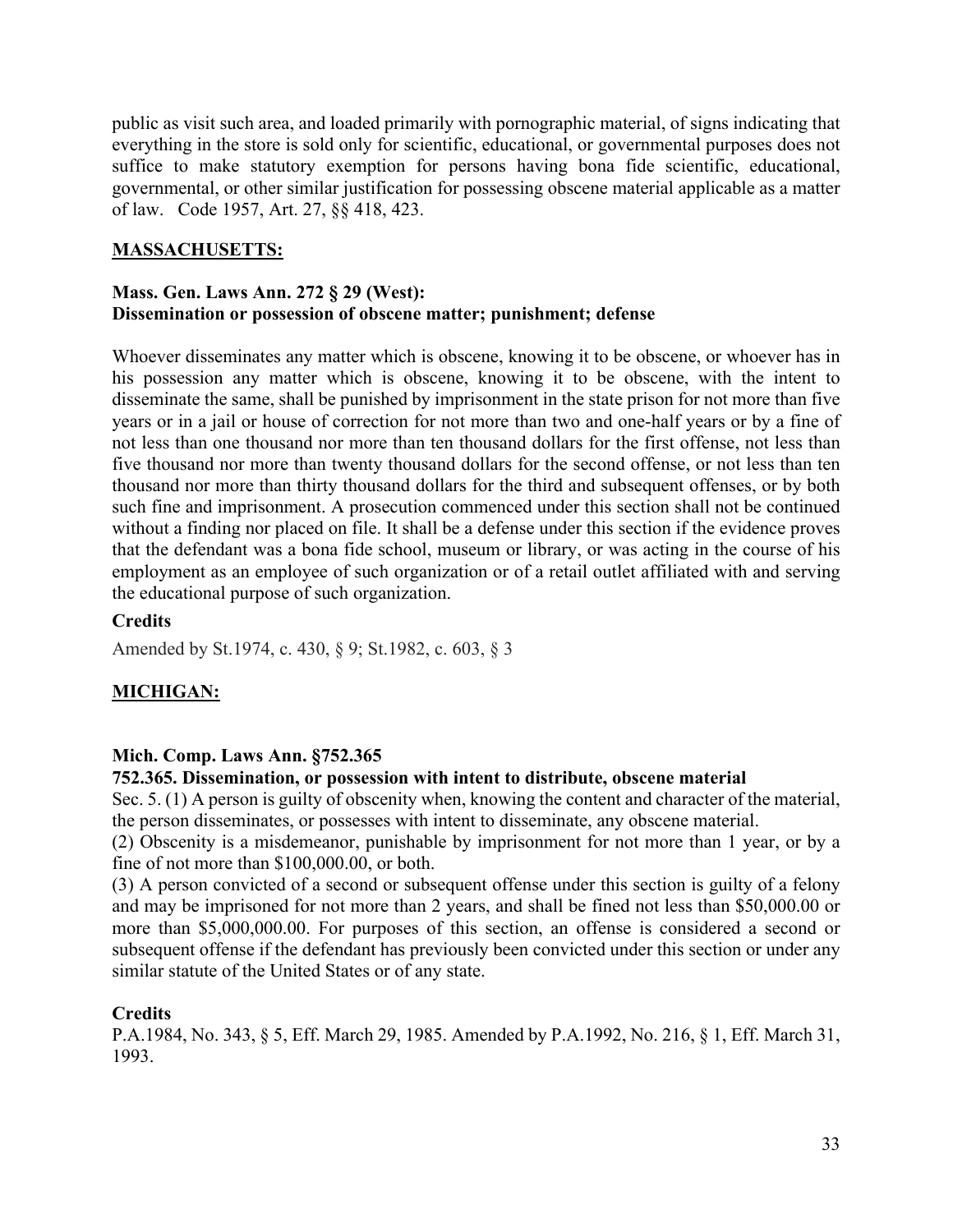# **Mich. Comp. Laws Ann. § 752.367 (West): Application of § 752.365 Sec. 7.**

Section 5 does not apply to the dissemination of obscene material by any of the following:

- (a) An individual who disseminates obscene material in the course of his or her duties as an employee of, or as a member of the board of directors of, any of the following:
	- (i) A public or private college, university, or vocational school.
	- (ii) A library established by this state or a library established by a county, city, township, village, or other local unit of government or authority or combination of local units of government and authorities or a library established by a community college district.
	- (iii) A public or private not for profit art museum that is exempt from taxation under section  $501(c)(3)$  of the internal revenue code.

(b) An individual who disseminates obscene material in the course of the individual's employment and does not have discretion with regard to that dissemination or is not involved in the management of the employer.(c) Any portion of a business regulated by the federal communications commission.(d) A cable television operator that is subject to the communications act of 1934, chapter 652, 48 Stat. 1064.

# **Credits**

P.A.1984, No. 343, § 7, Eff. March 29, 1985. Amended by [P.A.1992, No. 216, § 1, Eff. March 31,](https://a.next.westlaw.com/Link/Document/FullText?findType=l&pubNum=1077005&cite=UUID(I5902FBB8AD-98470FAEB2A-F03702FFE68)&originatingDoc=N3DA7821033A511DB939AD224E78C99B1&refType=SL&originationContext=document&transitionType=DocumentItem&contextData=(sc.Document))  [1993](https://a.next.westlaw.com/Link/Document/FullText?findType=l&pubNum=1077005&cite=UUID(I5902FBB8AD-98470FAEB2A-F03702FFE68)&originatingDoc=N3DA7821033A511DB939AD224E78C99B1&refType=SL&originationContext=document&transitionType=DocumentItem&contextData=(sc.Document))

# **MINNESOTA:**

Minnesota recodified its criminal law based in part on the ALI-MPC in 1963.

# **Minnesota Statutes Annotated § 617.293 Harmful materials; dissemination and display to minors prohibited**

Subdivision 1. Dissemination. It is unlawful for any person knowingly to sell or loan for monetary consideration to a minor:

(a) any picture, photograph, drawing, sculpture, motion picture film, or similar visual representation or image of a person or portion of the human body which depicts nudity, sexual conduct, or sadomasochistic abuse and which is harmful to minors, or

(b) any book, pamphlet, magazine, printed matter however reproduced, or sound recording which contains any matter enumerated in clause (a), or which contains explicit and detailed verbal descriptions or narrative accounts of sexual excitement, sexual conduct, or sadomasochistic abuse which, taken as a whole, is harmful to minors.

# Subd. 2. Display.

(a) It is unlawful for any person commercially and knowingly to exhibit or display any material which is harmful to minors in its content in any place of public accommodation where minors are or may be present and where minors are able to view the material unless each item is kept in a sealed wrapper at all times.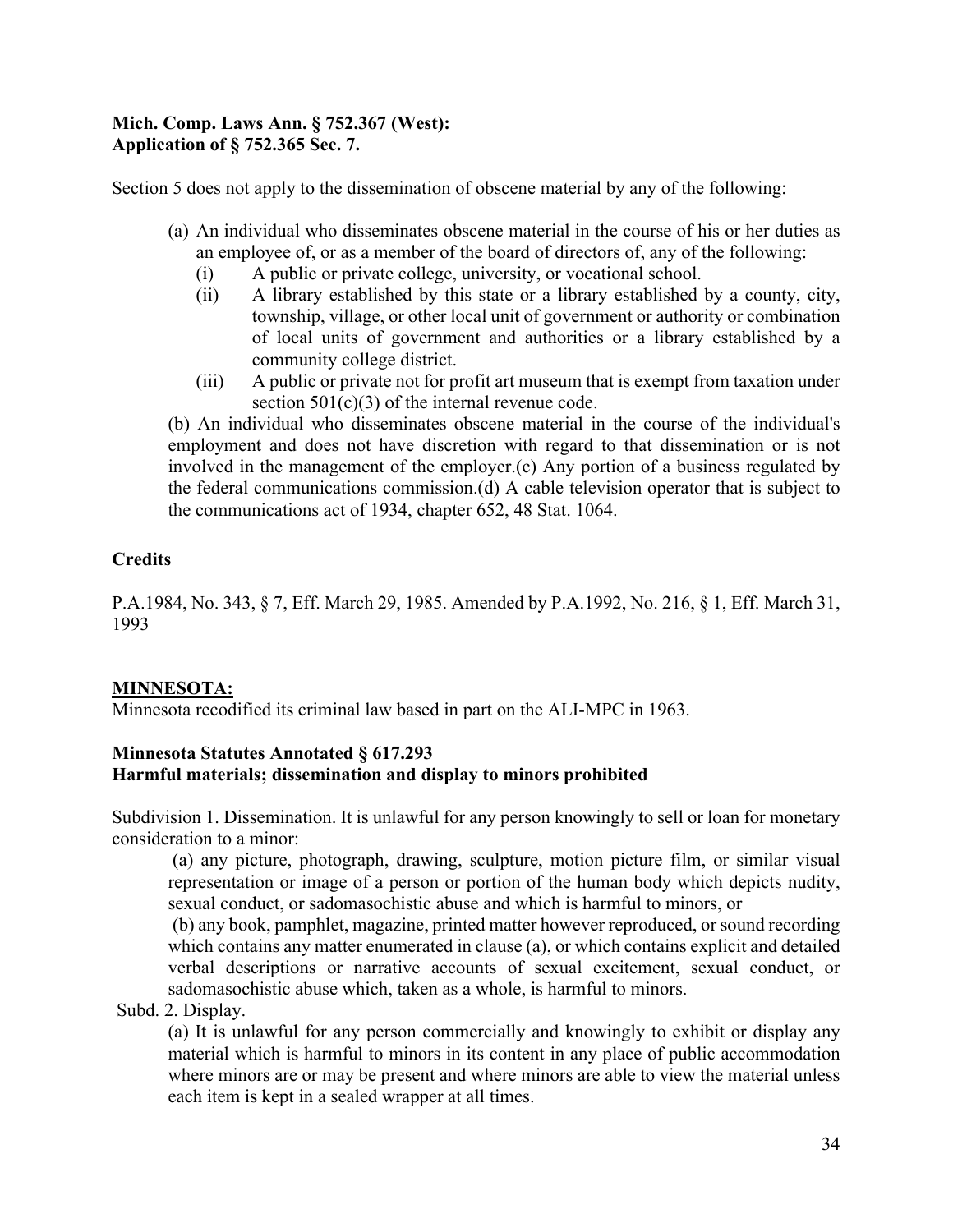(b) It is unlawful for any person commercially and knowingly to exhibit or display any material the cover or packaging of which, standing alone, is harmful to minors in any place of public accommodation where minors are or may be present or allowed to be present and where minors are able to view the material unless each item is blocked from view by an opaque cover. The opaque cover requirement is satisfied if those portions of the cover or packaging containing the material harmful to minors are blocked from view by an opaque cover.

(c) The provisions of this subdivision do not apply to the exhibition or display of materials harmful to minors under circumstances where minors are not present or are not able to view the material or the material's cover or packaging. A person may comply with the requirements of this paragraph by (1) physically segregating the material in a manner that physically prohibits access to and view of the material by minors, (2) prominently posting at the entrance to the restricted area: "Adults only----you must be 18 to enter," and (3) enforcing the restriction.

# **Credits**

Laws 1969, c. 1071, § 3, eff. June 7, 1969. Amended by Laws 1971, c. 25, § 95, eff. March 5, 1971; Laws 1988, c. 452, § 1, eff. Aug. 1, 1988.

#### **Minnesota Statutes Annotated § 617.295 Exemptions**

The following are exempt from criminal or other action hereunder:

(1) recognized and established schools, churches, museums, medical clinics and physicians, hospitals, public libraries, governmental agencies or quasi governmental sponsored organizations, and persons acting in their capacity as employees or agents of such organization. For the purpose of this section "recognized and established" shall mean an organization or agency having a full time faculty and diversified curriculum in the case of a school; a church affiliated with a national or regional denomination; a licensed physician or psychiatrist or clinic of licensed physicians or psychiatrists; and in all other exempt organizations shall refer only to income tax exempted organizations which are supported in whole or in part by tax funds or which receive at least onethird of their support from publicly donated funds;

(2) individuals in a parental relationship with the minor; and

(3) motion picture machine operators, stagehands, or other theatre employees such as cashiers, doorkeepers, ushers, and concession employees, if such person or persons have no financial interest in the entertainment presented other than the salary or wage, or in any theatre or place where such employee has no financial interest when the employee's services are obtained solely for salary or wage; provided, that such employee is under the direct supervision of a theatre manager who is a resident of this state and who is not exempt from action under sections 617.291 to 617.297.

# **Credits**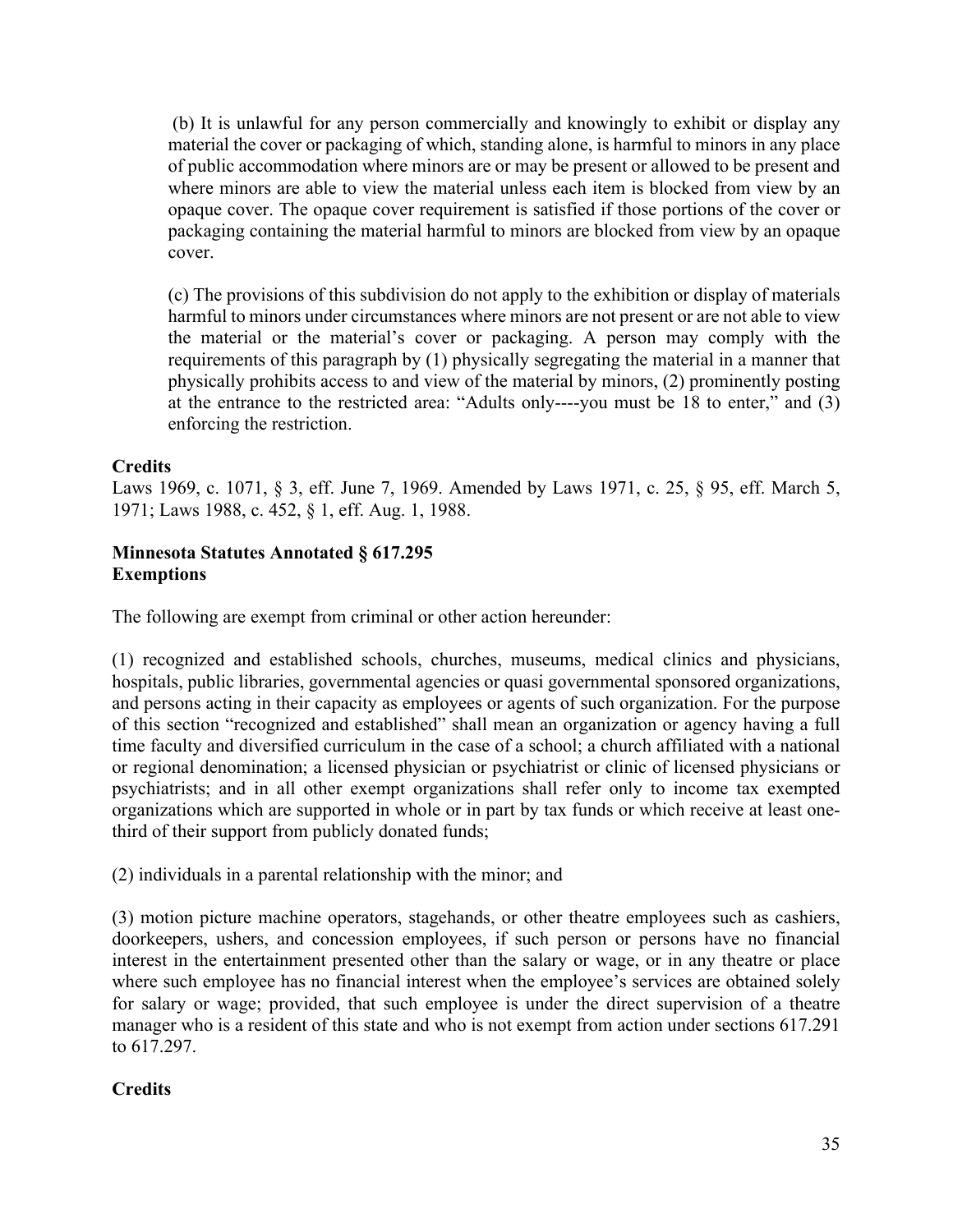Laws 1969, c. 1071, § 5, eff. June 7, 1969. Amended by Laws 1986, c. 444.

# **MISSISSIPPI**:

### **Miss. Code Ann. § 97-29-101 Distribution of obscene materials**

A person commits the offense of distributing obscene materials or obscene performances when he sells, rents, leases, advertises, publishes or exhibits to any person any obscene material or obscene performance of any description knowing the obscene nature thereof, or offers to do so, or possesses such material with the intent to do so. A person commits the offense of wholesale distributing obscene materials or obscene performances when he distributes for the purpose of resale any obscene material or obscene performance of any description knowing the obscene nature thereof, or offers to do so, or possesses such material with the intent to do so. The word "knowing" as used in this section means either actual or constructive knowledge of the obscene contents of the subject matter, and a person has constructive knowledge of the obscene contents if he has knowledge of facts which would put a reasonable and prudent person on notice as to the suspect nature of the material. The character and reputation of an individual charged with an offense under Sections 97- 29-101 through 97-29-109 and, if a commercial dissemination of obscene material or an obscene performance is involved, the character and reputation of the business establishment involved, may be placed in evidence by the defendant on the question of intent to violate Sections 97-29-101 through 97-29-109.

Any person, other than a city attorney, county prosecuting attorney or district attorney, who shall sign an affidavit charging an offense prescribed by this section shall file a bond in the amount of five hundred dollars (\$500.00) at the time such affidavit is lodged. Such bond shall be conditioned that the affidavit was not filed frivolously, maliciously or out of ill will.

# **Credits**

Laws 1983, Ch. 498, § 1, eff. July 1, 1983.

#### **Miss. Code. Ann. § 97-29-107 (West) Exemptions and defenses:**

(1) Sections 97-29-101 through 97-29-109 shall not apply when the distribution or wholesale distribution of the material, performance or device was made by:

(a) A person, corporation, company, partnership, firm, association, business, establishment or other legal entity to a person associated with an institution of higher learning, either as a member of the faculty or as a matriculated student, teaching or pursuing a course of study related to such material, performance or device;

(b) A licensed physician or a licensed psychologist to a person whose receipt of such material or device was authorized in writing by such physician or psychologist in the course of medical or psychological treatment or care;

(c) A person who while acting in his capacity as an employee is employed on a full-time or parttime basis by (i) any recognized historical society or museum accorded charitable status by the federal government; (ii) any state, county or municipal public library; or (iii) any library of any public or private school, college or university in this state; or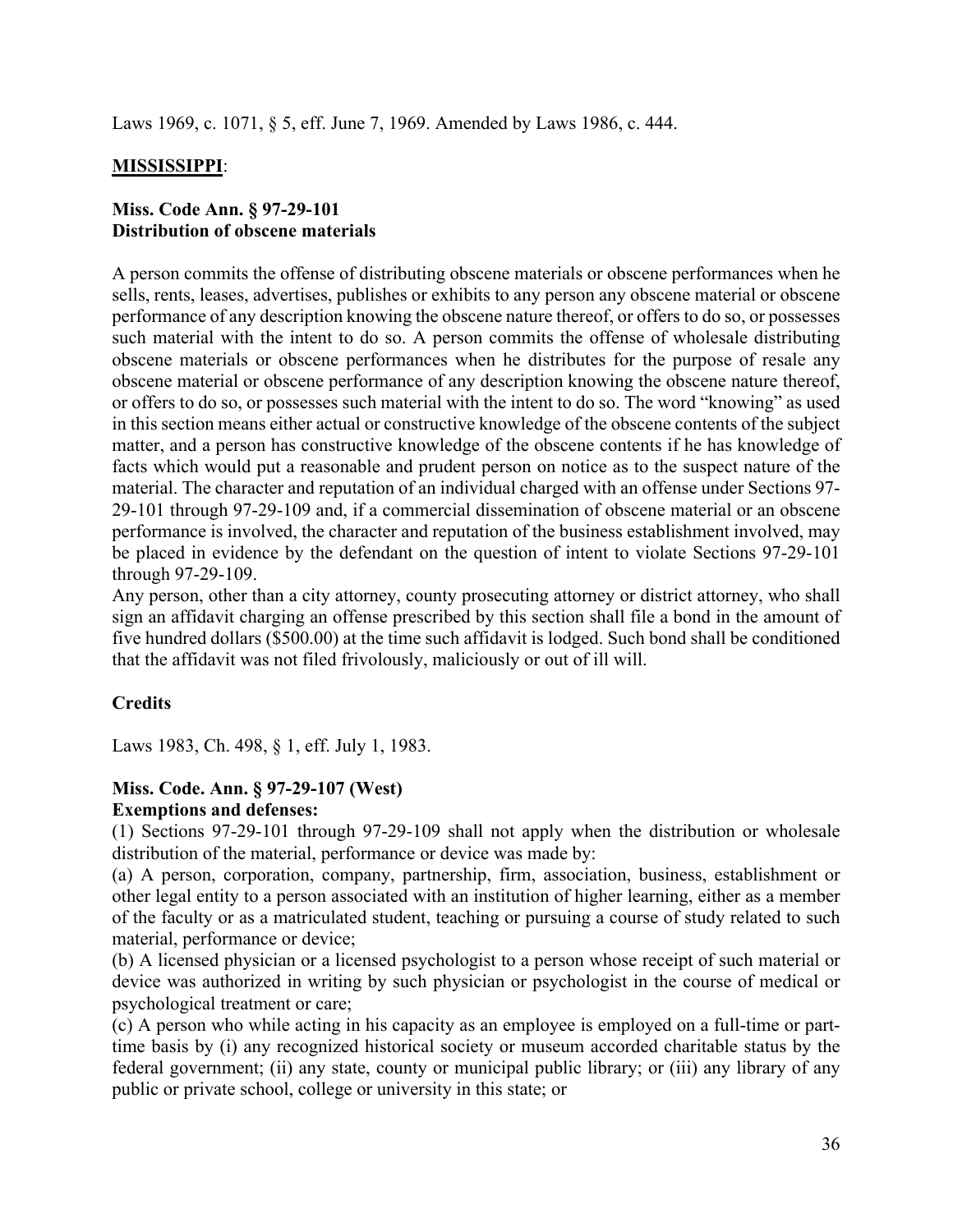(d) A community television antenna services system or a cable television system operating pursuant to a written agreement not in conflict with this paragraph granted by a county, municipality or other political subdivision of this state, or by an employee of such system while acting within the scope of his employment, when the signal transmitting the material or performance originates outside of the state of Mississippi.(2) Any exemption from prosecution claimed under the provisions of this section may be raised at a pretrial hearing by motion, and the court shall determine whether sufficient evidence exists to constitute an exemption from prosecution under the provisions of Sections 97-29-101 through 97-29-109. If the motion is sustained, the case shall be dismissed; provided, however, if the motion is not sustained then the defendant may offer into evidence at trial as an affirmative defense to conviction under this act any matter which could have been raised by the defendant in the motion to dismiss.

# **Credits**

Laws 1983, Ch. 498, § 4, eff. July 1, 1983.

# **MISSOURI:**

Missouri recodified its criminal law based in part on the ALI-MPC in 1979. **Mo. Ann. Stat. § 573.010 (West) Definitions**

(14) "Pornographic for minors", any material or performance is pornographic for minors if the following apply:

(a) The average person, applying contemporary community standards, would find that the material or performance, taken as a whole, has a tendency to cater or appeal to a prurient interest of minors; and

(b) The material or performance depicts or describes nudity, sexual conduct, sexual excitement, or sadomasochistic abuse in a way which is patently offensive to the average person applying contemporary adult community standards with respect to what is suitable for minors; and

(c) The material or performance, taken as a whole, lacks serious literary, artistic, political, or scientific value for minors;

# **Credits**

(L.1977, S.B. No. 60, p. 662, § 1, eff. Jan. 1, 1979. Amended by L.1985, H.B. Nos. 366, 248, 372 & 393, § B, eff. July 19, 1985; L.1987, H.B. Nos. 113, 501 & 668, § A, eff. July 15, 1987; L.1989, H.B. No. 225, § A; L.2000, S.B. Nos. 757 & 602, § A; L.2006, H.B. Nos. 1698, 1236, 995, 1362 & 1290, § A, eff. June 5, 2006.)

# **Mo. Ann. Stat. § 573.040 (West)**

# **Furnishing pornographic materials to minors**

A person commits the crime of furnishing pornographic material to minors if he or she:(1) Furnishes any material pornographic for minors, knowing that the person to whom it is furnished is a minor or acting in reckless disregard of the likelihood that such person is a minor; or(2) Produces, presents, directs or participates in any performance pornographic for minors that is furnished to a minor knowing that any person viewing such performance is a minor or acting in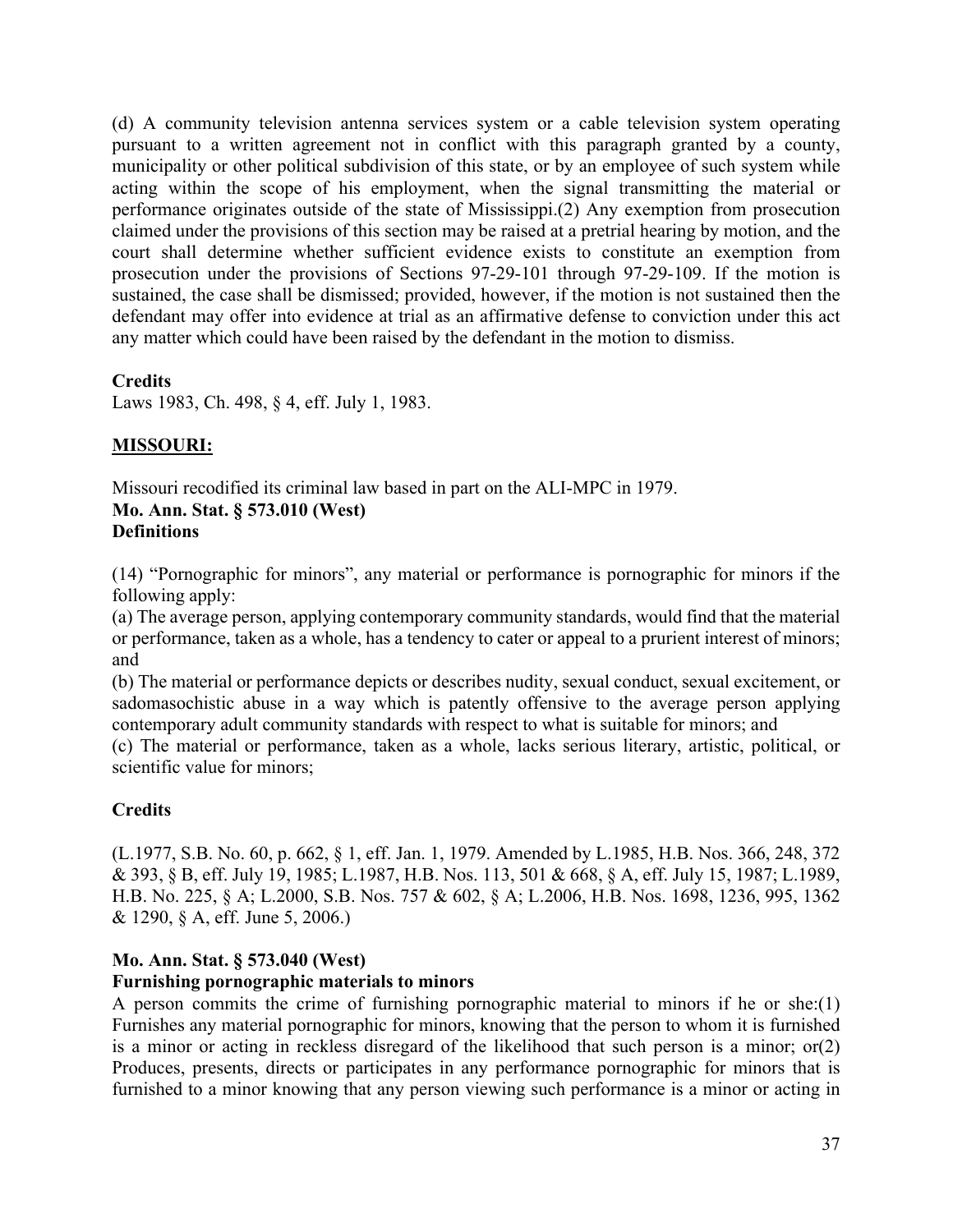reckless disregard of the likelihood that a minor is viewing the performance; or(3) Furnishes, produces, presents, directs, participates in any performance or otherwise makes available material that is pornographic for minors via computer, electronic transfer, Internet or computer network if the person made the matter available to a specific individual known by the defendant to be a minor.

2. It is not an affirmative defense to a prosecution for a violation of this section that the person being furnished the pornographic material is a peace officer masquerading as a minor.

3. Furnishing pornographic material to minors or attempting to furnish pornographic material to minors is a class A misdemeanor unless the person has pleaded guilty to or has been found guilty of an offense committed at a different time pursuant to this chapter, chapter 566 or chapter 568, in which case it is a class D felony.

# **Credits**

(L.1977, S.B. No. 60, p. 662, § 1, eff. Jan. 1, 1979. Amended by L.1987, H.B. Nos. 113, 501 & 668, § A, eff. July 15, 1987; L.2000, S.B. Nos. 757 & 602, § A; L.2004, H.B. No. 1055, § A; L.2008, S.B. Nos. 714, 933, 899 & 758, § A; L.2009, H.B. No. 62, § A.)

# **MONTANA:**

Montana recodified its criminal law based in part on the ALI-MPC in 1974

### **MCA 45-8-201**

#### **45-8-201. Obscenity**

(1) A person commits the offense of obscenity when, with knowledge of the obscene nature of the material, the person purposely or knowingly:

(a) sells, delivers, or provides or offers or agrees to sell, deliver, or provide any obscene writing, picture, record, or other representation or embodiment of the obscene to anyone under 18 years of age;

(b) presents or directs an obscene play, dance, or other performance, or participates in that portion of the performance that makes it obscene, to anyone under 18 years of age;

(c) publishes, exhibits, or otherwise makes available anything obscene to anyone under 18 years of age;

(d) performs an obscene act or otherwise presents an obscene exhibition of the person's body to anyone under 18 years of age;

(e) creates, buys, procures, or possesses obscene matter or material with the purpose to disseminate it to anyone under 18 years of age; or

(f) advertises or otherwise promotes the sale of obscene material or materials represented or held out by the person to be obscene.

(2) A thing is obscene if:

(a)(i) it is a representation or description of perverted ultimate sexual acts, actual or simulated;

(ii) it is a patently offensive representation or description of normal ultimate sexual acts, actual or simulated; or

(iii) it is a patently offensive representation or description of masturbation, excretory functions, or lewd exhibition of the genitals; and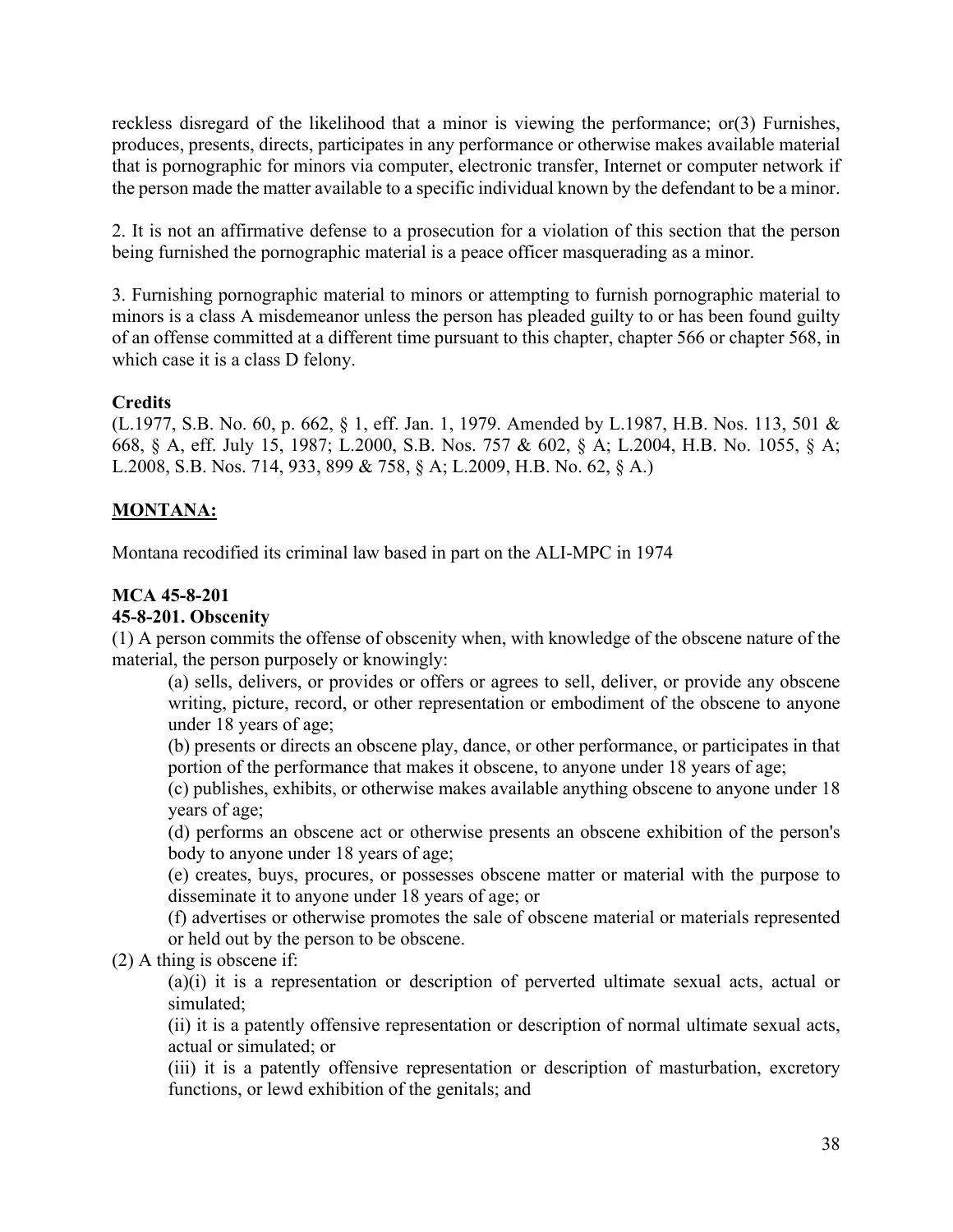(b) taken as a whole the material:

(i) applying contemporary community standards, appeals to the prurient interest in sex;

(ii) portrays conduct described in subsection  $(2)(a)(i)$ ,  $(2)(a)(ii)$ , or  $(2)(a)(iii)$  in a patently offensive way; and

(iii) lacks serious literary, artistic, political, or scientific value.

(3) In any prosecution for an offense under this section, evidence is admissible to show:

(a) the predominant appeal of the material and what effect, if any, it would probably have on the behavior of people;

(b) the artistic, literary, scientific, educational, or other merits of the material;

(c) the degree of public acceptance of the material in the community;

(d) the appeal to prurient interest or absence of that appeal in advertising or other promotion of the material; or

(e) the purpose of the author, creator, publisher, or disseminator.

(4) A person convicted of obscenity shall be fined at least \$500 but not more than \$1,000 or be imprisoned in the county jail for a term not to exceed 6 months, or both.

(5) Cities, towns, or counties may adopt ordinances or resolutions that are more restrictive as to obscenity than the provisions of 45-8-206 and this section.

#### **Credits**

Enacted 94-8-110 by Laws 1973, ch. 513, § 1. Amended by Laws 1975, ch. 407, § 1; Revised Code of Montana 1947, 94-8-110; amended app. Nov. 7, 1978, I.M. 79, § 1; amended by Laws 1989, ch. 571, § 5; amended by Laws 2009, ch. 56, § 1702, eff. Oct. 1, 2009.

#### **CRIMINAL LAW COMMISSION COMMENTS**

Source: Substantially the same as Illinois Criminal Code 1961, Chapter 38, § 11-20.

This section closely follows section 11-20 of the Illinois Criminal Code, which is essentially the same as the American Law Institute Model Penal Code Draft. Slight changes in wording were undertaken in recognition that today's society often condones literature, movies and other art which may incidentally provide erotic stimulation. The significant difference between this section and the prior provisions is that a violation cannot occur unless the obscene art is specifically directed to a person under the age of majority with the exception of subdivision (1)(f) which is aimed at "pandering", using its common definition.

#### **Montana Code Annotated §45-8-206**

#### **45-8-206. Public display or dissemination of obscene material to minors**

(1) A person having custody, control, or supervision of any commercial establishment or newsstand may not knowingly or purposely:

(a) display obscene material to minors in such a way that minors, as a part of the invited public, will be able to view the material. However, a person is considered not to have displayed obscene material to minors if the material is kept behind devices commonly known as blinder racks so that the lower two-thirds of the material is not exposed to view or other reasonable efforts were made to prevent view of the material by a minor.

(b) sell, furnish, present, distribute, or otherwise disseminate to a minor or allow a minor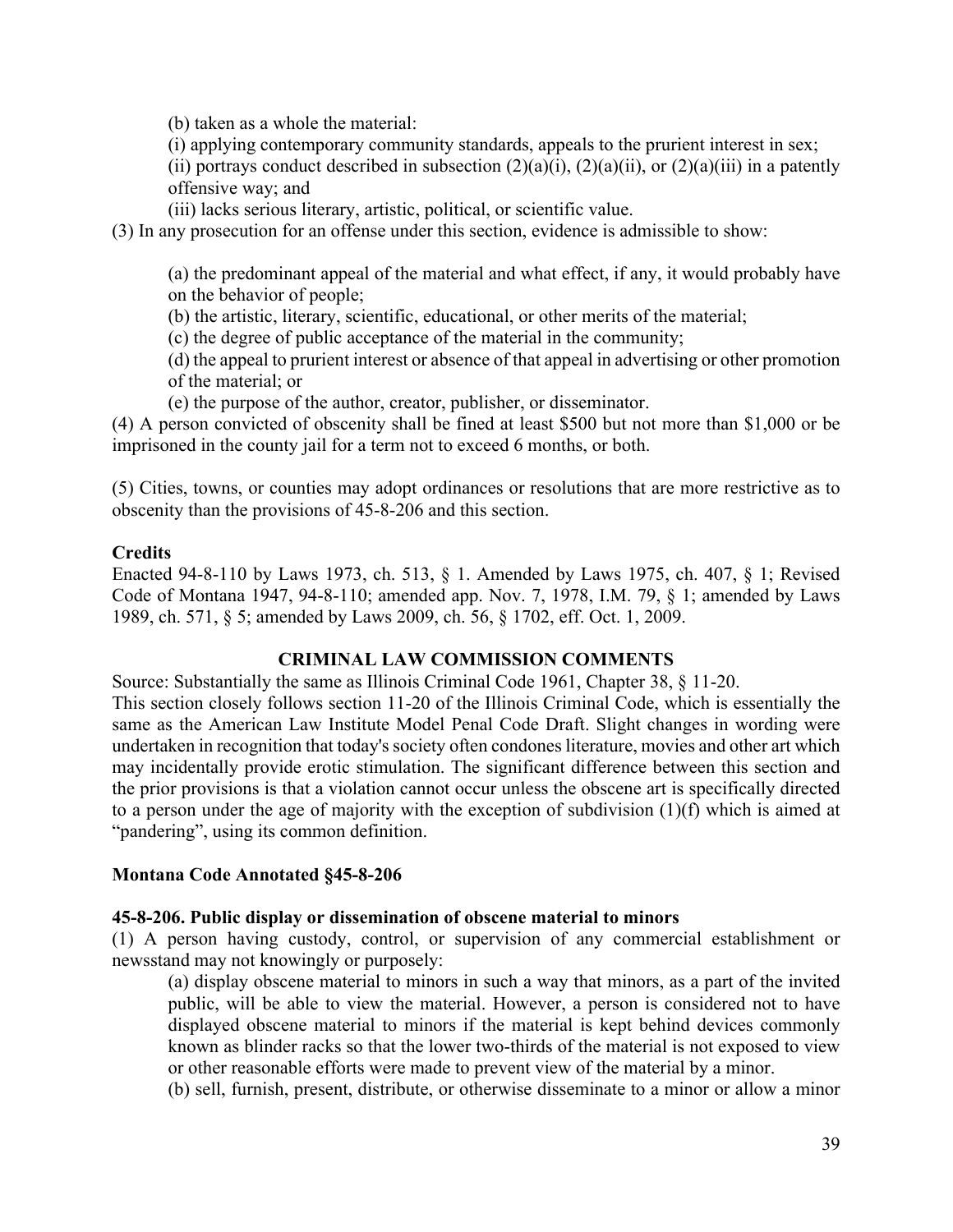to view, with or without consideration, any obscene material; or

(c) present to a minor or participate in presenting to a minor, with or without consideration, any performance that is obscene to minors.

(2) A person does not violate this section if:

(a) the person had reasonable cause to believe the minor was 18 years of age. "Reasonable cause" includes but is not limited to being shown a draft card, driver's license, marriage license, birth certificate, educational identification card, governmental identification card, tribal identification card, or other official or apparently official card or document purporting to establish that the person is 18 years of age;

(b) the person is, or is acting as, an employee of a bona fide public school, college, or university or a retail outlet affiliated with and serving the educational purposes of a school, college, or university and the material or performance was disseminated in accordance with policies approved by the governing body of the institution;

(c) the person is an officer, director, trustee, or employee of a public library or museum and the material or performance was acquired by the library or museum and disseminated in accordance with policies approved by the governing body of the library or museum;

(d) an exhibition in a state of nudity is for a bona fide scientific or medical purpose for a bona fide school, library, or museum; or

(e) the person is a retail sales clerk with no financial interest in the material or performance or in the establishment displaying or selling the material or performance.

# **Credits**

Enacted by Laws 1989, ch. 571, § 2. Amended by Laws 2007, ch. 180, § 6.

# **NEBRASKA:**

Nebraska recodified its criminal law based in part on the ALI-MPC in 1979.

#### **Neb.Rev.St. § 28-808**

Obscene literature and material; sale to minor, unlawful; penalty.

(1) It shall be unlawful for a person knowingly to sell, deliver, distribute, display for sale, or provide to a minor or knowingly to possess with intent to sell, deliver, distribute, display for sale, or provide to a minor:

(a) Any picture, photograph, drawing, sculpture, motion picture film, or similar visual representation or image of a person or portion of the human body or any replica, article, or device having the appearance of either male or female genitals which predominantly pruriently, shamefully, or morbidly depicts nudity, sexual conduct, sexual excitement, or sadomasochistic abuse and which, taken as a whole, is harmful to minors; or

(b) Any book, pamphlet, magazine, printed matter however produced, or sound recording which contains any matter enumerated in subdivision (1)(a) of this section or explicit and detailed verbal descriptions or narrative accounts of sexual excitement, sexual conduct, or sadomasochistic abuse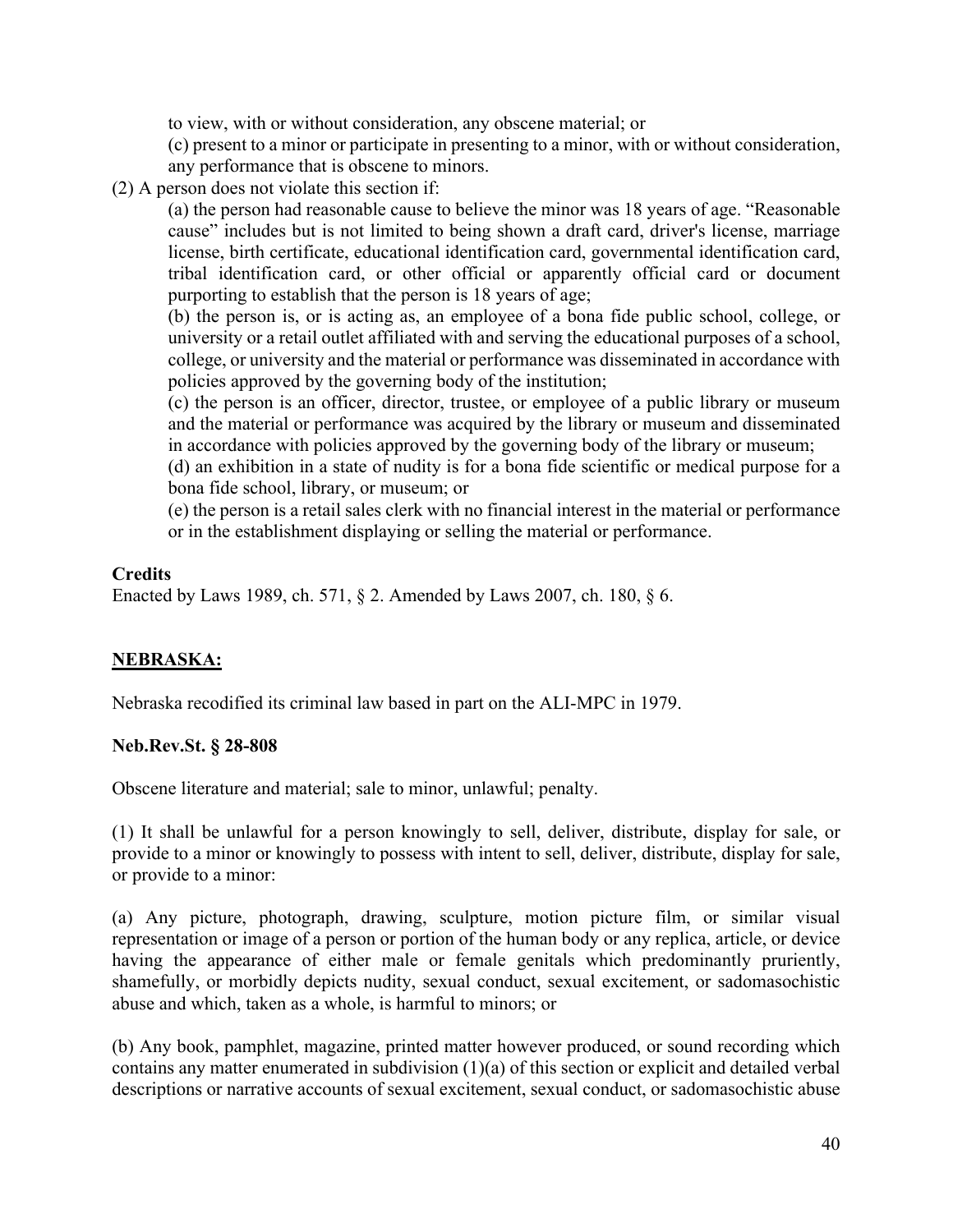of a predominantly prurient, shameful, or morbid nature and which, taken as a whole, is harmful to minors.

(2) Any person who violates this section shall be guilty of a Class I misdemeanor.

# **Neb.Rev.St. § 28-810**

Prosecution; defense.

It shall be a defense to a prosecution under sections 28-808 and 28-809 that:

(1) Such person had reasonable cause to believe that the minor involved was eighteen years of age or more, and that such reasonable cause is based on but not limited to the presentation by the minor exhibited to such person of a draft card, driver's license, birth certificate, or other official or apparently official document purporting to establish that such minor was eighteen years of age or more;

(2) The minor was accompanied by his parent or guardian and such person had reasonable cause to believe that the person accompanying the minor was the parent or guardian of that minor;

(3) Such person had reasonable cause to believe that the person was the parent or guardian of the minor; and

(4) Such person's activity falls within the defenses to a prosecution contained in section 28-815.

# **Neb.Rev.St. § 28-813**

# **28-813. Obscene literature or material; prepares; distributes; promotes; penalty**

(1) It shall be unlawful for a person knowingly to (a) print, copy, manufacture, prepare, produce, or reproduce obscene material for the purpose of sale or distribution, (b) publish, circulate, sell, rent, lend, transport in interstate commerce, distribute, or exhibit any obscene material, (c) have in his or her possession with intent to sell, rent, lend, transport, or distribute any obscene material, or (d) promote any obscene material or performance.

(2) It shall be unlawful for a person to place an order for any advertising promoting the sale or distribution of material represented or held out to be obscene, whether or not such material exists in fact or is obscene. In all cases in which a charge for a violation of this section is brought against a person who cannot be found in this state, the executive authority of this state may demand extradition of such person from the executive authority of the state in which such person may be found.

(3) A person commits an offense of promoting obscene material if knowing its content and character he or she (a) disseminates for monetary consideration any obscene material, (b) produces, presents, or directs obscene performances for monetary consideration, or (c) participates for monetary consideration in that part of a performance which makes it obscene.

(4) Any person who violates this section shall be guilty of a Class I misdemeanor.

# **Credits**

Laws 1977, LB 38, § 169; Laws 1988, LB 117, § 5; Laws 2006, LB 1113, § 27.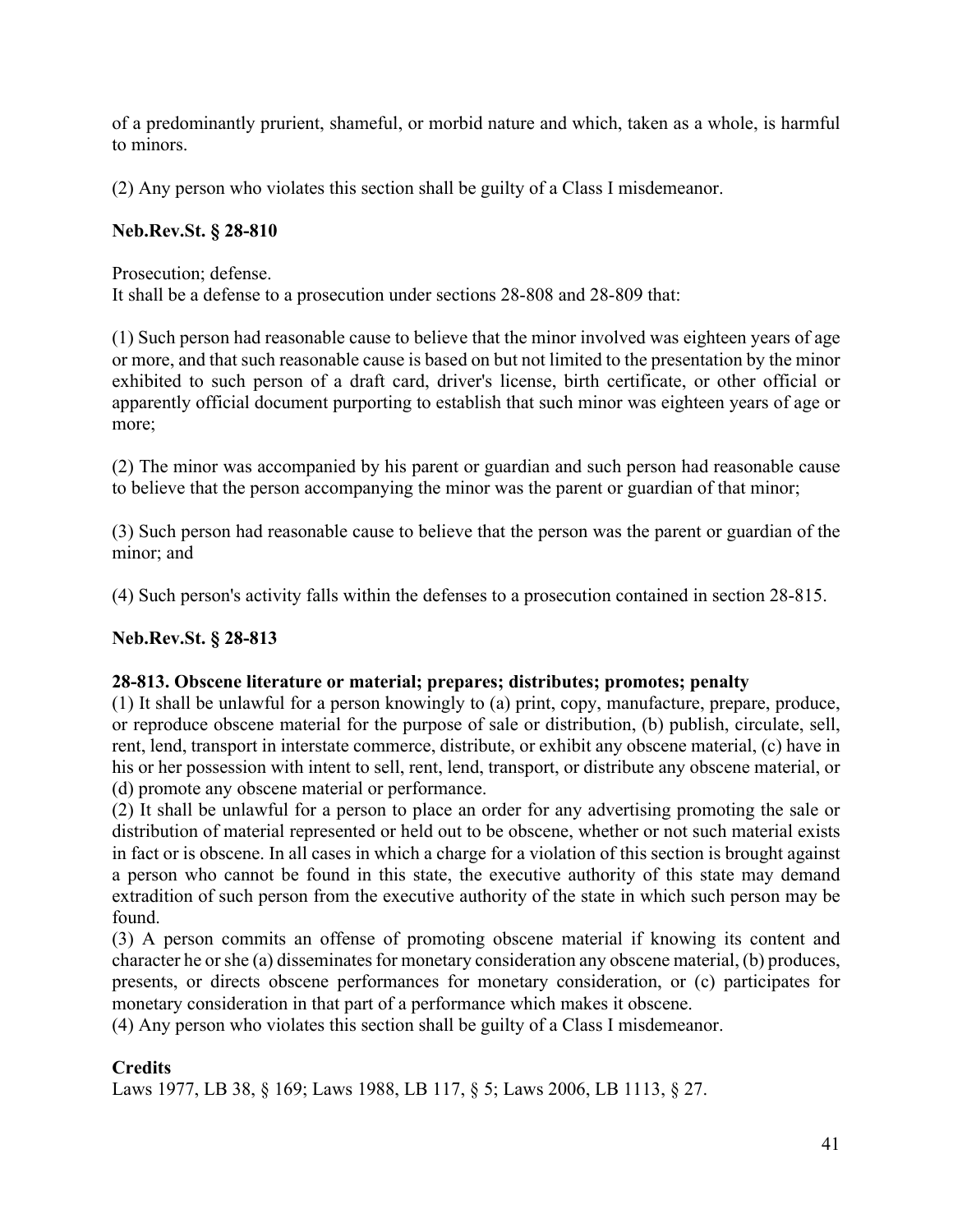#### **Neb. Rev. Stat. § 28-815:**

**Prosecution; defense** It shall be a defense to a prosecution under section 28-813 that:

(1) Such person's activity consists of teaching in regularly established and recognized educational institutions, galleries or libraries, or the publication or use of standard textbooks, films, tapes or visual aids of any such institution, or the practice of licensed practitioners of medicine or of pharmacy in their regular business or profession, or the possession by established schools teaching art, or by public art galleries, or artists or models in the necessary line of their art, or to relevant references to, or accounts or portrayal of, nudity, sex, or excretion in religion, art, literature, history, science, medicine, public health, law, the judicial process, law enforcement, education, public libraries, or news reports and news pictures by any form of news media of general circulation;

(2) Such person has no financial interest in an activity, product, or event entitling such person to participate in the promotion, management, proceeds, or profits of the activity, product, or event, and such person's only connection with the activity, product, or event entitles such person to a reasonable salary or wages for services actually rendered; and(3) The provisions of sections 28- 807 to 28-829 with respect to the exhibition or the possession with the intent to exhibit of any obscene film shall not apply to a motion picture projectionist, usher, or ticket taker acting within the scope of his employment if such projectionist, usher, or ticket taker has no financial interest in the place wherein he is so employed. Such person shall be required to give testimony regarding such employment in all judicial proceedings brought under sections 28-807 to 28-829 when granted immunity by the trial judge.

#### **Credits:**

Laws 1977, LB 38, § 171

#### **NEVADA:**

#### **N.R.S.** § **201.249**

### **201.249. Production, sale, distribution, exhibition and possession of obscene items or materials; penalty**

Except as otherwise provided in NRS 201.237 and except under the circumstances described in NRS 200.720 or 200.725, a person is guilty of a misdemeanor who knowingly:

1. Prints, produces or reproduces any obscene item or material for sale or commercial distribution.

2. Publishes, sells, rents, transports in intrastate commerce, or commercially distributes or exhibits any obscene item or material, or offers to do any such things.

3. Has in his or her possession with intent to sell, rent, transport or commercially distribute any obscene item or material.

#### **Credits**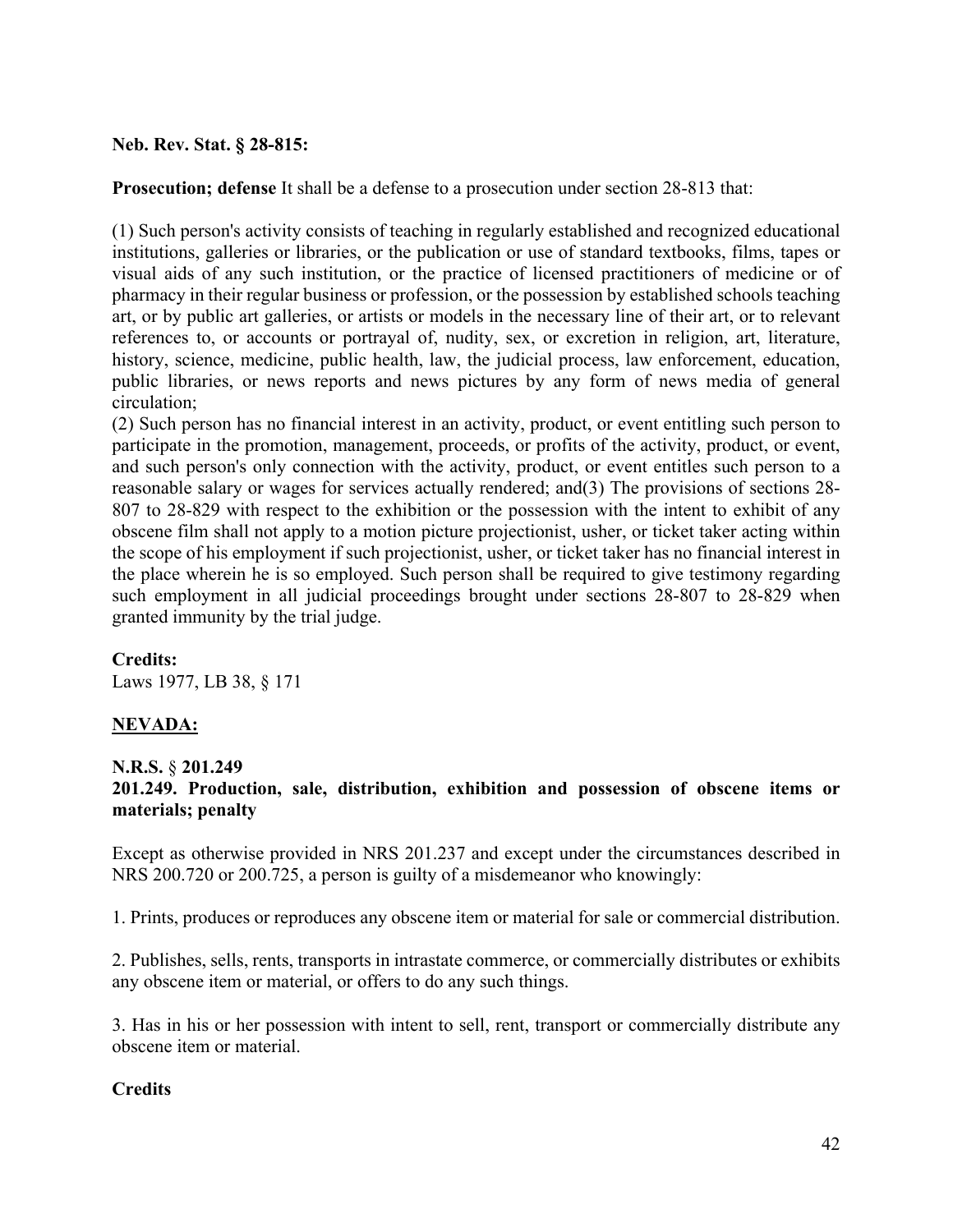Added by Laws 1979, p. 364. Amended by Laws 1995, p. 951.

### **Nev. Rev. Stat. Ann. § 201.237 (West) Exemptions**

The provisions of NRS 201.235 to 201.254, inclusive, do not apply to those universities, schools, museums or libraries which are operated by or are under the direct control of the State, or any political subdivision of the State, or to persons while acting as employees of such organizations.

#### **Credits**

Added by Laws 1979, p. 363.

### **NEW HAMPSHIRE:**

New Hampshire recodified its criminal law based in part on the ALI-MPC in 1973.

#### **N.H. Rev. Stat. § 650:2 650:2 Offenses.**

I. A person is guilty of a misdemeanor if he commits obscenity when, with knowledge of the nature of content thereof, he:

(a) Sells, delivers or provides, or offers or agrees to sell, deliver or provide, any obscene material; or

(b) Presents or directs an obscene play, dance or performance, or participates in that portion thereof which makes it obscene; or

(c) Publishes, exhibits or otherwise makes available any obscene material; or

(d) Possesses any obscene material for purposes of sale or other commercial dissemination; or

(e) Sells, advertises or otherwise commercially disseminates material, whether or not obscene, by representing or suggesting that it is obscene.

II. A person who commits any of the acts specified in subparagraphs (a) through (e) of paragraph I with knowledge that such act involves a child in material deemed obscene pursuant to this chapter is guilty of:

(a) A class B felony if such person has had no prior convictions in this state or another state for the conduct described in this paragraph;

(b) A class A felony if such person has had one or more prior convictions in this state or another state for the conduct described in this paragraph.

III. For the second and for each subsequent violation of paragraph I, such person shall be guilty of a class B felony.

#### **N.H. Rev. Stat. § 650:4**

# **650:4 Justifiable and Non-Commercial Private Dissemination**.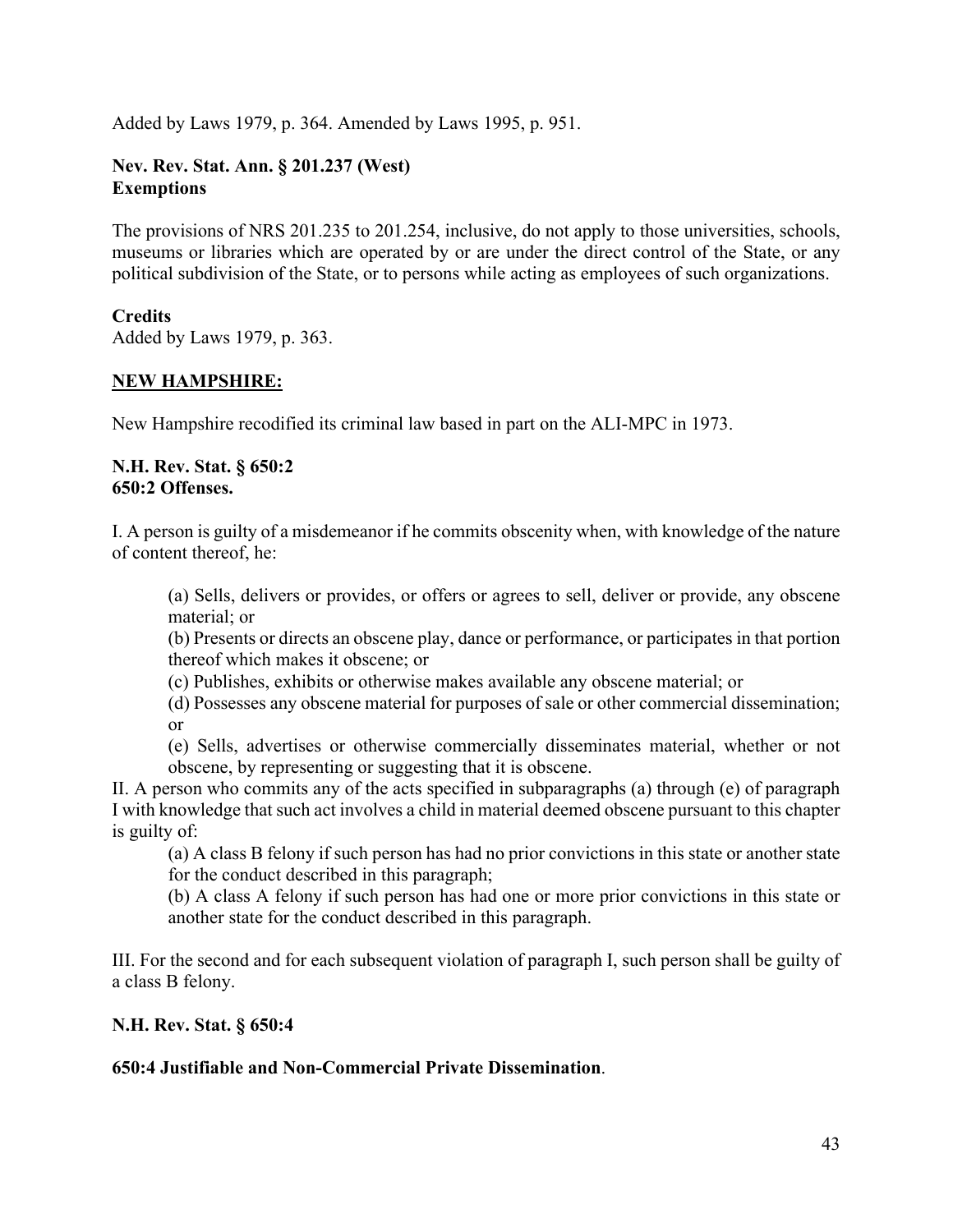It is an affirmative defense to prosecution under this chapter that dissemination was restricted to: I. Institutions or persons having scientific, educational, governmental or other similar justification for possessing obscene material; or

II. Non-commercial dissemination to personal associates of the accused who are not under 18 years of age.

# **NEW JERSEY:**

New Jersey recodified its criminal law based in part on the ALI-MPC in 1979.

# **N.J.S.A. 2C:34-3**

#### **2C:34-3. Obscenity for persons under 18**

a. Definitions for purposes of this section:

(1) "Obscene material" means any description, narrative account, display, depiction of a specified anatomical area or specified sexual activity contained in, or consisting of, a picture or other representation, publication, sound recording, live performance or film, which by means of posing, composition, format or animated sensual details, emits sensuality with sufficient impact to concentrate prurient interest on the area or activity.

(2) "Obscene film" means any motion picture film or preview or trailer to a film, not including newsreels portraying actual current events or pictorial news of the day, in which a scene, taken by itself:

(a) Depicts a specified anatomical area or specified sexual activity, or the simulation of a specified sexual activity, or verbalization concerning a specified sexual activity; and

(b) Emits sensuality sufficient, in terms of the duration and impact of the depiction, to appeal to prurient interest.

(3) "Specified anatomical area" means:

(a) Less than completely and opaquely covered human genitals, pubic region, buttock or female breasts below a point immediately above the top of the areola; or

(b) Human male genitals in a discernibly turgid state, even if covered.

- (4) "Specified sexual activity" means:
	- (a) Human genitals in a state of sexual stimulation or arousal; or

(b) Any act of human masturbation, sexual intercourse or deviate sexual intercourse; or

(c) Fondling or other erotic touching of covered or uncovered human genitals, pubic region, buttock or female breast.

(5) "Knowingly" means:

(a) Having knowledge of the character and content of the material or film described herein; or

(b) Having failed to exercise reasonable inspection which would disclose its character and content.

- (6) "Exhibit" means the sale of admission to view obscene material.
- (7) "Show" means cause or allow to be seen.

b. Promoting obscene material.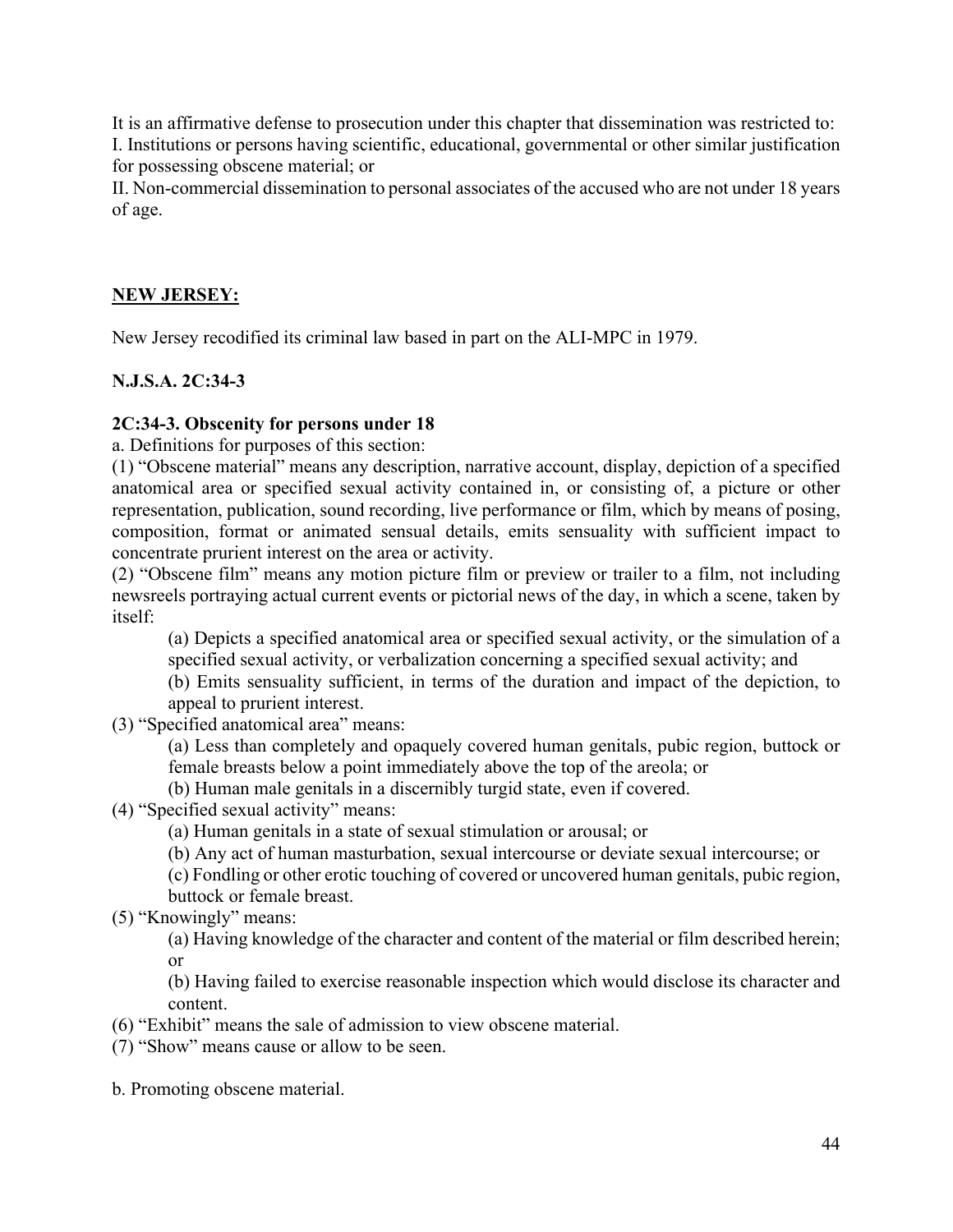(1) A person who knowingly sells, distributes, rents or exhibits to a person under 18 years of age obscene material is guilty of a crime of the third degree.

(2) A person who knowingly shows obscene material to a person under 18 years of age with the knowledge or purpose to arouse, gratify or stimulate himself or another is guilty of a crime of the third degree if the person showing the obscene material is at least four years older than the person under 18 years of age viewing the material.

c. Admitting to exhibition of obscene film.

(1) Any person who knowingly admits a person under 18 years of age to a theatre then exhibiting an obscene film is guilty of a crime of the third degree.

(2) A person who knowingly shows an obscene film to a person under 18 years of age with the knowledge or purpose to arouse, gratify or stimulate himself or another is guilty of a crime of the third degree if the person showing the obscene film is at least four years older than the person under 18 years of age viewing the film.

d. Presumption of knowledge and age.

The requisite knowledge with regard to the character and content of the film or material and of the age of the person is presumed in the case of an actor who sells, distributes, rents , exhibits or shows obscene material to a person under 18 years of age or admits to a film obscene for a person under 18 years of age a person who is under 18 years of age.

e. Defenses.

(1) It is an affirmative defense to a prosecution under subsections b. and c. which the defendant must prove by a preponderance of evidence that:

(a) The person under age 18 falsely represented in or by writing that he was age 18 or over;

(b) The person's appearance was such that an individual of ordinary prudence would believe him to be age 18 or over; and

(c) The sale, distribution, rental, showing or exhibition to or admission of the person was made in good faith relying upon such written representation and appearance and in the reasonable belief that he was actually age 18 or over.

(2) It is an affirmative defense to a prosecution under subsection c. that the defendant is an employee in a motion picture theatre who has no financial interest in that motion picture theatre other than his wages and has no decision-making authority or responsibility with respect to the selection of the motion picture show which is exhibited.

#### **Credits**

L.1978, c. 95, § 2C:34-3, eff. Sept. 1, 1979. Amended by L.1989, c. 54, § 2, eff. April 14, 1989; L.1999, c. 227, § 1.

# **NEW MEXICO:**

New Mexico recodified its criminal law based in part on the ALI-MPC in 1963.

#### **N. M. S. A. 1978, § 30-37-2 § 30-37-2. Offenses; books; pictures**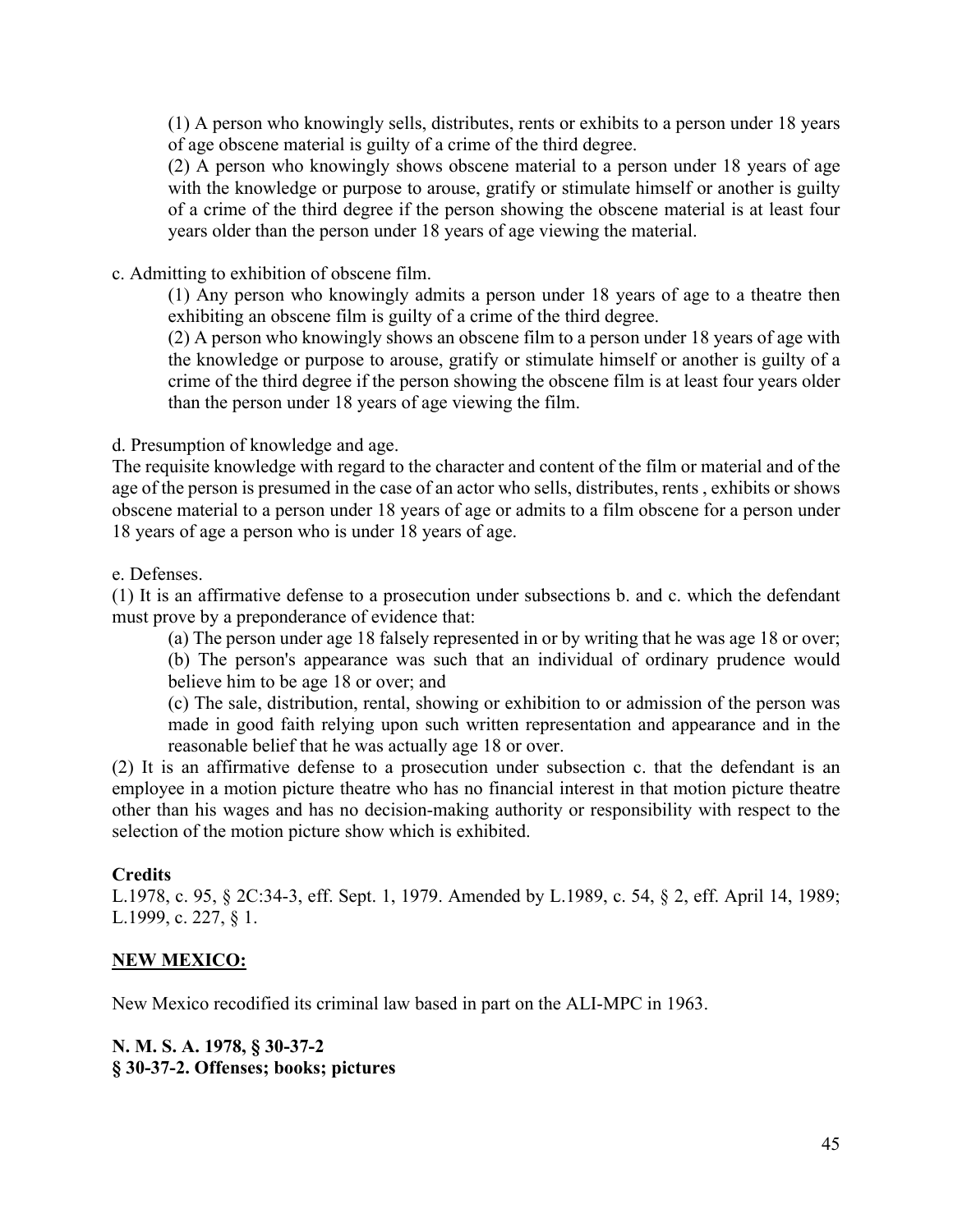It is unlawful for a person to knowingly sell, deliver, distribute, display for sale or provide to a minor, or knowingly to possess with intent to sell, deliver, distribute, display for sale or provide to a minor:

A. any picture, photograph, drawing, sculpture, motion picture film or similar visual representation or image of a person or portion of the human body, or any replica, article or device having the appearance of either male or female genitals which depicts nudity, sexual conduct, sexual excitement or sado-masochistic abuse and which is harmful to minors; or

B. any book, pamphlet, magazine, printed matter however produced or sound recording which contains any matter enumerated in Subsection A of this section or explicit and detailed verbal descriptions or narrative accounts of sexual excitement, sexual conduct or sado-masochistic abuse and which, taken as a whole, is harmful to minors.

# **Credits**

L. 1973, Ch. 257, § 2. Formerly 1953 Comp., § 40-50-2

# **N. M. S. A. 1978, § 30-37-5**

# **§ 30-37-5. Exclusions; defenses**

No person shall be guilty of violating the provisions of this act:

A. where such person had reasonable cause to believe that the minor involved had reached his eighteenth birthday, and such minor exhibited to such person a draft card, driver's license, birth certificate or other official or apparently official document purporting to establish that such minor had reached his eighteenth birthday; or

B. if the minor was accompanied by his parent or guardian, or the parent or guardian has in writing waived the application of this act either generally or with reference to the particular transaction; or

C. where such person had reasonable cause to believe that the person was the parent or guardian of the minor; or

D. where such person is a bona fide school, museum or public library, or is acting in his capacity as an employee of such organization, or as a retail outlet affiliated with and serving the educational purposes of such organization.

# **Credits**

L. 1973, Ch. 257, § 5. Formerly 1953 Comp., § 40-50-5.

# **NEW YORK**:

New York recodified its criminal law based in part on the ALI-MPC in 1967.

# **McKinney's Penal Law § 235.15**

**§ 235.15 Obscenity or disseminating indecent material to minors in the second degree; defense**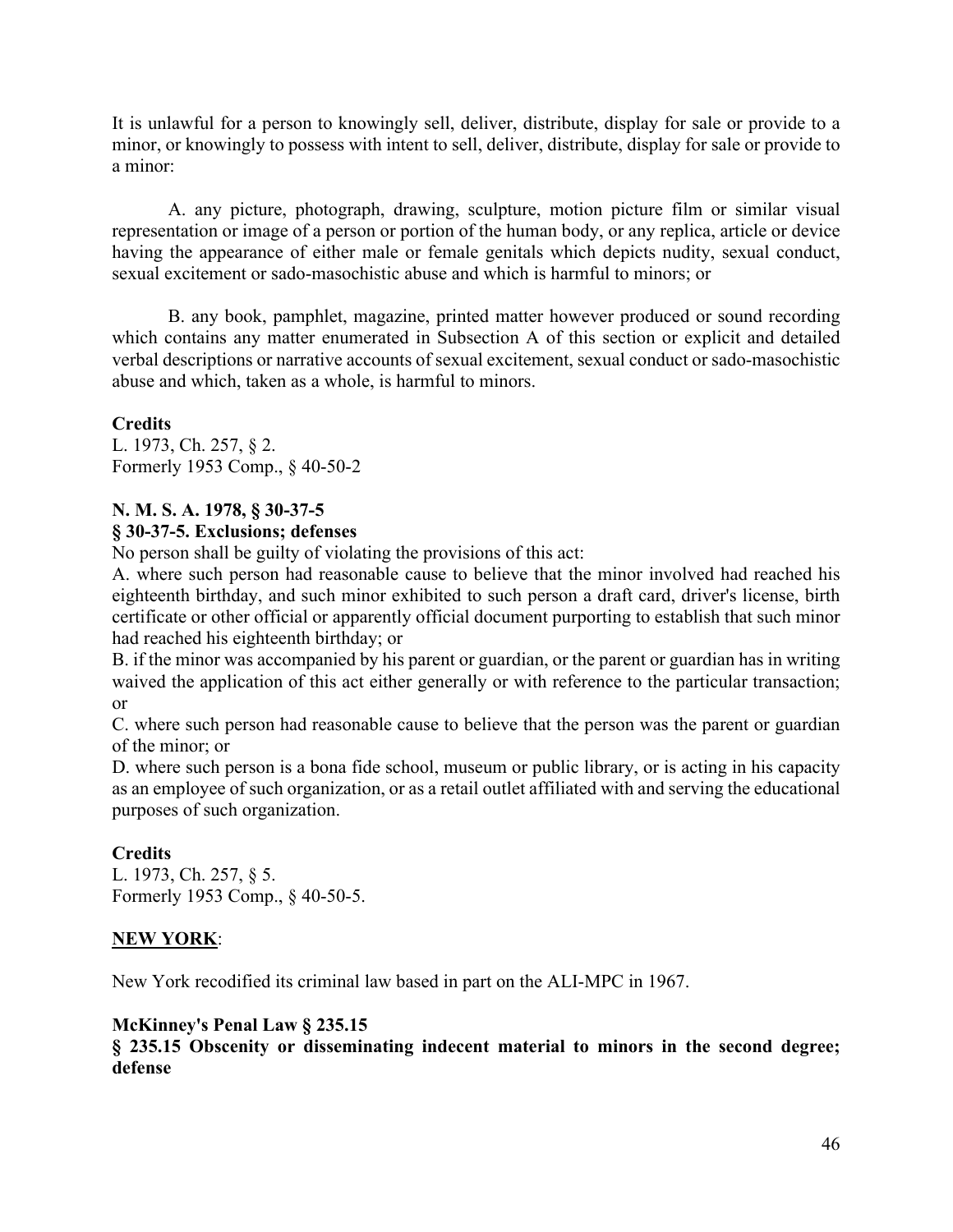1. In any prosecution for obscenity, or disseminating indecent material to minors in the second degree in violation of subdivision three of section 235.21 of this article, it is an affirmative defense that the persons to whom allegedly obscene or indecent material was disseminated, or the audience to an allegedly obscene performance, consisted of persons or institutions having scientific, educational, governmental or other similar justification for possessing, disseminating or viewing the same.

2. In any prosecution for obscenity, it is an affirmative defense that the person so charged was a motion picture projectionist, stage employee or spotlight operator, cashier, doorman, usher, candy stand attendant, porter or in any other non-managerial or non-supervisory capacity in a motion picture theatre; provided he has no financial interest, other than his employment, which employment does not encompass compensation based upon any proportion of the gross receipts, in the promotion of obscene material for sale, rental or exhibition or in the promotion, presentation or direction of any obscene performance, or is in any way responsible for acquiring obscene material for sale, rental or exhibition.

# **Credits**

(L.1965, c. 1030. Amended L.1971, c. 1031, § 1; L.1996, c. 600, § 1.)

# **Comment: Affirmative Defense to Obscenity**

Two affirmative defenses to a prosecution for obscenity are provided [Penal Law § 235.15]. An affirmative defense requires that the defendant establish the defense by a preponderance of the evidence [Penal Law § 25.00(2)].

The first affirmative defense is provided for persons or institutions having a scientific, educational, or governmental purpose or similar justification for possessing or viewing obscene material [Penal Law § 235.15(1)]. The defense was drawn from the Model Penal Code § 251.4(3). It has been held not to be impermissibly vague. People v. Illardo, 48 N.Y.2d 408, 423 N.Y.S.2d 470, 399 N.E.2d 59 (1979).

# **NORTH CAROLINA:**

# **N.C. Gen. Stat. Ann. § 14-190.15 (West)**

# **§ 14-190.15. Disseminating harmful material to minors; exhibiting harmful performances to minors**

(a) Disseminating Harmful Material.--A person commits the offense of disseminating harmful material to minors if, with or without consideration and knowing the character or content of the material, he:

(1) Sells, furnishes, presents, or distributes to a minor material that is harmful to minors; or

(2) Allows a minor to review or peruse material that is harmful to minors.

(b) Exhibiting Harmful Performance.--A person commits the offense of exhibiting a harmful performance to a minor if, with or without consideration and knowing the character or content of the performance, he allows a minor to view a live performance that is harmful to minors.

(c) Defenses.--Except as provided in subdivision (3), a mistake of age is not a defense to a prosecution under this section. It is an affirmative defense to a prosecution under this section that: (1) The defendant was a parent or legal guardian of the minor.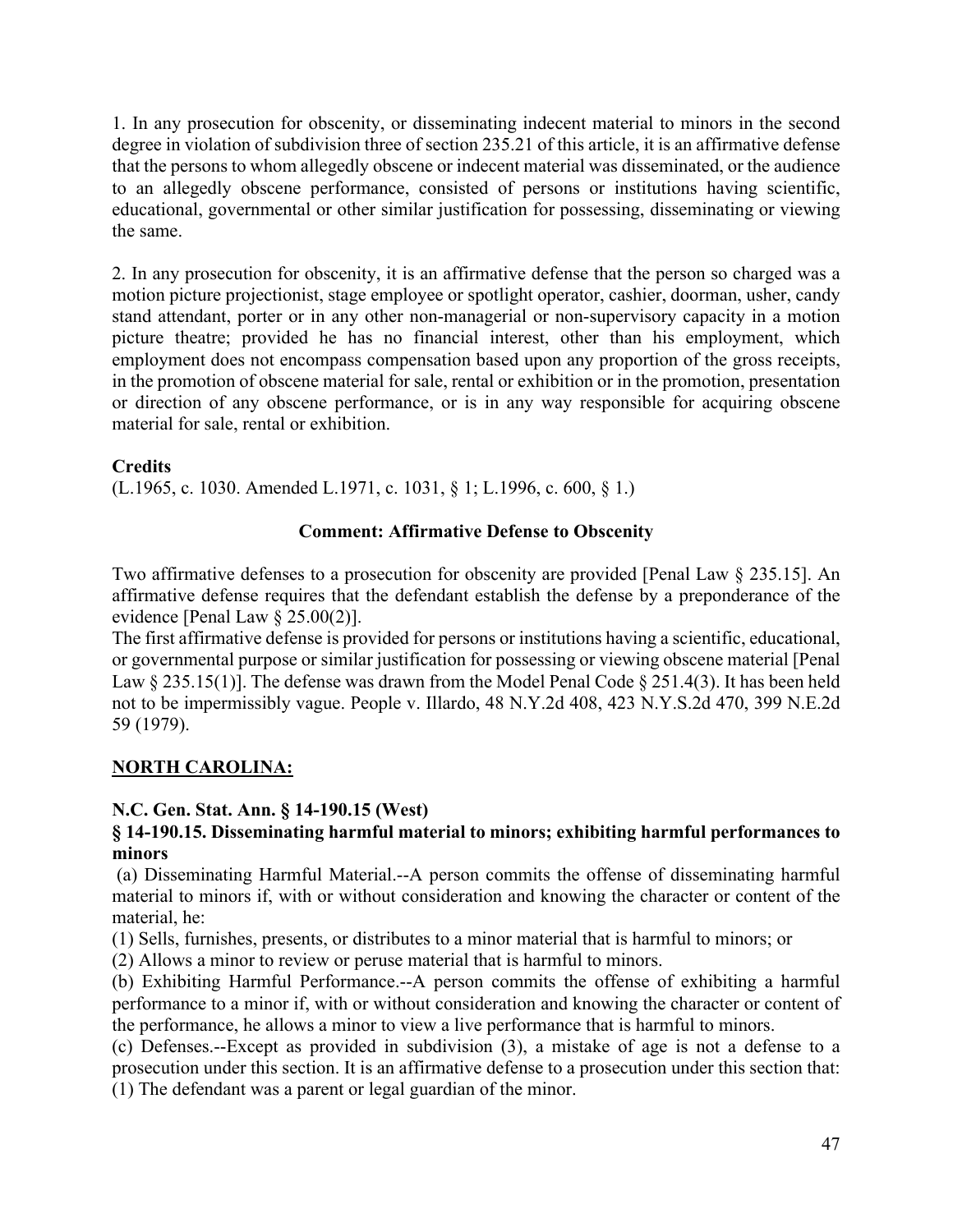(2) The defendant was a school, church, museum, public library, governmental agency, medical clinic, or hospital carrying out its legitimate function; or an employee or agent of such an organization acting in that capacity and carrying out a legitimate duty of his employment.

(3) Before disseminating or exhibiting the harmful material or performance, the defendant requested and received a driver's license, student identification card, or other official governmental or educational identification card or paper indicating that the minor to whom the material or performance was disseminated or exhibited was at least 18 years old, and the defendant reasonably believed the minor was at least 18 years old.

(4) The dissemination was made with the prior consent of a parent or guardian of the recipient.

(d) Punishment.--Violation of this section is a Class 1 misdemeanor.

# **Credits**

Added by Laws 1985, c. 703, § 9. Amended by Laws 1993, c. 539, § 126; eff. Oct. 1, 1994; Laws 1994(1st Ex.Sess.), c. 24, § 14(c), eff. March 26, 1994.

# **NORTH DAKOTA:**

North Dakota recodified its criminal law based in part on the ALI-MPC in 1975.

# **NDCC, 12.1-27.1-03.1**

# **§ 12.1-27.1-03.1. Objectionable materials or performance--Display to minors--Definitions-- Penalty**

1. A person is guilty of a class B misdemeanor if he willfully displays at newsstands or any other business establishment frequented by minors, or where minors are or may be invited as a part of the general public, any photograph, book, paperback book, pamphlet, or magazine, the exposed cover or available content of which exploits, is devoted to, or is principally made up of depictions of nude or partially denuded human figures posed or presented in a manner to exploit sex, lust, or perversion for commercial gain.

2. As used in this section:

a. "Nude or partially denuded human figures" means less than completely and opaquely covered human genitals, pubic regions, female breasts or a female breast, if the breast or breasts are exposed below a point immediately above the top of the areola, or human buttocks; and includes human male genitals in a discernibly turgid state even if completely and opaquely covered.

b. "Where minors are or may be invited as a part of the general public" includes any public roadway or public walkway.

c. The above shall not be construed to include a bona fide school, college, university, museum, public library, or art gallery.

# **Credits**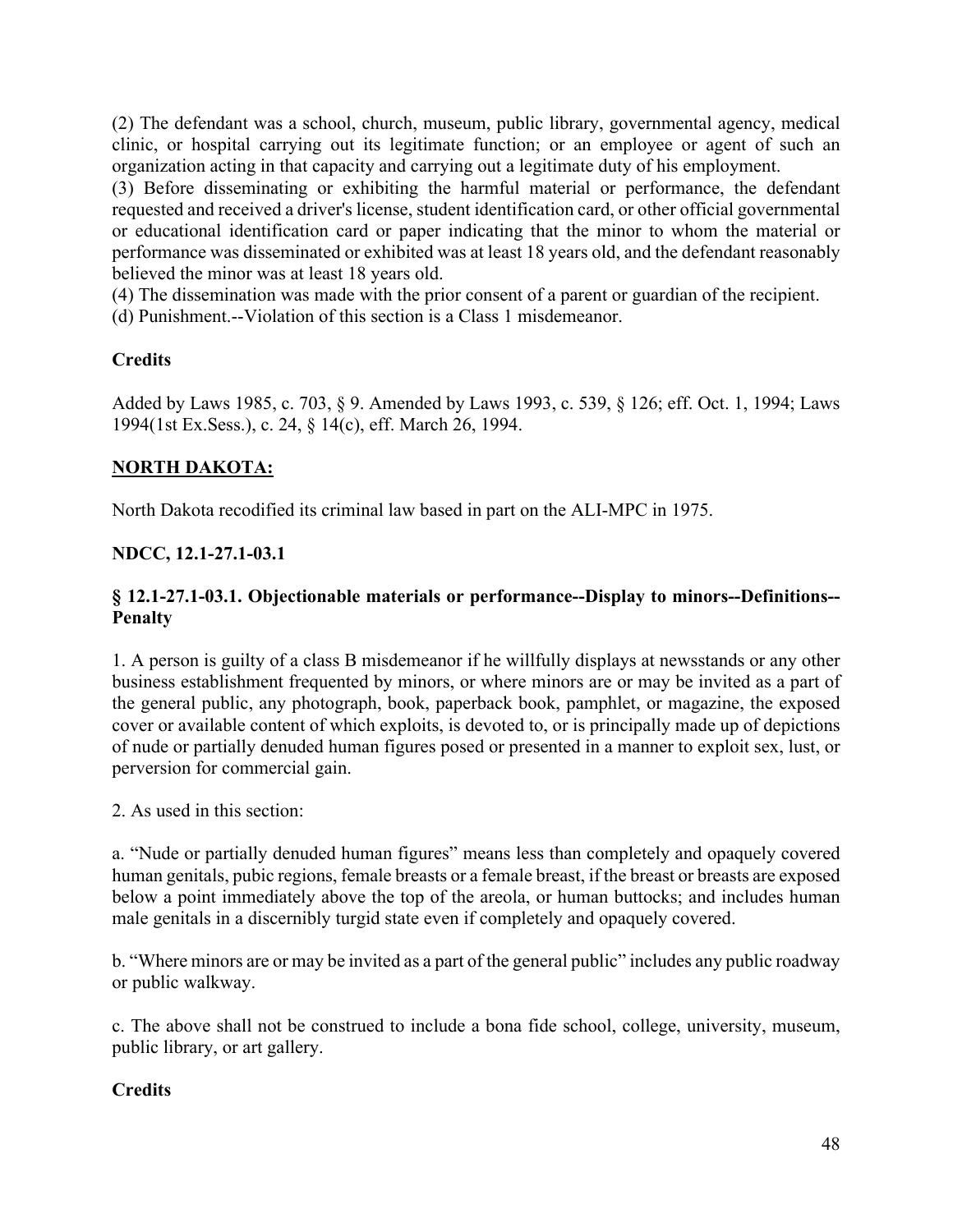S.L. 1977, ch. 126, § 1.

# **N.D. Cent. Code Ann. § 12.1-27.1-11 (West) Exceptions to criminal liability**

Sections 12.1-27.1-01 and 12.1-27.1-03 shall not apply to the possession or distribution of material in the course of law enforcement, judicial, or legislative activities; or to the possession of material by a bona fide school, college, university, museum, or public library for limited access for educational research purposes carried on at such an institution by adults only. Sections 12.1-27.1- 01 and 12.1-27.1-03 shall also not apply to a person who is returning material, found to be obscene, to the distributor or publisher initially delivering it to the person returning it.

# **Credits**

S.L. 1975, ch. 119, § 11.

# **OHIO:**

Ohio recodified its criminal law based in part on the ALI-MPC in 1974.

# **Ohio Rev. Code Ann. § 2907.31** (West)

2907.31 Disseminating matter harmful to juveniles (A) No person, with knowledge of its character or content, shall recklessly do any of the following:

(1) Directly sell, deliver, furnish, disseminate, provide, exhibit, rent, or present to a juvenile, a group of juveniles, a law enforcement officer posing as a juvenile, or a group of law enforcement officers posing as juveniles any material or performance that is obscene or harmful to juveniles;

(2) Directly offer or agree to sell, deliver, furnish, disseminate, provide, exhibit, rent, or present to a juvenile, a group of juveniles, a law enforcement officer posing as a juvenile, or a group of law enforcement officers posing as juveniles any material or performance that is obscene or harmful to juveniles;

(3) While in the physical proximity of the juvenile or law enforcement officer posing as a juvenile, allow any juvenile or law enforcement officer posing as a juvenile to review or peruse any material or view any live performance that is harmful to juveniles.

(B) The following are affirmative defenses to a charge under this section that involves material or a performance that is harmful to juveniles but not obscene:

(1) The defendant is the parent, guardian, or spouse of the juvenile involved.

(2) The juvenile involved, at the time of the conduct in question, was accompanied by the juvenile's parent or guardian who, with knowledge of its character, consented to the material or performance being furnished or presented to the juvenile.

(3) The juvenile exhibited to the defendant or to the defendant's agent or employee a draft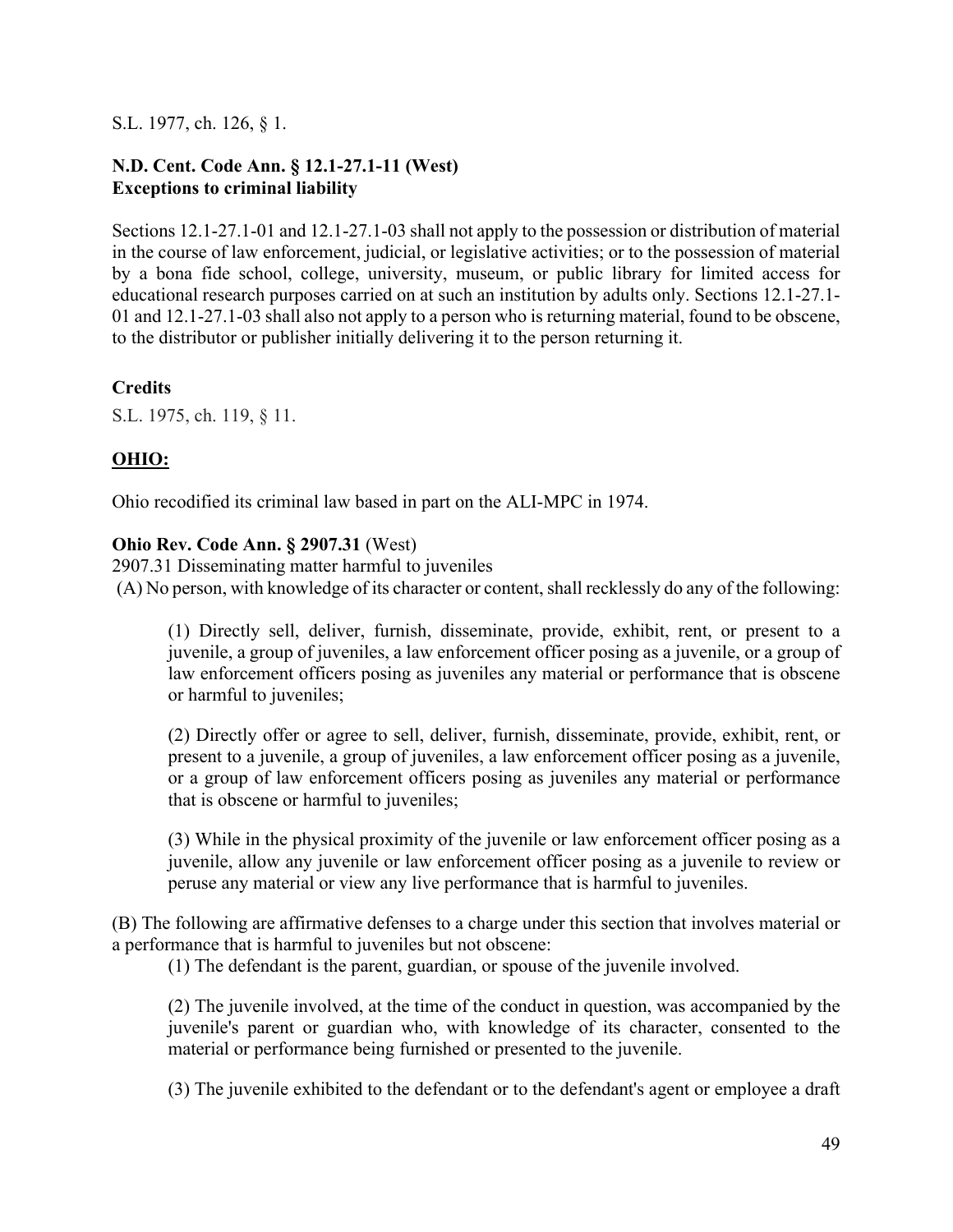card, driver's license, birth record, marriage license, or other official or apparently official document purporting to show that the juvenile was eighteen years of age or over or married, and the person to whom that document was exhibited did not otherwise have reasonable cause to believe that the juvenile was under the age of eighteen and unmarried.

(C)(1) It is an affirmative defense to a charge under this section, involving material or a performance that is obscene or harmful to juveniles, that the material or performance was furnished or presented for a bona fide medical, scientific, educational, governmental, judicial, or other proper purpose, by a physician, psychologist, sociologist, scientist, teacher, librarian, clergyman, prosecutor, judge, or other proper person.

(2) Except as provided in division (B)(3) of this section, mistake of age is not a defense to a charge under this section.

# **OKLAHOMA:**

# **21 Okl.St.Ann. § 1040.75**

# **§ 1040.75. Definitions**

As used in Sections 1040.75 through 1040.77 of this title:

1. "Minor" means any unmarried person under the age of eighteen (18) years;

2. "Harmful to minors" means:

a. that quality of any description, exhibition, presentation or representation, in whatever form, of nudity, sexual conduct, sexual excitement, or sadomasochistic abuse when the material or performance, taken as a whole, has the following characteristics:

(1) the average person eighteen (18) years of age or older applying contemporary community standards would find that the material or performance has a predominant tendency to appeal to a prurient interest in sex to minors, and

(2) the average person eighteen (18) years of age or older applying contemporary community standards would find that the material or performance depicts or describes nudity, sexual conduct, sexual excitement or sadomasochistic abuse in a manner that is patently offensive to prevailing standards in the adult community with respect to what is suitable for minors, and

3) the material or performance lacks serious literary, scientific, medical, artistic, or political value for minors, or

b. any description, exhibition, presentation or representation, in whatever form, of inappropriate violence;

# **21 Okl.St.Ann. § 1040.76**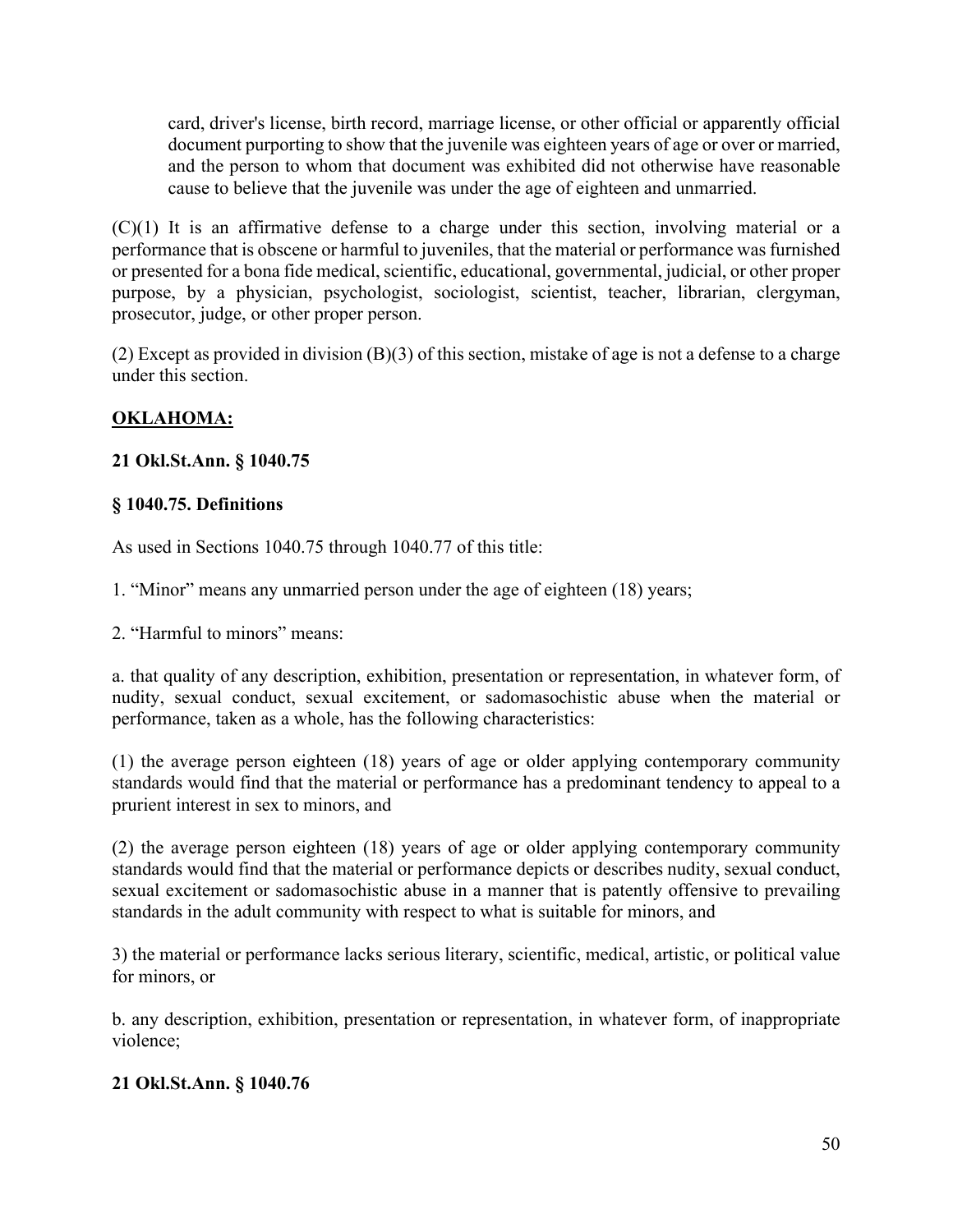### **§ 1040.76. Material or performances harmful to minors--Prohibited acts**

No person, including but not limited to any persons having custody, control or supervision of any commercial establishment, shall knowingly:

1. Display material which is harmful to minors in such a way that minors, as a part of the invited general public, will be exposed to view such material. Provided, however, a person shall be deemed not to have "displayed" material harmful to minors if the material is kept behind devices commonly known as "blinder racks" so that the lower two-thirds  $(2/3)$  of the material is not exposed to view;

2. Sell, furnish, present, distribute, allow to view, or otherwise disseminate to a minor, with or without consideration, any material which is harmful to minors; or

3. Present to a minor or participate in presenting to a minor, with or without consideration, any performance which is harmful to a minor.

#### **Credits**

Laws 1992, c. 7, § 2; Laws 1995, c. 66, § 2, eff. July 1, 1995.

#### **OREGON:**

Oregon recodified its criminal law based in part on the ALI-MPC in 1972.

### **O.R.S. § 167.080 167.080. Displaying obscene materials to minors**

(1) A person commits the crime of displaying obscene materials to minors if, being the owner, operator or manager of a business or acting in a managerial capacity, the person knowingly or recklessly permits a minor who is not accompanied by the parent or lawful guardian of the minor to enter or remain on the premises, if in that part of the premises where the minor is so permitted to be, there is visibly displayed:

(a) Any picture, photograph, drawing, sculpture or other visual representation or image of a person or portion of the human body that depicts nudity, sexual conduct, sexual excitement or sadomasochistic abuse; or

(b) Any book, magazine, paperback, pamphlet or other written or printed matter, however reproduced, that reveals a person or portion of the human body that depicts nudity, sexual conduct, sexual excitement or sadomasochistic abuse.

(2) Displaying obscene materials to minors is a Class A misdemeanor. Notwithstanding ORS 161.635 and 161.655, a person convicted under this section may be sentenced to pay a fine, fixed by the court, not exceeding \$10,000.

**Credits** Laws 1971, c. 743, § 259.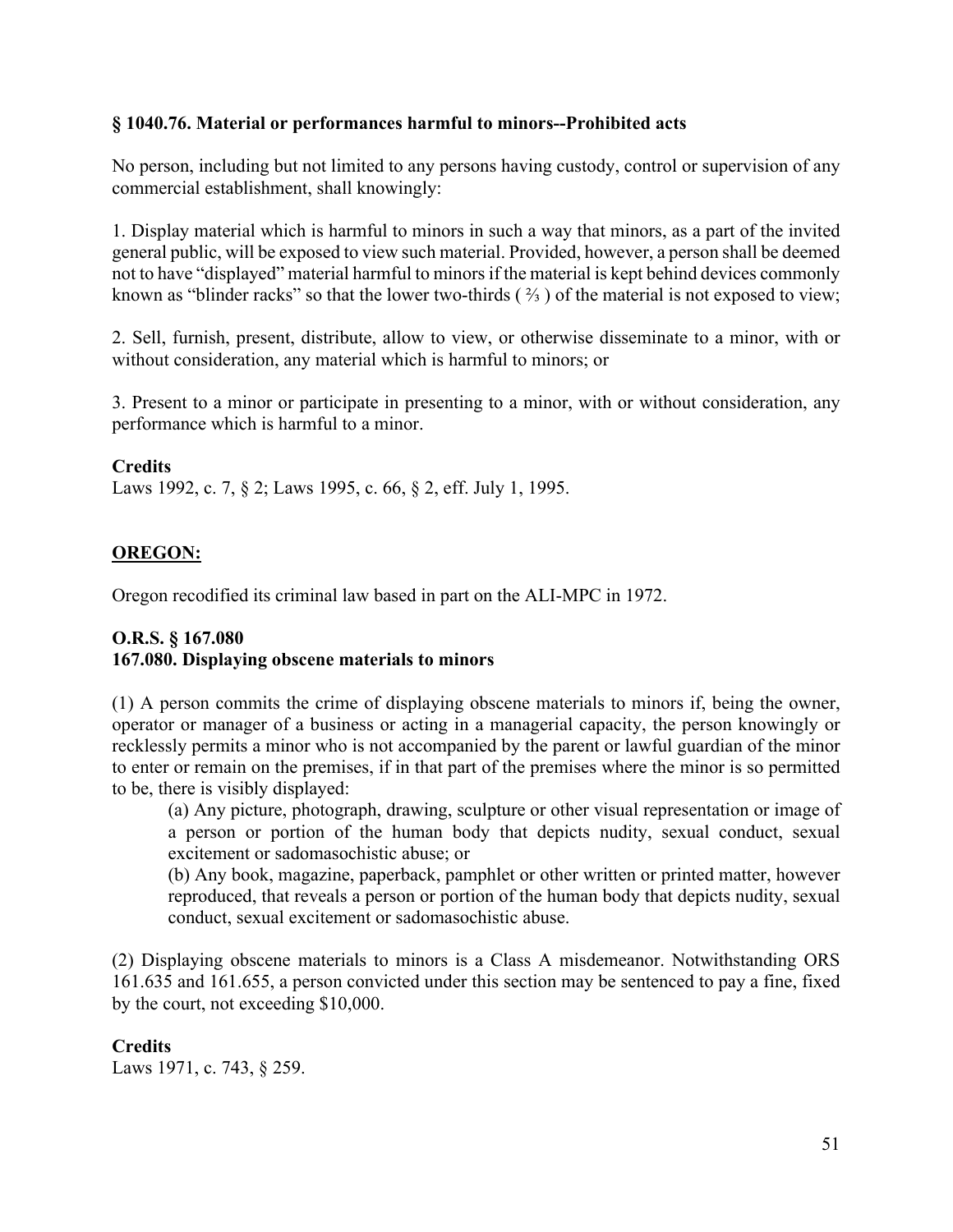### **O.R.S. § 167.085 167.085. Defenses**

In any prosecution under ORS 167.075 and 167.080, it is an affirmative defense for the defendant to prove:

(1) That the defendant was in a parental or guardianship relationship with the minor;

(2) That the defendant was a bona fide school, museum or public library, or was acting in the course of employment as an employee of such organization or of a retail outlet affiliated with and serving the educational purpose of such organization;

(3) That the defendant was charged with furnishing, showing, exhibiting or displaying an item, those portions of which might otherwise be contraband forming merely an incidental part of an otherwise nonoffending whole, and serving some purpose therein other than titillation; or (4) That the defendant had reasonable cause to believe that the person involved was not a minor.

# **Credits**

Laws 1971, c. 743, § 260; Laws 1993, c. 18, § 27; Laws 2001, c. 607, § 1.

# **PENNSYLVANIA:**

Pennsylvania recodified its criminal law based in part on the ALI-MPC in 1973.

### **18 Pa. Cons. Stat. Ann. s 5903**:

### **Obscene and other sexual materials and performances**

(a) **Offenses defined**.--No person, knowing the obscene character of the materials or performances involved, shall:(1) display or cause or permit the display of any explicit sexual materials as defined in subsection (c) in or on any window, showcase, newsstand, display rack, billboard, display board, viewing screen, motion picture screen, marquee or similar place in such manner that the display is visible from any public street, highway, sidewalk, transportation facility or other public thoroughfare, or in any business or commercial establishment where minors, as a part of the general public or otherwise, are or will probably be exposed to view all or any part of such materials;(2) sell, lend, distribute, transmit, exhibit, give away or show any obscene materials to any person 18 years of age or older or offer to sell, lend, distribute, transmit, exhibit or give away or show, or have in his possession with intent to sell, lend, distribute, transmit, exhibit or give away or show any obscene materials to any person 18 years of age or older, or knowingly advertise any obscene materials in any manner;(3)(i) design, copy, draw, photograph, print, utter, publish or in any manner manufacture or prepare any obscene materials; or(ii) design, copy, draw, photograph, print, utter, publish or in any manner manufacture or prepare any obscene materials in which a minor is depicted;(4)(i) write, print, publish, utter or cause to be written, printed, published or uttered any advertisement or notice of any kind giving information, directly or indirectly, stating or purporting to state where, how, from whom, or by what means any obscene materials can be purchased, obtained or had; or(ii) write, print, publish, utter or cause to be written, printed, published or uttered any advertisement or notice of any kind giving information, directly or indirectly, stating or purporting to state where, how, from whom or by what means any obscene materials can be purchased, obtained or had in which a minor is included;(5)(i) produce, present or direct any obscene performance or participate in a portion thereof that is obscene or that contributes to its obscenity; or(ii) produce, present or direct any obscene performance or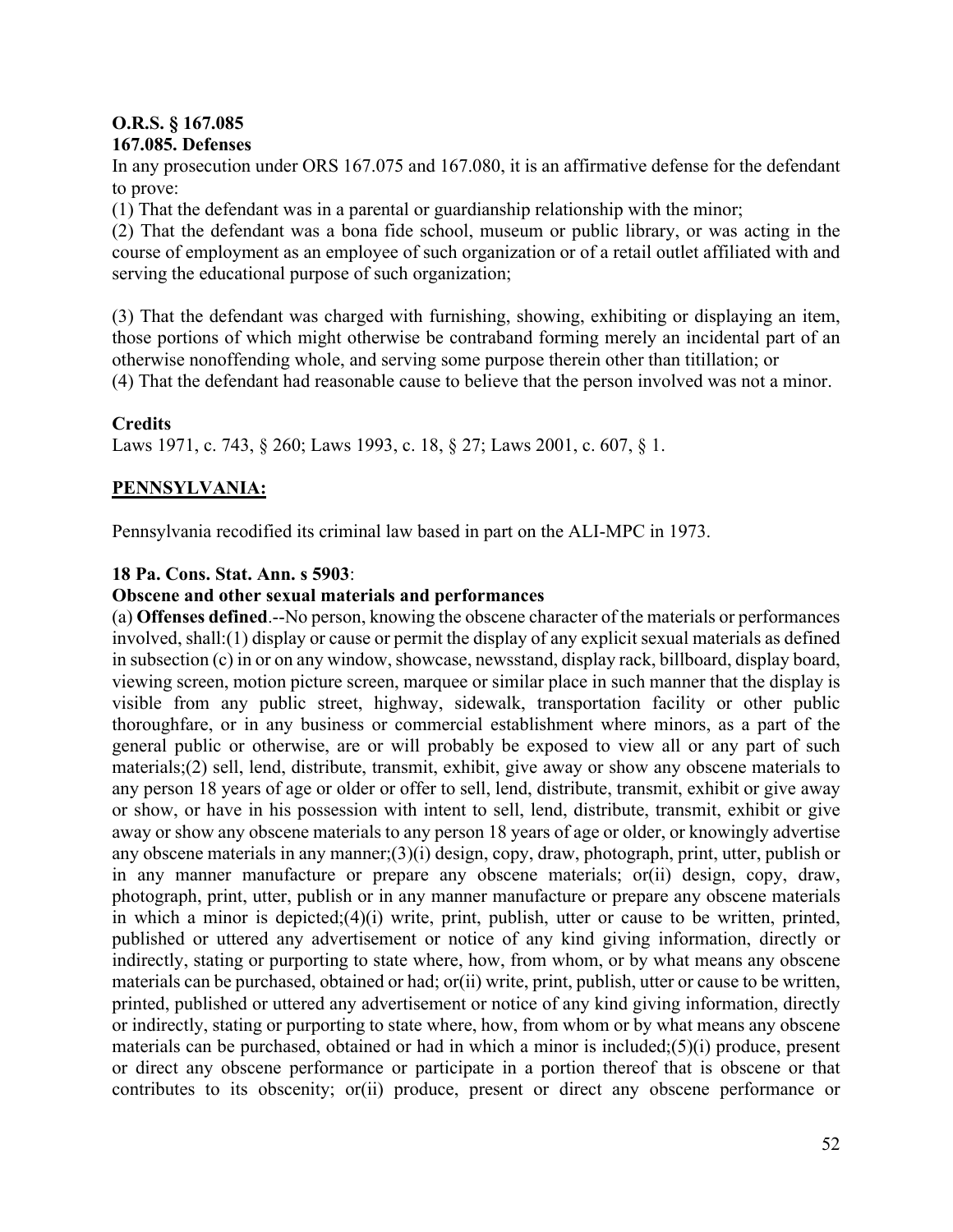participate in a portion thereof that is obscene or that contributes to its obscenity if a minor is included;(6) hire, employ, use or permit any minor child to do or assist in doing any act or thing mentioned in this subsection;(7) knowingly take or deliver in any manner any obscene material into a State correctional institution, county prison, regional prison facility or any other type of correctional facility;(8) possess any obscene material while such person is an inmate of any State correctional institution, county prison, regional prison facility or any other type of correctional facility; or(9) knowingly permit any obscene material to enter any State correctional institution, county prison, regional prison facility or any other type of correctional facility if such person is a prison guard or other employee of any correctional facility described in this paragraph.(a.1) Dissemination of explicit sexual material via an electronic communication.--No person, knowing the content of the advertisement to be explicit sexual materials as defined in subsection (c)(1) and (2), shall transmit or cause to be transmitted an unsolicited advertisement in an electronic communication as defined in section 5702 (relating to definitions) to one or more persons within this Commonwealth that contains explicit sexual materials as defined in subsection (c)(1) and (2) without including in the advertisement the term "ADV-ADULT" at the beginning of the subject line of the advertisement.

**(j) Exemptions**.--Nothing in this section shall apply to any recognized historical society or museum accorded charitable status by the Federal Government, any county, city, borough, township or town library, any public library, any library of any school, college or university or any archive or library under the supervision and control of the Commonwealth or a political subdivision.

# **Credits**

1972, Dec. 6, P.L. 1482, No. 334, § 1, effective June 6, 1973. Amended 1977, Nov. 5, P.L. 221, No. 68, § 1, effective in 60 days; 1980 Oct. 16, P.L. 978, No. 167, § 2, effective in 60 days; 1990, Dec. 19, P.L. 1332, No. 207, § 1, imd. effective; 1998, June 18, P.L. 534, No. 76, § 1, effective in 60 days; 2000, June 13, P.L. 130, No. 25, § 1, effective in 60 days; 2000, Dec. 20, P.L. 721, No. 98, § 1, imd. effective; 2011, Dec. 20, P.L. 446, No. 111, § 1.2, effective in 60 days [Feb. 21, 2012].

# **RHODE ISLAND:**

#### **R.I. Gen.Laws § 11-31-10**

# **§ 11-31-10. Sale or exhibition to minors of indecent publications, pictures, or articles**

(a) Every person who shall willfully or knowingly engage in the business of selling, lending, giving away, showing, advertising for sale, or distributing to any person under the age of eighteen (18) years, has in his or her possession with intent to engage in that business or to otherwise offer for sale or commercial distribution to any person under the age of eighteen (18) years, or who shall display at newsstands or any other business establishment frequented by persons under the age of eighteen (18) years or where persons under the age of eighteen (18) years are or may be invited as a part of the general public, any motion picture, any still picture, photograph, or any book, pocket book, pamphlet, or magazine of which the cover or content consists of explicit representations of "sexual conduct", "sexual excitement", "nudity" and which is indecent for minors or which is predominantly made up of descriptions of "sexual conduct", "sexual excitement", "nudity" and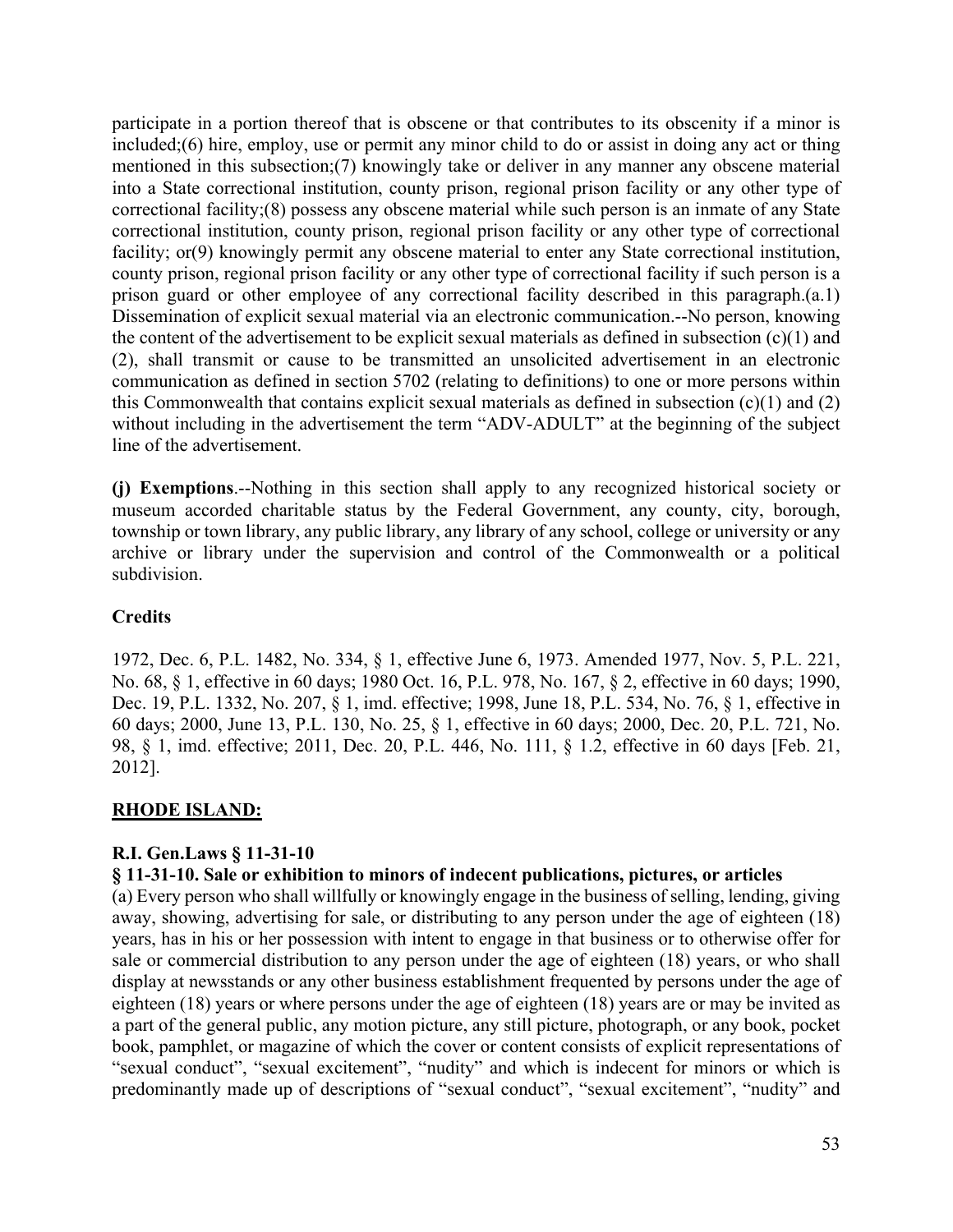which is indecent, shall, upon conviction, be punished by a fine of not less than one hundred dollars (\$100) nor more than one thousand dollars (\$1,000), or by imprisonment for not more than two (2) years, or both.

(b) As used in this section, the following words have the following meaning:

(1) "Indecent for minors" means:

(i) Appealing to the prurient interest in sex of minors;

(ii) Patently offensive to prevailing standards in the adult community with respect to what is suitable material for minors; and

(iv) Lacking serious literary, artistic, political, or scientific value for minors;

(2) "Knowingly" means having knowledge of the character and content of the publication or failure on notice to exercise reasonable inspection which would disclose its content and character; (3) "Nudity" means less than completely and opaquely covered; human genitals, pubic regions, buttock, and female breast below a point immediately above the top of the areola; (4) "Sexual conduct" means act of human masturbation, sexual intercourse, sodomy, fondling, or other erotic touching of human genitals, pubic region, buttock, or female breasts; and (5) "Sexual excitement" means human genitals in a state of sexual stimulation or arousal.

# **Credits**

P.L. 1956, ch. 3686, § 1; P.L. 1960, ch. 134, § 3; P.L. 1966, ch. 259, § 2; P.L. 1971, ch. 30, § 1; P.L. 1979, ch. 406, § 1; P.L. 1981, ch. 221, § 1.

# **SOUTH CAROLINA:**

# **S.C. Code § 16-15-385**

# **§ 16-15-385. Disseminating harmful material to minors and exhibiting harmful performance to minor defined; defenses; penalties.**

(A) A person commits the offense of disseminating harmful material to minors if, knowing the character or content of the material, he:

(1) sells, furnishes, presents, or distributes to a minor material that is harmful to minors; or

(2) allows a minor to review or peruse material that is harmful to minors.

A person does not commit an offense under this subsection when he employs a minor to work in a theater if the minor's parent or guardian consents to the employment and if the minor is not allowed in the viewing area when material harmful to minors is shown.

(B) A person commits the offense of exhibiting a harmful performance to a minor if, with or without consideration and knowing the character or content of the performance, he allows a minor to view a live performance which is harmful to minors.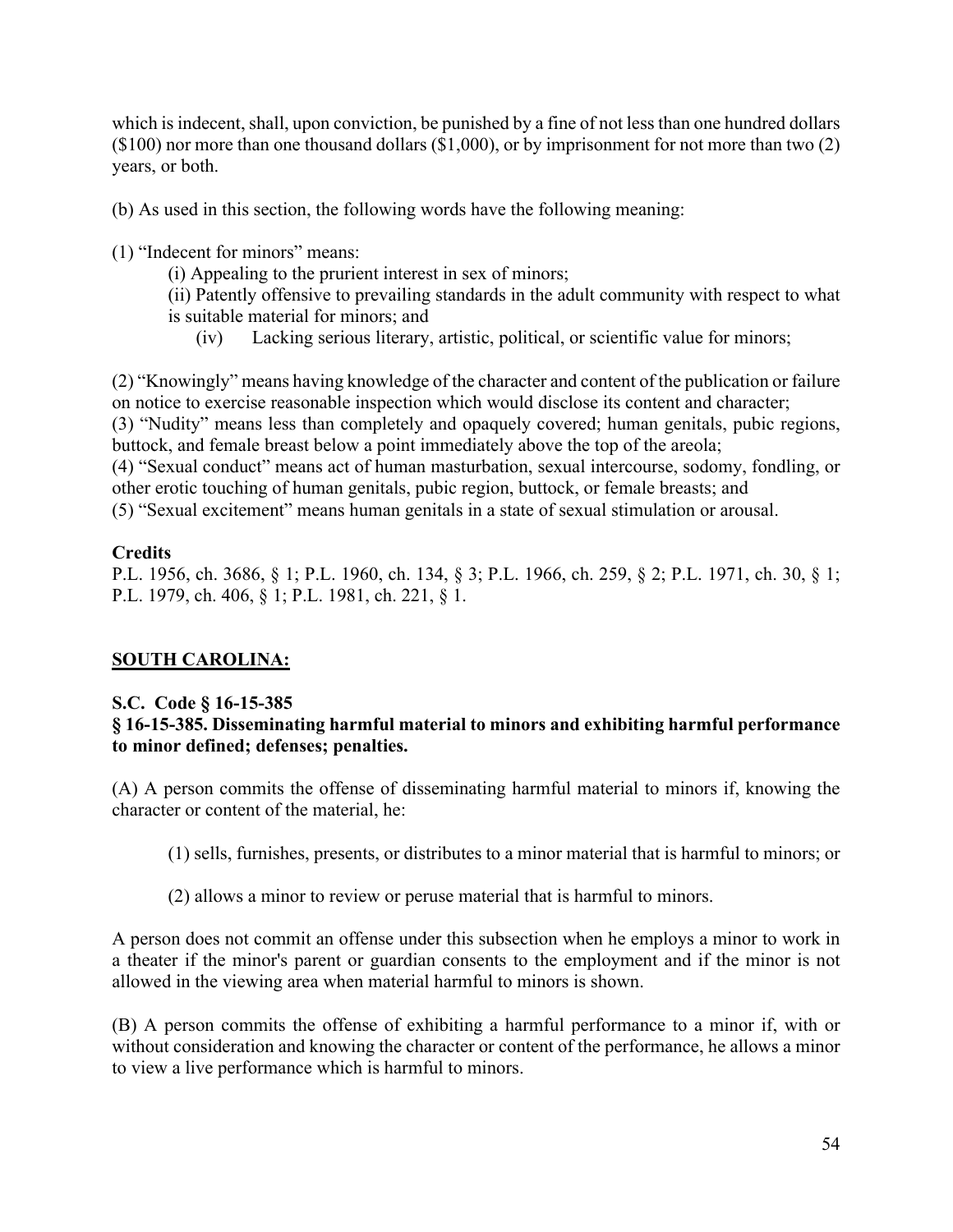(C) Except as provided in item (3) of this subsection, mistake of age is not a defense to a prosecution under this section. It is an affirmative defense under this section that:

(1) the defendant was a parent or legal guardian of a minor, but this item does not apply when the parent or legal guardian exhibits or disseminates the harmful material for the sexual gratification of the parent, guardian, or minor.

(2) the defendant was a school, church, museum, public, school, college, or university library, government agency, medical clinic, or hospital carrying out its legitimate function, or an employee or agent of such an organization acting in that capacity and carrying out a legitimate duty of his employment.

(3) before disseminating or exhibiting the harmful material or performance, the defendant requested and received a driver's license, student identification card, or other official governmental or educational identification card or paper indicating that the minor to whom the material or performance was disseminated or exhibited was at least eighteen years old, and the defendant reasonably believed the minor was at least eighteen years old.

(D) A person who violates the provisions of this section is guilty of a felony and, upon conviction, must be imprisoned not more than ten years or fined not more than five thousand dollars, or both.

### **Credits**

HISTORY: 1987 Act No. 168 § 3; 1990 Act No. 358, §§ 1, 2; 1993 Act No. 184, § 34; 2004 Act No. 208, § 7, eff April 26, 2004.

# **SOUTH DAKOTA:**

South Dakota recodified its criminal law based in part on the ALI-MPC in 1977.

### **S.D. Codified Laws § 22-24-28 22-24-28. Disseminating material harmful to minors as misdemeanor**

Any person who disseminates material harmful to minors is guilty of a Class 1 misdemeanor.

#### **Credits**

Source: SL 1968, ch 29, §§ 3, 9 (b); SDCL Supp, §§ 22-24-13, 22-24-20; SL 1974, ch 165, § 18; SL 1976, ch 158, § 24-6.

# **SDCL § 22-24-29 22-24-29. Possession, sale, or loan as disseminating material harmful to minors**

A person is guilty of disseminating material harmful to minors if that person knowingly gives or makes available to a minor or promotes or possesses with intent to promote to minors, or if that person knowingly sells or loans to a minor for monetary consideration any material described in subdivision § 22-24-27(4).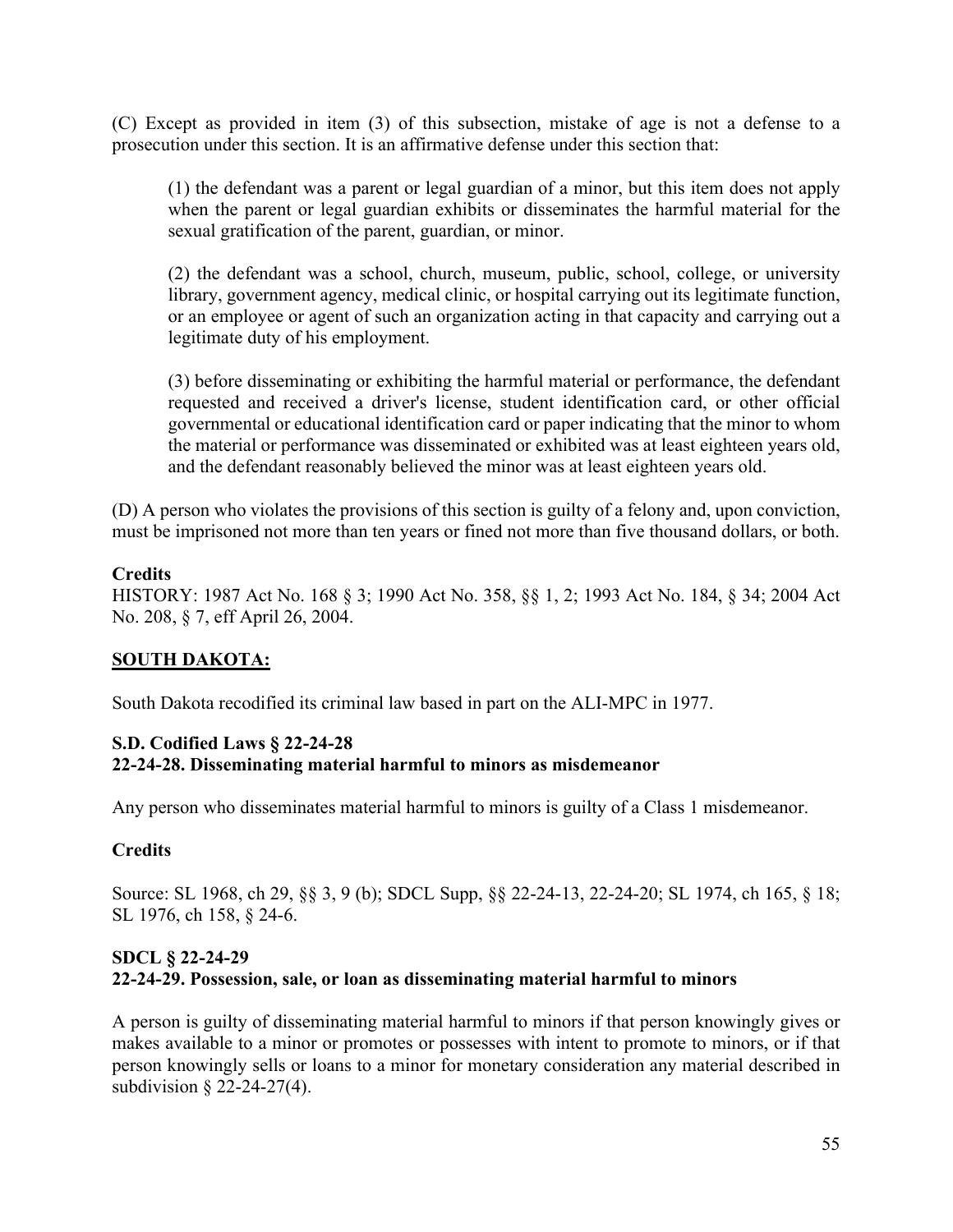# **Credits** Source: SL 1974, ch 165, § 18 (1); SL 2005, ch 120, § 304.

# **SDCL § 22-24-31 22-24-31. Defenses for disseminating materials harmful to minors**

In any prosecution for disseminating material harmful to minors, it is an affirmative defense that:

(1) The defendant had reasonable cause to believe that the minor involved was eighteen years old or more. A draft card, driver's license, birth certificate, or other official or apparently official document is evidence establishing that the minor was eighteen years of age or older;

(2) The minor involved was accompanied by a parent or guardian, or by an adult and the adult represented that he or she was the minor's parent or guardian or an adult and the adult signed a written statement to that effect;

(3) The defendant was the parent or guardian of the minor involved; or

(4) The defendant was a bona fide school, college, university, museum, or public library, or was acting in the capacity of an employee of such an organization or a retail outlet affiliated with and serving the educational purposes of such an organization.

# **Credits**

Source: SL 1974, ch 165, § 20; SL 1993, ch 213, § 107; SL 2005, ch 120, § 307

# **22-24-37. Activities and persons excepted**

The provisions of §§ 22-24-27 to 22-24-37, inclusive, do not apply to any persons who may possess or distribute obscene matter or participate in conduct, otherwise proscribed by those sections, if such possession, distribution, or conduct occurs:

(1) In the course of law enforcement and judicial activities;

(2) In the course of bona fide school, college, university, museum, or public library activities or in the course of employment of such an organization or retail outlet affiliated with and serving the educational purposes of such an organization; or

(3) In the course of employment as a moving picture machine operator, or assistant operator, in a motion picture theater in connection with a motion picture film or show exhibited in such theater if such operator or assistant operator has no financial interest in the motion picture theater wherein that operator or assistant operator is so employed other than wages received or owed;

or like circumstances of justification if the possession, distribution, or conduct is not limited to the subject matter's appeal to prurient interests.

# **Credits**

**Source:** SL 1973, ch 148; SDCL Supp, § 22-24-12.1; SL 1974, ch 165, § 2; SL 2005, ch 120, § 311.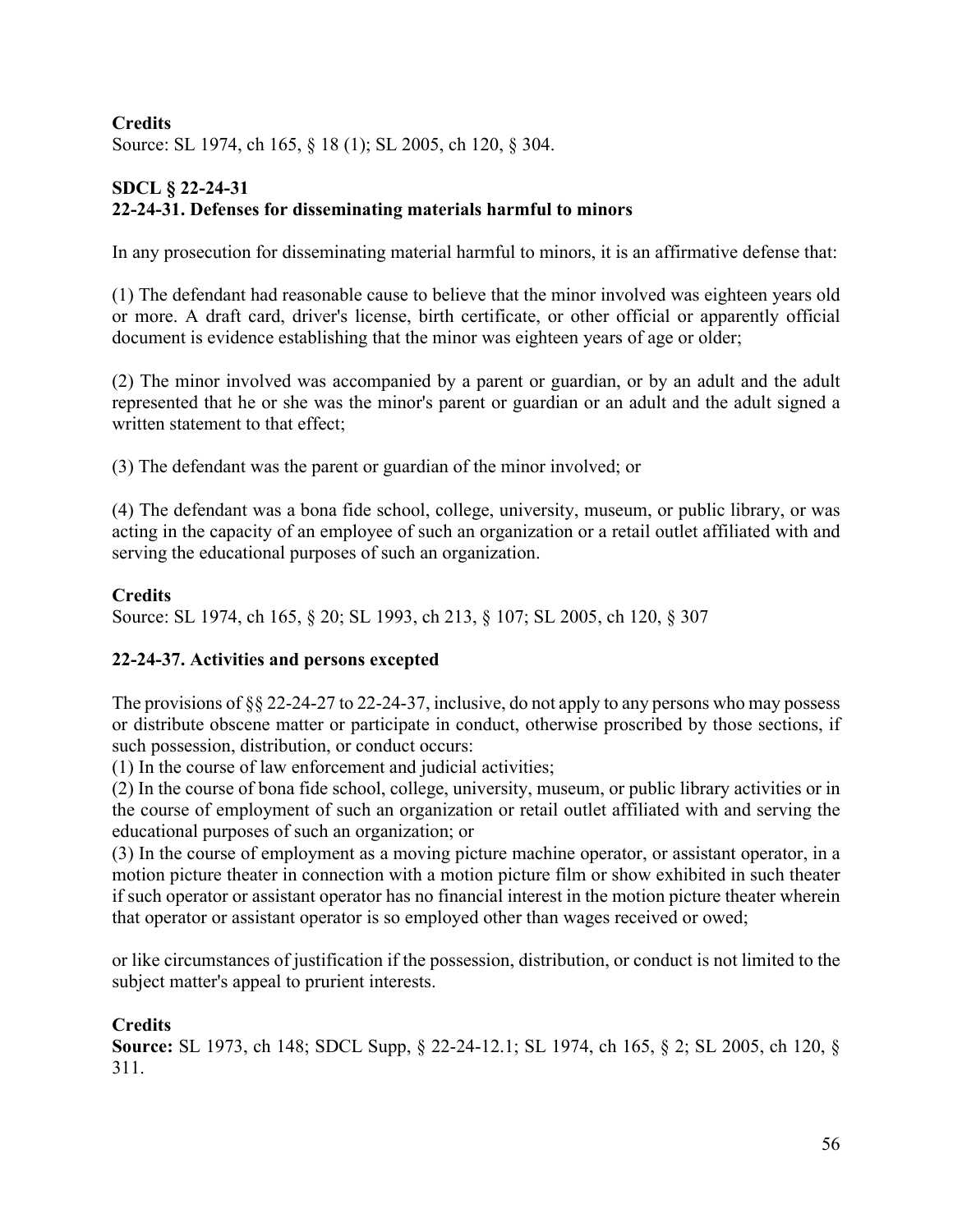# **TENNESSEE:**

### **Tenn. Code Ann. § 39-17-902 (West)**

#### **§ 39-17-902. Production and distribution; children and minors**

(a) It is unlawful to knowingly produce, send or cause to be sent, or bring or cause to be brought, into this state for sale, distribution, exhibition or display, or in this state to prepare for distribution, publish, print, exhibit, distribute, or offer to distribute, or to possess with intent to distribute or to exhibit or offer to distribute any obscene matter, or to do any of the aforementioned with any matter found legally obscene that violates the requirements of 18 U.S.C. § 2257. It is unlawful to direct, present or produce any obscene theatrical production, peep show or live performance, and every person who participates in that part of the production which renders the production or performance obscene is guilty of the offense.

(b) It is unlawful for any person to hire, employ or use a minor to do or assist in doing any of the acts described in subsection (a) with knowledge that the person is a minor under eighteen (18) years of age, or while in possession of the facts that the person should reasonably know that the person is a minor under eighteen (18) years of age. However, this section shall not apply to those acts that are prohibited by §§ 39-17-1003 -- 39-17-1005.

(c)(1) A violation of subsection (a) is a Class A misdemeanor, and, in addition, any corporation or business entity that violates this section shall be fined an amount not less than ten thousand dollars (\$10,000) nor more than fifty thousand dollars (\$50,000).

(2) A second or subsequent violation of subsection (a) is a Class E felony; provided, that the second or subsequent violation occurs after a conviction has been obtained for the previous violation; provided further, that the range of fines authorized for a first violation by a corporation or business entity shall also be applicable for second or subsequent violations by the corporation or entity.

(d) A violation of subsection (b) is a Class E felony, and, in addition, a violator shall be fined an amount not less than ten thousand dollars (\$10,000) nor more than one hundred thousand dollars (\$100,000).

(e) It is an exception to this section that the obscene material is possessed by a person having scientific, educational, governmental or other similar justification.

#### **Credits**

1989 Pub.Acts, c. 591, § 1; 1990 Pub.Acts, c. 1092, § 4; 1991 Pub.Acts, c. 469, § 1; 1996 Pub.Acts, c. 1070, § 1, eff. May 15, 1996.

#### **Tenn. Code Ann. § 39-17-911** (West)

#### **§ 39-17-911. Children and minors; harmful materials; sale; loan or exhibition**

#### **Currentness**

(a) It is unlawful for any person to knowingly sell or loan for monetary consideration or otherwise exhibit or make available to a minor:

(1) Any picture, photograph, drawing, sculpture, motion picture film, video game, computer software game, or similar visual representation or image of a person or portion of the human body,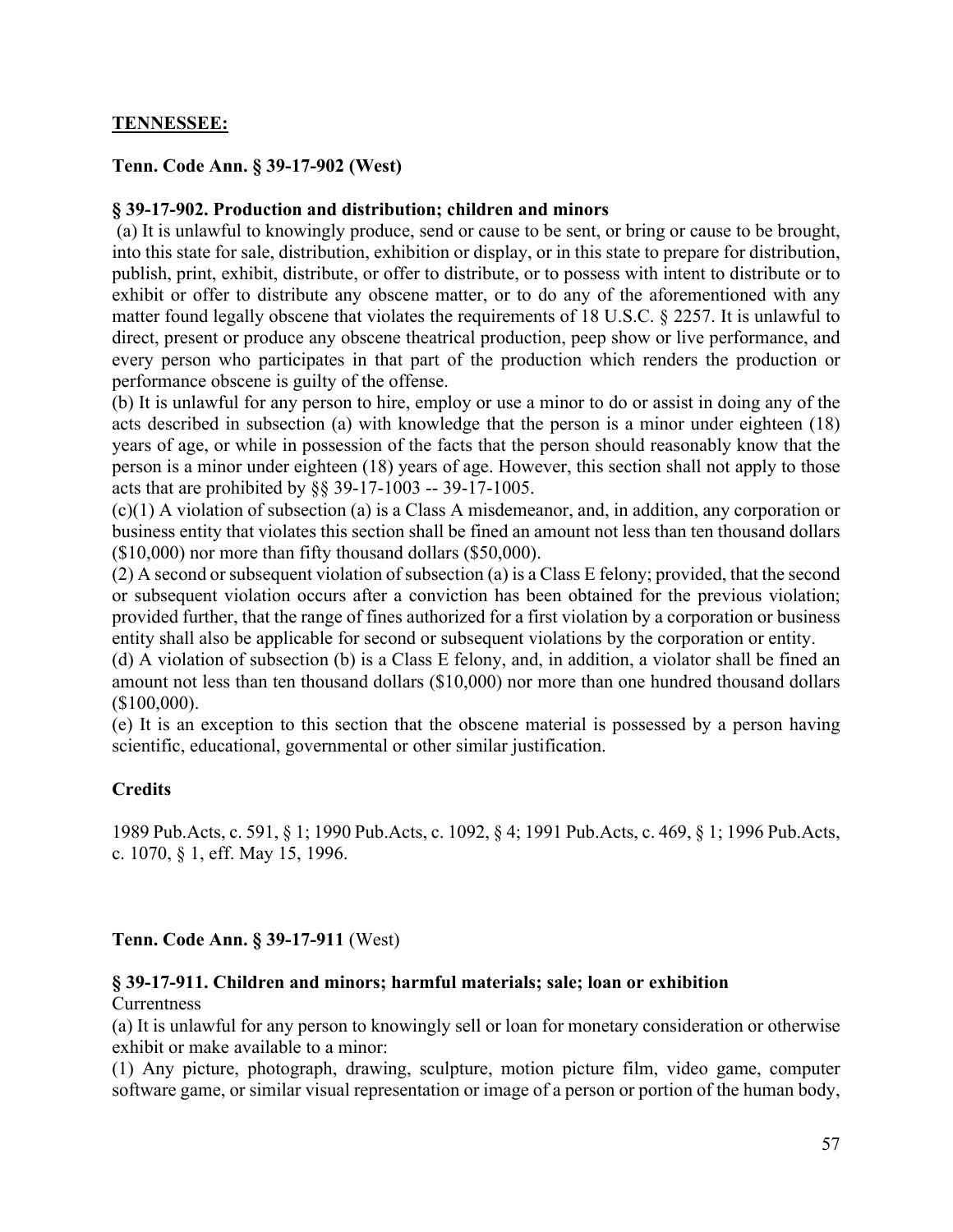that depicts nudity, sexual conduct, excess violence, or sado-masochistic abuse, and that is harmful to minors; or

(2) Any book, pamphlet, magazine, printed matter, however reproduced, or sound recording, which contains any matter enumerated in subdivision  $(a)(1)$ , or that contains explicit and detailed verbal descriptions or narrative accounts of sexual excitement, sexual conduct, excess violence, or sado-masochistic abuse, and that is harmful to minors.

(b) It is unlawful for any person to knowingly exhibit to a minor for monetary consideration, or to knowingly sell to a minor an admission ticket or pass or otherwise admit a minor to premises whereon there is exhibited a motion picture, show or other presentation which, in whole or in part, depicts nudity, sexual conduct, excess violence, or sado-masochistic abuse, and which is harmful to minors.

(c) A violation of this section is a Class A misdemeanor.

(d) It is an affirmative defense to prosecution under this section that the minor to whom the material or show was made available or exhibited was, at the time, accompanied by the person's parent or legal guardian, or by an adult with the written permission of the parent or legal guardian.

# **TEXAS**

Texas recodified its criminal law based in part on the ALI-MPC in 1974. **Tex. Penal Code Ann. § 43.24:**

§ 43.24. Sale, Distribution, or Display of Harmful Material to Minor

(a) For purposes of this section:

(1) "Minor" means an individual younger than 18 years.

(2) "Harmful material" means material whose dominant theme taken as a whole:

(A) appeals to the prurient interest of a minor, in sex, nudity, or excretion;

(B) is patently offensive to prevailing standards in the adult community as a whole with respect to what is suitable for minors; and

(C) is utterly without redeeming social value for minors.

(b) A person commits an offense if, knowing that the material is harmful:

(1) and knowing the person is a minor, he sells, distributes, exhibits, or possesses for sale, distribution, or exhibition to a minor harmful material;

(2) he displays harmful material and is reckless about whether a minor is present who will be offended or alarmed by the display; or

(3) he hires, employs, or uses a minor to do or accomplish or assist in doing or accomplishing any of the acts prohibited in Subsection  $(b)(1)$  or  $(b)(2)$ .

(c) It is an affirmative defense to prosecution under this section that the sale, distribution, or exhibition was by a person having scientific, educational, governmental, or other similar justification.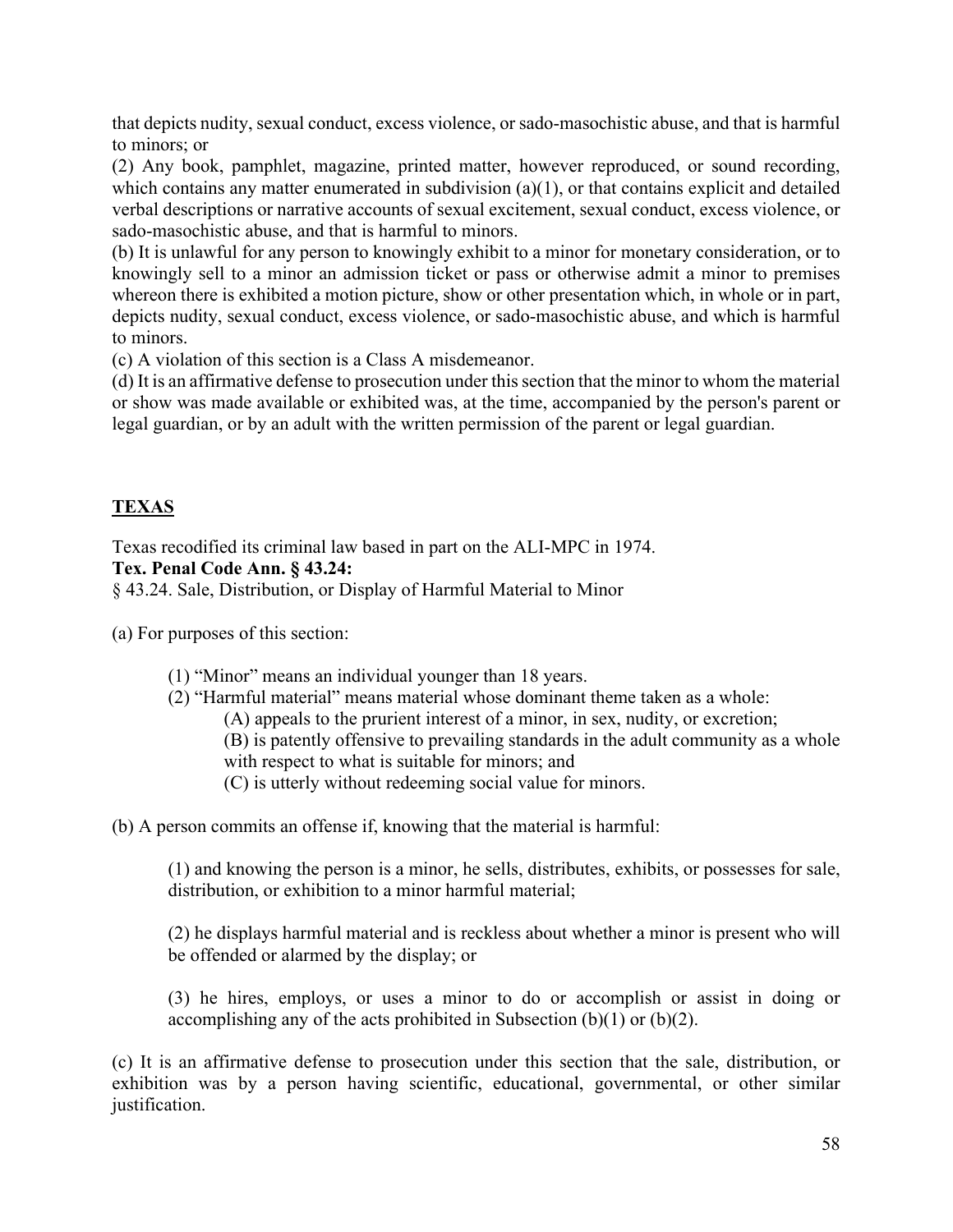(c-1) It is a defense to prosecution under this section that the actor was the spouse of the minor at the time of the offense.

(d) An offense under this section is a Class A misdemeanor unless it is committed under Subsection (b)(3) in which event it is a felony of the third degree.

# **Credits**

**Acts 1973**, 63rd Leg., p. 883, ch. 399, § 1, **eff. Jan. 1, 1974**. Amended by Acts 1993, 73rd Leg., ch. 900, § 1.01, eff. Sept. 1, 1994; Acts 2011, 82nd Leg., ch. 497 (H.B. 1344), § 1, eff. Sept. 1, 2011.

# **UTAH:**

Utah recodified its criminal law based in part on the ALI-MPC in 1973.

### **Utah Code Ann. §76-10-1206**

#### **§ 76-10-1206. Dealing in material harmful to a minor--Penalties--Exemptions for Internet service providers and hosting companies**

(1) A person is guilty of dealing in material harmful to minors when, knowing or believing that a person is a minor, or having negligently failed to determine the proper age of a minor, the person intentionally:

(a) distributes or offers to distribute, or exhibits or offers to exhibit, to a minor or a person the actor believes to be a minor, any material harmful to minors;

(b) produces, performs, or directs any performance, before a minor or a person the actor believes to be a minor, that is harmful to minors; or

(c) participates in any performance, before a minor or a person the actor believes to be a minor, that is harmful to minors.

# **Credits**

Laws 1973, c. 196, § 76-10-1206; Laws 1975, c. 49, § 6; Laws 1989, c. 187, § 8; Laws 1990, c. 163, §§ 10, 11; Laws 1997, c. 164, § 1, eff. May 5, 1997; Laws 2000, c. 53, § 1, eff. May 1, 2000; Laws 2005, c. 281, § 5, eff. March 21, 2005; Laws 2007, c. 337, § 5, eff. Mar. 19, 2007; Laws 2008, c. 297, § 2, eff. May 5, 2008; Laws 2009, c. 345, § 2, eff. May 12, 2009.

### **Utah Code Ann.§ 76-10-1208 § 76-10-1208. Affirmative defenses**

(1) It is an affirmative defense to prosecution under this part that the distribution of pornographic material is restricted to institutions or persons having scientific, educational, governmental, or other similar justification for possessing pornographic material.

(2) It is not a defense to prosecution under this part that the actor is a motion picture projectionist, usher, ticket-taker, bookstore employee, or otherwise is required to violate this part incident to the person's employment.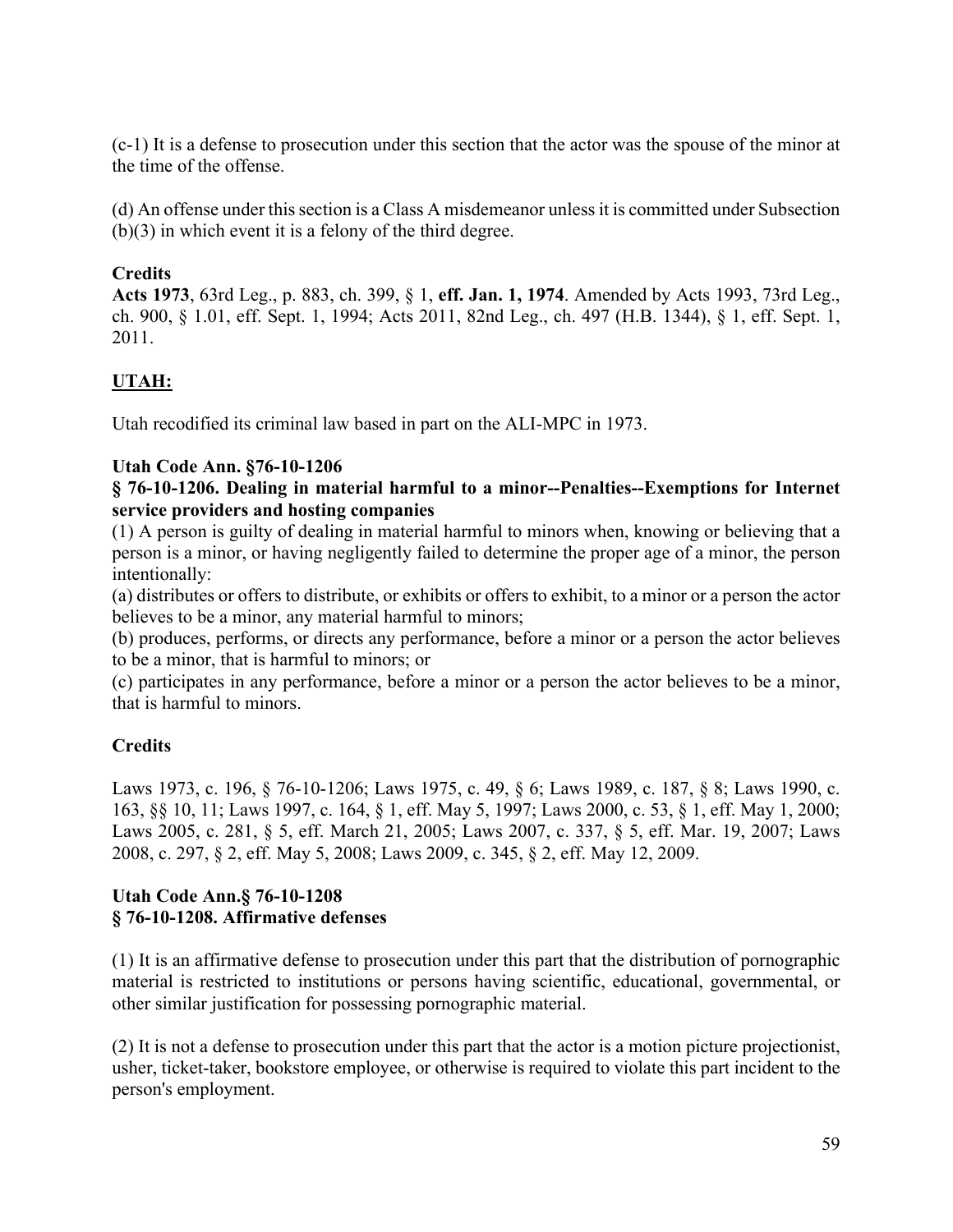(3) It is an affirmative defense to prosecution under Section 76-10-1206, 76-10-1227, or 76-10- 1228 for displaying or exhibiting an outer portion of material, that the material is:

(a) in a sealed opaque wrapper that covers at least the lower 2/3 of the material so that the lower

2/3 of the material is concealed from view;

(b) placed behind a blinder rack; or

(c) displayed in an area from which a minor is physically excluded if the material cannot be viewed by the minor from an area in which a minor is allowed.

### **Credits**

Laws 1977, c. 92, § 8; Laws 2007, c. 123, § 2, eff. April 30, 2007.

# **VERMONT:**

# **13 Vt. Stat. Ann. §2802 § 2802. Disseminating indecent material to a minor in the presence of the minor**

(a) No person may, with knowledge of its character and content, sell, lend, distribute or give away to a minor:

(1) Any picture, photograph, drawing, sculpture, motion picture film, or similar visual representation or image, including any such representation or image which is stored electronically, of a person or portion of the human body which depicts nudity, sexual conduct or sado-masochistic abuse and which is harmful to minors; or

(2) Any book, pamphlet, magazine, printed matter however reproduced, or sound recording which contains any matter enumerated in subdivision (1) of this subsection, or explicit and detailed verbal descriptions or narrative accounts of sexual excitement, sexual conduct or sado-masochistic abuse and which, taken as a whole, is harmful to minors.

(b) No person may, with knowledge of the character and content of a motion picture, show or other presentation which, in whole or in part, depicts nudity, sexual conduct or sado-masochistic abuse, and which is harmful to minors:

(1) Exhibit such a motion picture, show or other presentation to a minor; or

(2) Sell or give away to a minor an admission ticket or pass to premises whereon there is exhibited or to be exhibited such a motion picture, show or other presentation; or (3) Admit a minor to premises whereon there is exhibited or to be exhibited such a motion picture, show or other presentation.

(c) This section shall apply only to acts occurring in the presence of the minor.

# **Credits**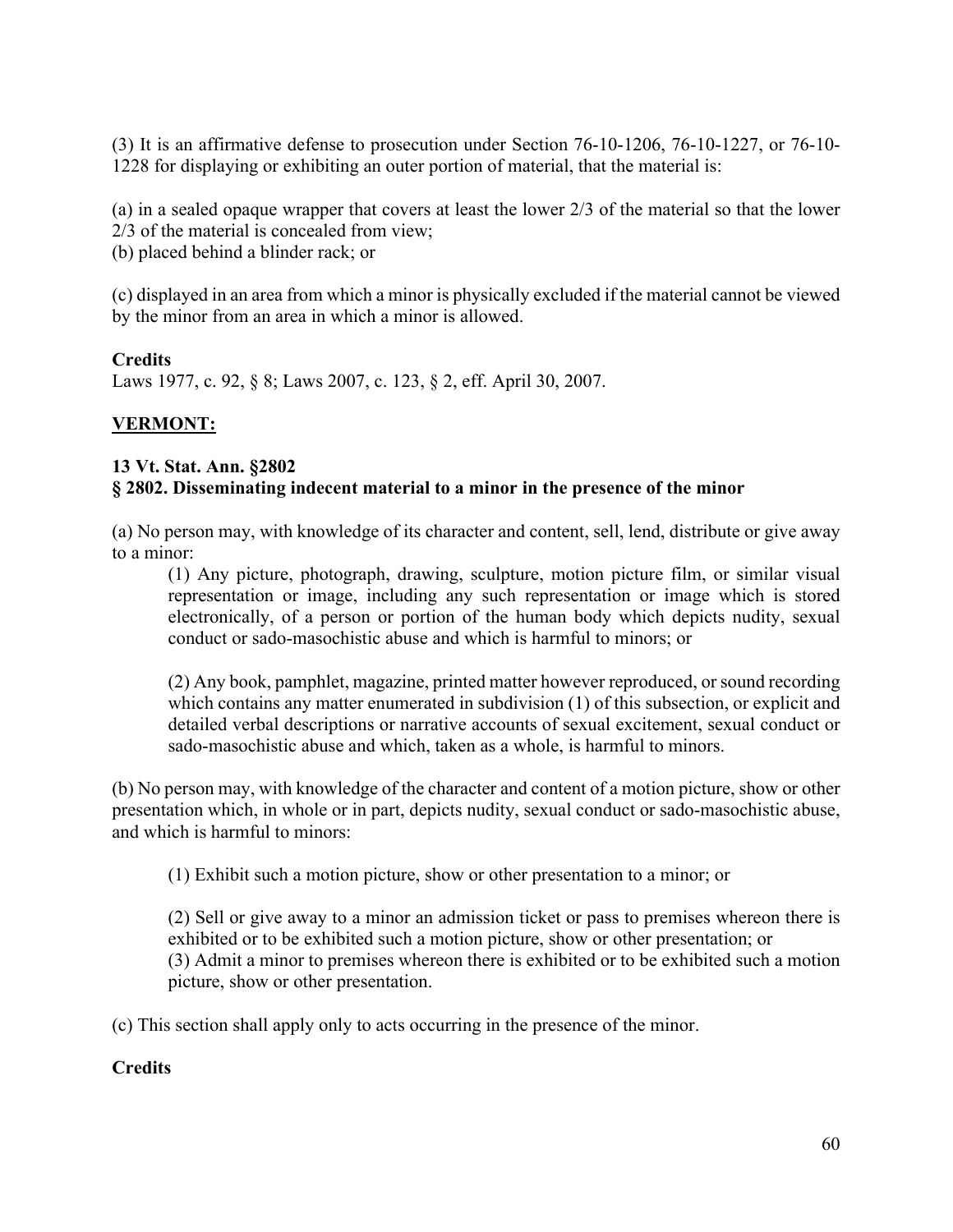1967, Adj. Sess., No. 340, § 2; 1999, Adj. Sess., No. 124, § 7; 2001, No. 41, § 7.

# **13 V.S.A. § 2804b § 2804b. Displaying obscene materials to minors**

A person commits the crime of displaying obscene materials to minors if, being the owner, operator or manager of a business or acting in a managerial capacity, he or she knowingly or recklessly permits a minor who is not accompanied by his or her parent or lawful guardian to enter or remain on the premises, if in that part of the premises where the minor is so permitted to be, there is visibly displayed:

(1) Any picture, photograph, drawing, sculpture or other visual representation or image of a person or portion of the human body that depicts nudity, sexual conduct, sexual excitement or sadomasochistic abuse which is harmful to minors; or

(2) Any book, magazine, paperback, pamphlet or other written or printed matter, however reproduced, that pictorially reveals a person or portion of the human body, depicts nudity, sexual conduct, sexual excitement, or sado-masochistic abuse, which is harmful to minors.

# **Credits**

1973, Adj. Sess., No. 204, § 4.

# **13 V.S.A. § 2805**

# **§ 2805. Presumption and defense**

(a) A person who engages in conduct prohibited by section 2802, 2802a, 2803, 2804, 2804a, or 2804b of this title is presumed to do so with knowledge of the character and content of the material, or the motion picture, show or presentation exhibited or to be exhibited.

(b) In any prosecution arising under section 2802, 2802a, 2803, or 2804 of this title, it is an affirmative defense:

(1) That the minor as to whom the offense is alleged to have been committed exhibited to the accused a draft card, driver's license, birth certificate or other official or apparently official document purporting to establish that the minor was 18 years of age or older; or

(2) That the defendant was in a parental or guardianship relationship with the minor; or that the minor was accompanied by a parent or legal guardian; or

(3) That the defendant was a bona fide school, museum or public library, or was a person acting in the course of employment as an employee or official of such organization or of a retail outlet affiliated with and serving the educational purpose of such organization.

(c) In any prosecution arising out of sections 2804a and 2804b of this title, it shall be an affirmative defense for the defendant to prove:

(1) That the public display, even though in connection with a commercial venture, was primarily for literary, political, scientific or artistic purposes; or

(2) That the public display was exhibited by a bona fide art, antique or similar gallery or exhibition, and visible in a normal display setting; or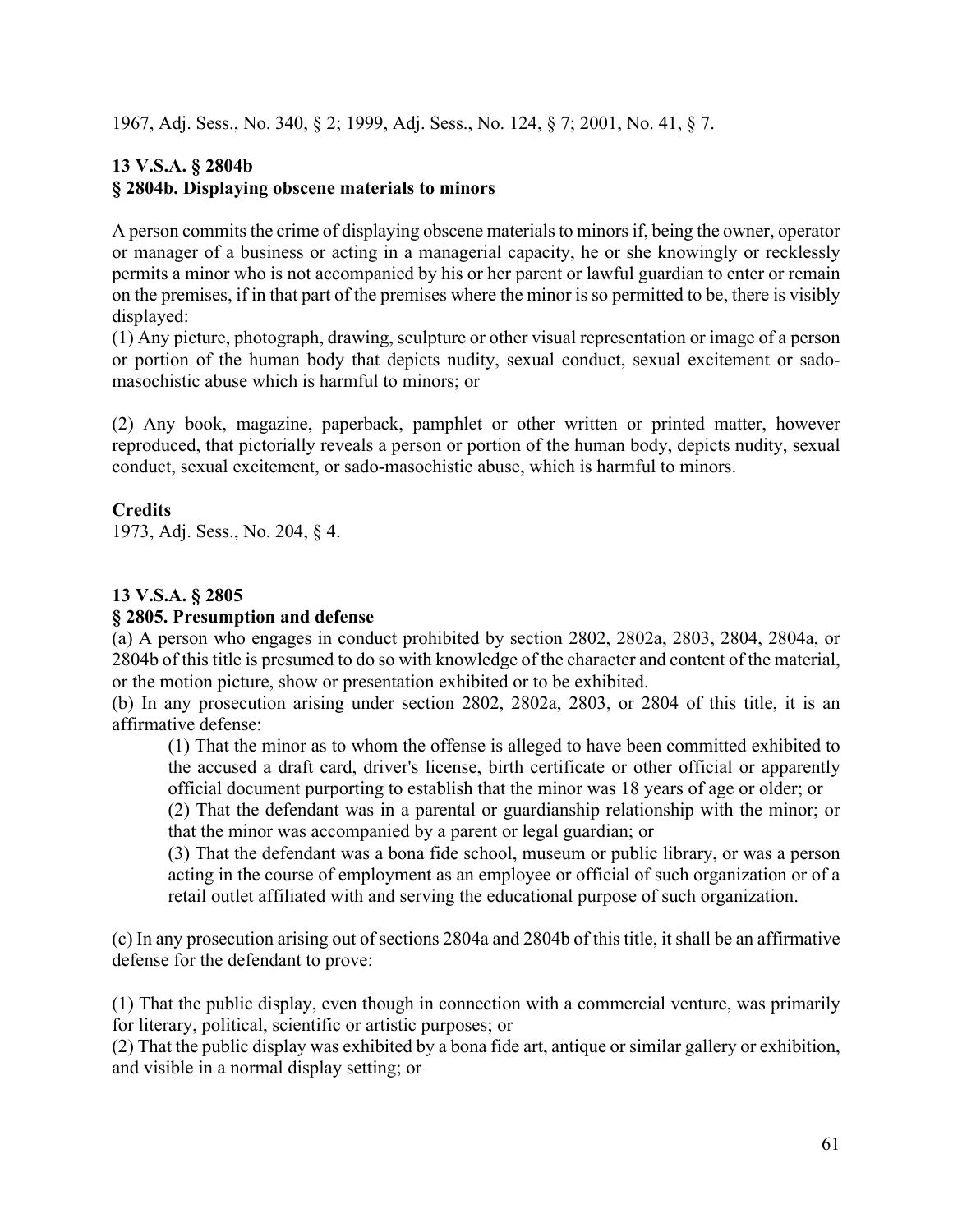(3) That the defendant was a bona fide school, museum, or public library, or was a person acting in the course of employment as an employee or official of such organization or of a retail outlet affiliated with and serving the educational purpose of such organization.

# **Credits**

1967, Adj. Sess., No. 340, § 4; 1973, Adj. Sess., No. 204, § 5; 2001, No. 41, § 9.

# **VIRGINIA:**

Virginia recodified its criminal law based in part on the ALI-MPC in 1975.

# **VA Code Ann. § 18.2-374 § 18.2-374. Production, publication, sale, possession, etc., of obscene items**

It shall be unlawful for any person knowingly to:

(1) Prepare any obscene item for the purposes of sale or distribution; or

(2) Print, copy, manufacture, produce, or reproduce any obscene item for purposes of sale or distribution; or

(3) Publish, sell, rent, lend, transport in intrastate commerce, or distribute or exhibit any obscene item, or offer to do any of these things; or

(4) Have in his possession with intent to sell, rent, lend, transport, or distribute any obscene item. Possession in public or in a public place of any obscene item as defined in this article shall be deemed prima facie evidence of a violation of this section.

For the purposes of this section, "distribute" shall mean delivery in person, by mail, messenger or by any other means by which obscene items as defined in this article may pass from one person, firm or corporation to another.

**Credits** Acts 1975, c. 14; Acts 1975, c. 15.

# **VA Code Ann. § 18.2-383 § 18.2-383. Exceptions to application of article**

Nothing contained in this article shall be construed to apply to:

(1) The purchase, distribution, exhibition, or loan of any book, magazine, or other printed or manuscript material by any library, school, or institution of higher learning, supported by public appropriation;

(2) The purchase, distribution, exhibition, or loan of any work of art by any museum of fine arts, school, or institution of higher learning, supported by public appropriation;

(3) The exhibition or performance of any play, drama, tableau, or motion picture by any theatre, museum of fine arts, school or institution of higher learning, supported by public appropriation.

# **Credits**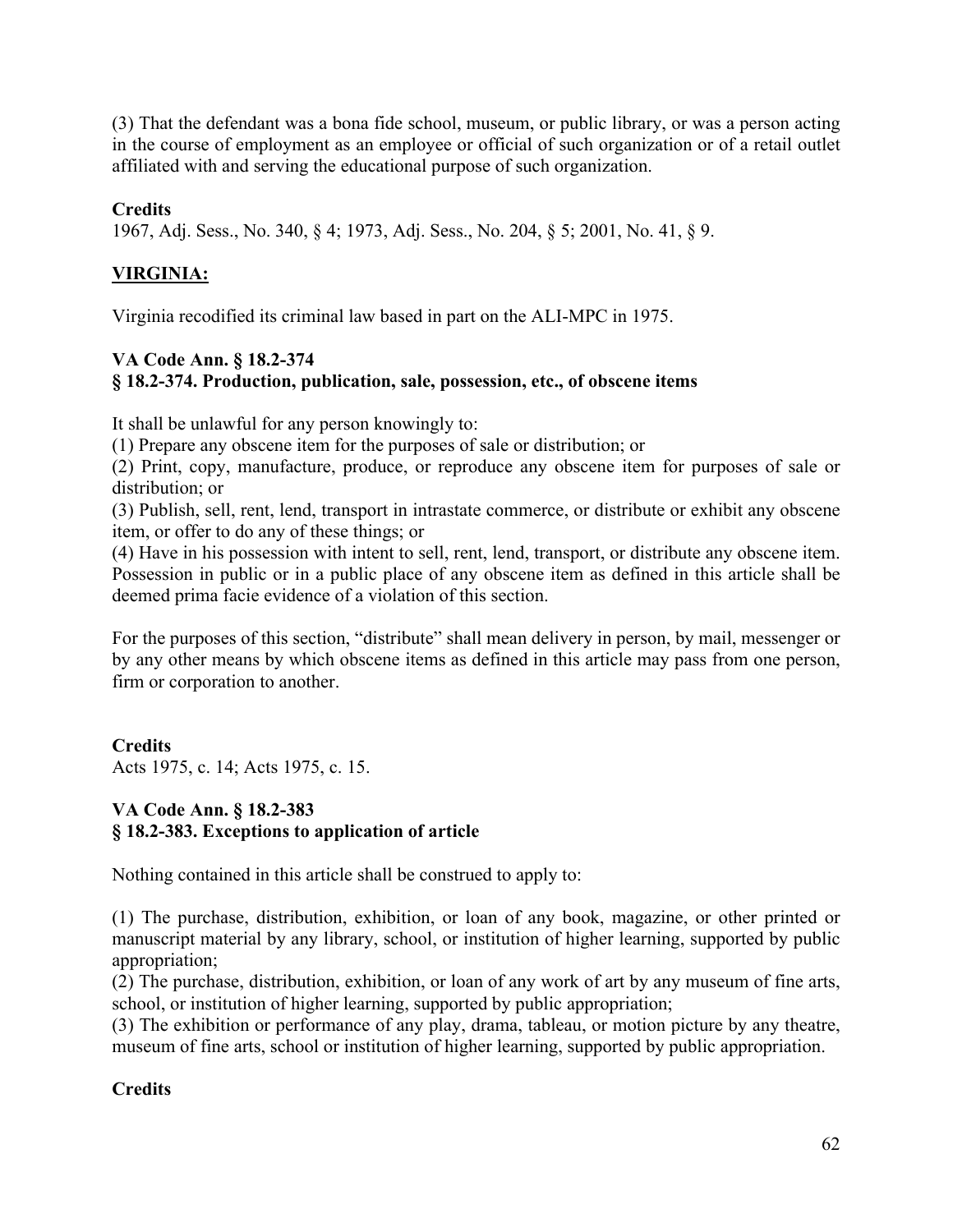Acts 1975, c. 14; Acts 1975, c. 15.

# **VA Code Ann. § 18.2-390 § 18.2-390. Definitions**

As used in this article:

(1) "Juvenile" means a person less than 18 years of age.

(2) "Nudity" means a state of undress so as to expose the human male or female genitals, pubic area or buttocks with less than a full opaque covering, or the showing of the female breast with less than a fully opaque covering of any portion thereof below the top of the nipple, or the depiction of covered or uncovered male genitals in a discernibly turgid state.

(3) "Sexual conduct" means actual or explicitly simulated acts of masturbation, homosexuality, sexual intercourse, or physical contact in an act of apparent sexual stimulation or gratification with a person's clothed or unclothed genitals, pubic area, buttocks or, if such be female, breast.

(4) "Sexual excitement" means the condition of human male or female genitals when in a state of sexual stimulation or arousal.

(5) "Sadomasochistic abuse" means actual or explicitly simulated flagellation or torture by or upon a person who is nude or clad in undergarments, a mask or bizarre costume, or the condition of being fettered, bound or otherwise physically restrained on the part of one so clothed.

(6) "Harmful to juveniles" means that quality of any description or representation, in whatever form, of nudity, sexual conduct, sexual excitement, or sadomasochistic abuse, when it (a) predominantly appeals to the prurient, shameful or morbid interest of juveniles, (b) is patently offensive to prevailing standards in the adult community as a whole with respect to what is suitable material for juveniles, and (c) is, when taken as a whole, lacking in serious literary, artistic, political or scientific value for juveniles.

(7) "Knowingly" means having general knowledge of, or reason to know, or a belief or ground for belief which warrants further inspection or inquiry of both (a) the character and content of any material described herein which is reasonably susceptible of examination by the defendant, and (b) the age of the juvenile, provided however, that an honest mistake shall constitute an excuse from liability hereunder if the defendant made a reasonable bona fide attempt to ascertain the true age of such juvenile.

(8) "Video or computer game" means an object or device that stores recorded data or instructions, receives data or instructions generated by a person who uses it, and, by processing the data or instructions, creates an interactive game capable of being played, viewed, or experienced on or through a computer, television gaming system, console, or other technology.

# **VA Code §18.2-391. Unlawful acts; penalties**

A. It shall be unlawful for any person to sell, rent or loan to a juvenile, knowing or having reason to know that such person is a juvenile, or to knowingly display for commercial purpose in a manner whereby juveniles may examine and peruse:

1. Any picture, photography, drawing, sculpture, motion picture in any format or medium, video or computer game, electronic file or message containing an image, or similar visual representation or image of a person or portion of the human body which depicts sexually explicit nudity, sexual conduct or sadomasochistic abuse and which is harmful to juveniles, or

2. Any book, pamphlet, magazine, printed matter however reproduced, electronic file or message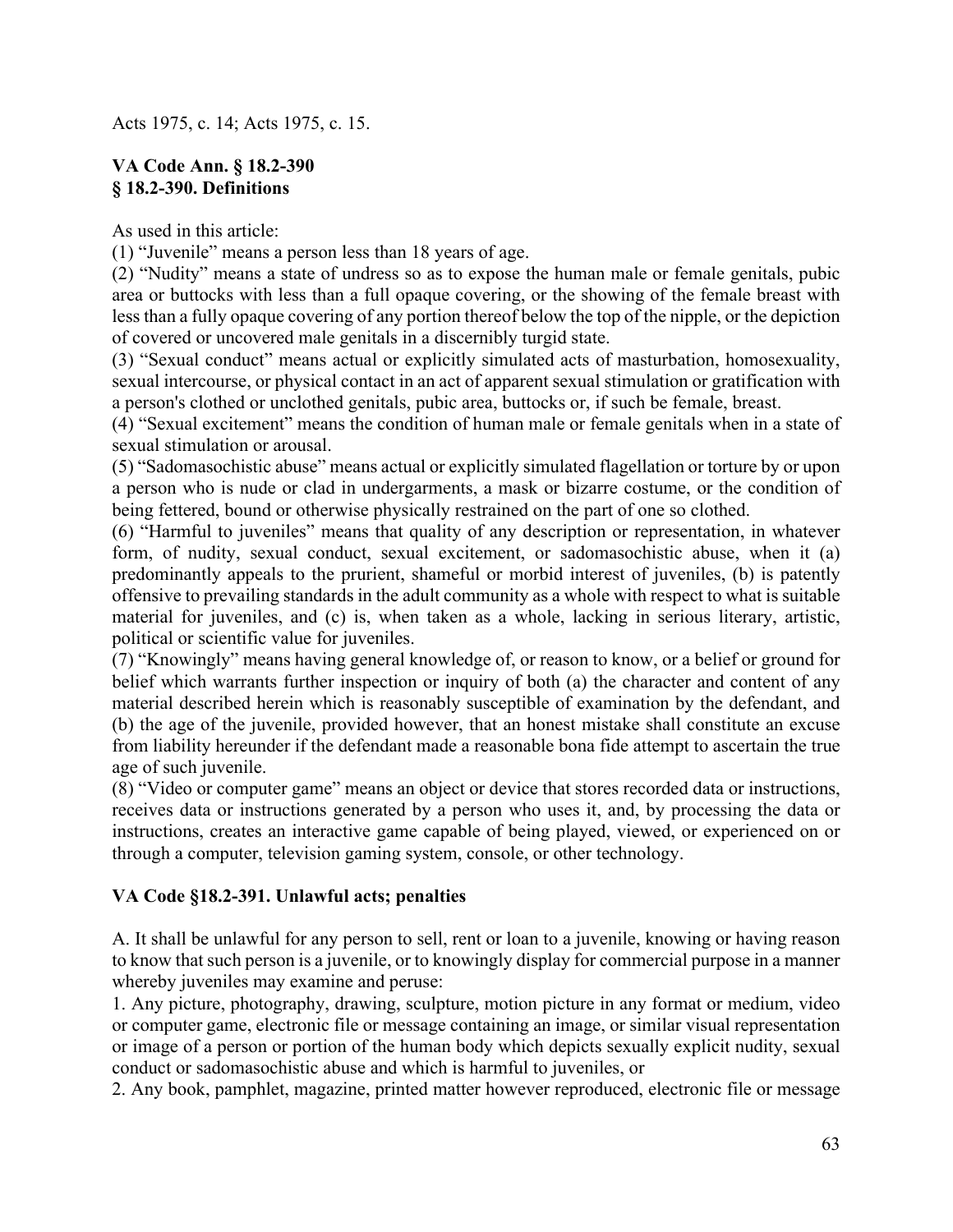containing words, or sound recording which contains any matter enumerated in subdivision 1 of this subsection, or explicit and detailed verbal descriptions or narrative accounts of sexual excitement, sexual conduct or sadomasochistic abuse and which, taken as a whole, is harmful to juveniles.

However, if a person uses services of an Internet service provider or an electronic mail service provider in committing acts prohibited under this subsection, such Internet service provider or electronic mail service provider shall not be held responsible for violating this subsection.

B. It shall be unlawful for any person knowingly to sell to a juvenile an admission ticket or pass, or knowingly to admit a juvenile to premises whereon there is exhibited a motion picture, show or other presentation which, in whole or in part, depicts sexually explicit nudity, sexual conduct or sadomasochistic abuse and which is harmful to juveniles or to exhibit any such motion picture at any such premises which are not designed to prevent viewing from any public way of such motion picture by juveniles not admitted to any such premises.

C. It shall be unlawful for any juvenile falsely to represent to any person mentioned in subsection A or subsection B hereof, or to his agent, that such juvenile is 18 years of age or older, with the intent to procure any material set forth in subsection A, or with the intent to procure such juvenile's admission to any motion picture, show or other presentation, as set forth in subsection B.

D. It shall be unlawful for any person knowingly to make a false representation to any person mentioned in subsection A or subsection B hereof or to his agent, that he is the parent or guardian of any juvenile, or that any juvenile is 18 years of age, with the intent to procure any material set forth in subsection A, or with the intent to procure such juvenile's admission to any motion picture, show or other presentation, as set forth in subsection B.

E. No person shall sell, rent, or loan any item described in subdivision A 1 or A 2 to any individual who does not demonstrate his age in accordance with the provisions of subsection C of  $\S$  18.2-371.2.

F. A violation of subsection A, B, C, or D is a Class 1 misdemeanor. A person or separate retail establishment who violates subsection E shall be liable for a civil penalty not to exceed \$100 for a first violation, a civil penalty not to exceed \$200 for a second violation, and a civil penalty not to exceed \$500 for a third or subsequent violation.

# **VA Code Ann. § 18.2-391.1**

# **§ 18.2-391.1. Exceptions to application of article**

Nothing contained in this article shall be construed to apply to:

1. The purchase, distribution, exhibition, or loan of any work of art, book, magazine, or other printed or manuscript material by any accredited museum, library, school, or institution of higher education.

2. The exhibition or performance of any play, drama, tableau, or motion picture by any theatre, museum, school, or institution of higher education, either supported by public appropriation or which is an accredited institution supported by private funds.

Va. Code Ann. § 18.2-391.1 (West)

# **WASHINGTON:**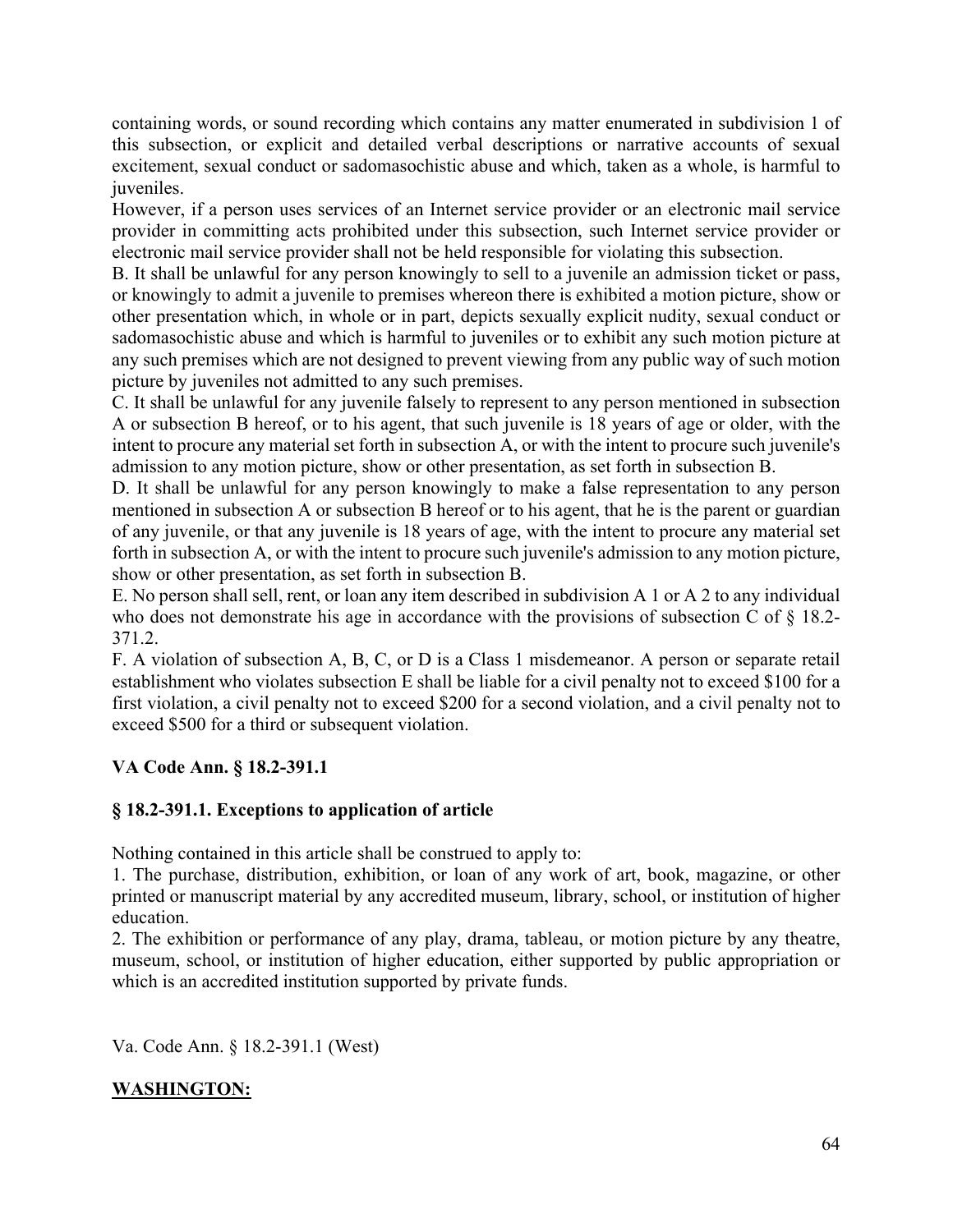Washington recodified its criminal law based in part on the ALI-MPC in 1976.

### **West's RCWA 9.68.015 9.68.015. Obscene literature, shows, etc.--Exemptions**

Nothing in chapter 260, Laws of 1959 shall apply to the circulation of any such material by any recognized historical society or museum, the state law library, any county law library, the state library, the public library, any library of any college or university, or to any archive or library under the supervision and control of the state, county, municipality, or other political subdivision.

**Credits** [1959 c 260 § 2.]

### **West's RCWA 9.68.140 9.68.140. Promoting pornography--Class C felony--Penalties**

A person who, for profit-making purposes and with knowledge, sells, exhibits, displays, or produces any lewd matter as defined in RCW 7.48A.010 is guilty of promoting pornography. Promoting pornography is a class C felony and shall bear the punishment and fines prescribed for that class of felony. In imposing the criminal penalty, the court shall consider the wilfulness of the defendant's conduct and the profits made by the defendant attributable to the felony. All fines assessed under this chapter shall be paid into the general treasury of the state.

**Credits** [1985 c 235 § 3; 1982 c 184 § 8.]

# **WEST VIRGINIA:**

**W. Va. Code, § 61-8A-2**

# **§ 61-8A-2. Distribution and display to minor of obscene matter; penalties; defenses**

(a) Any adult, with knowledge of the character of the matter, who knowingly and intentionally distributes, offers to distribute, or displays to a minor any obscene matter, is guilty of a felony and, upon conviction thereof, shall be fined not more than twenty-five thousand dollars, or confined in a state correctional facility for not more than five years, or both.

(b) It is a defense to a prosecution under the provisions of this section that the obscene matter:

(1) Was displayed in an area from which minors are physically excluded and the matter so located cannot be viewed by a minor from nonrestricted areas; or

(2) Was covered by a device, commonly known as a "blinder rack," such that the lower two thirds of the cover of the material is not exposed to view; or

(3) Was enclosed in an opaque wrapper such that the lower two thirds of the cover of the material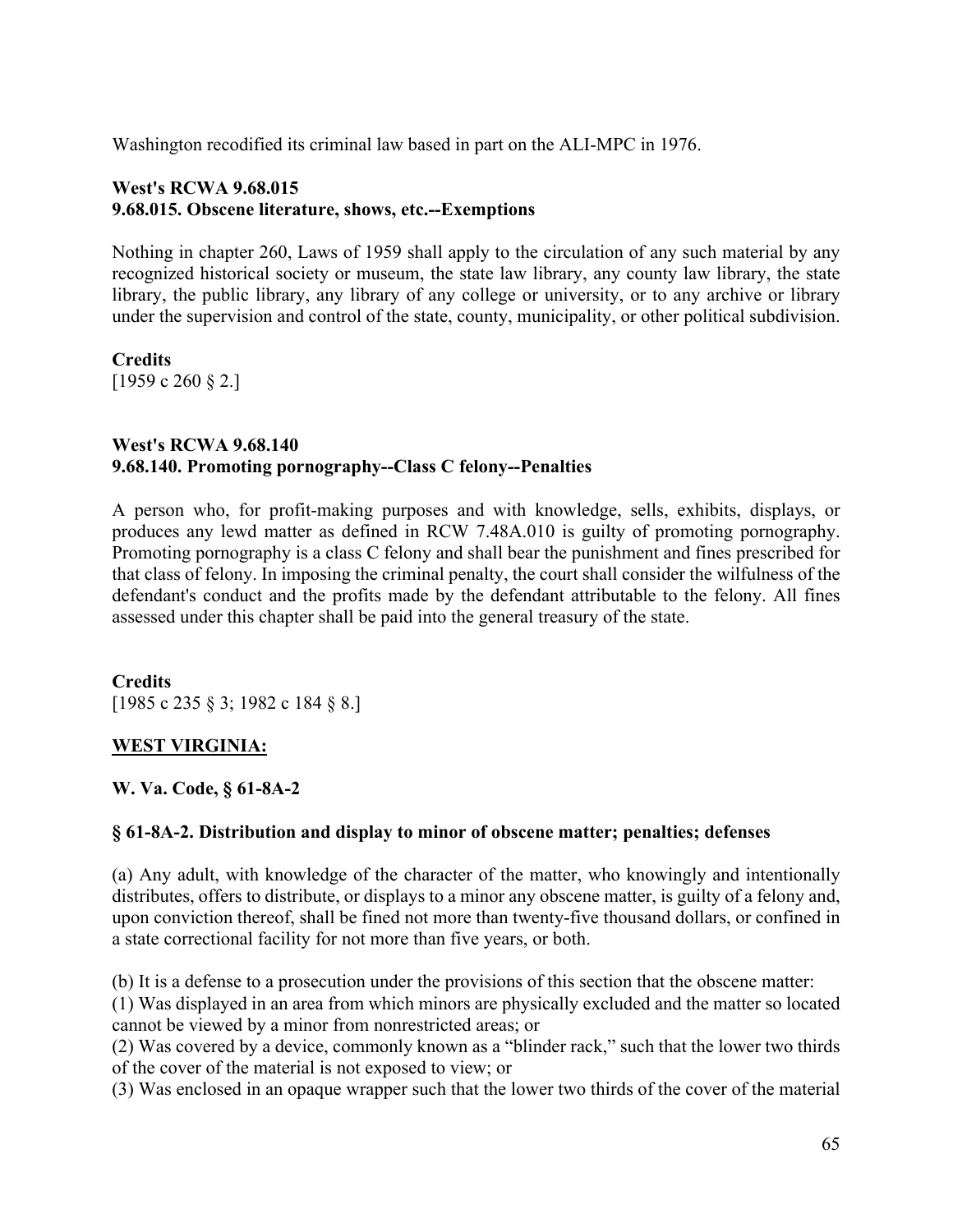was not exposed to view; or

(4) Was displayed or distributed after taking reasonable steps to receive, obtain or check an adult identification card, such as a driver's license or other technically or reasonably feasible means of verification of age.

(c) It is a defense to an alleged violation under this section that a parent had taken reasonable steps to limit the minor's access to the obscene matter.

# **Credits**

Acts 2000, c. 193, eff. 90 days after March 10, 2000.

# **W. Va. Code, § 61-8A-3 § 61-8A-3. Exemptions from criminal liability**

The criminal provisions of section two of this article do not apply to:

(a) A bona fide school, in the presentation of local or state approved curriculum;

(b) A public library, or museum, which is displaying or distributing any obscene matter to a minor only when the minor was accompanied by his or her parent;

(c) A licensed medical or mental health care provider, or judicial or law-enforcement officer, during the course of medical, psychiatric, or psychological treatment or judicial or lawenforcement activities;

(d) A person who did not know or have reason to know, and could not reasonably have learned, that the person to whom the obscene matter was distributed or displayed was a minor and who took reasonable measures to ascertain the identity and age of the minor;

(e) A person who routinely distributes obscene matter by the use of telephone, computer network or the internet and who distributes such matter to any minor under the age of eighteen years after the person has taken reasonable measures to prevent access by minors to the obscene matter; or

(f) A radio or television station, cable television service or other telecommunications service regulated by the federal communications commission.

# **Credits**

Acts 2000, c. 193, eff. 90 days after March 10, 2000.

# **WISCONSIN:**

#### **[Wis. Stat. Ann. s 944.21](http://www.westlaw.com/Link/Document/FullText?findType=L&pubNum=1000260&cite=WIST944.21&originatingDoc=I11888d61472711db876784559e94f880&refType=LQ&originationContext=document&vr=3.0&rs=cblt1.0&transitionType=DocumentItem&contextData=(sc.History*oc.Search)) (West Supp. 1994):**

(1) The legislature intends that the authority to prosecute violations of this section shall be used primarily to combat the obscenity industry and shall never be used for harassment or censorship purposes against materials or performances having serious artistic, literary, political, educational or scientific value. The legislature further intends that the enforcement of this section shall be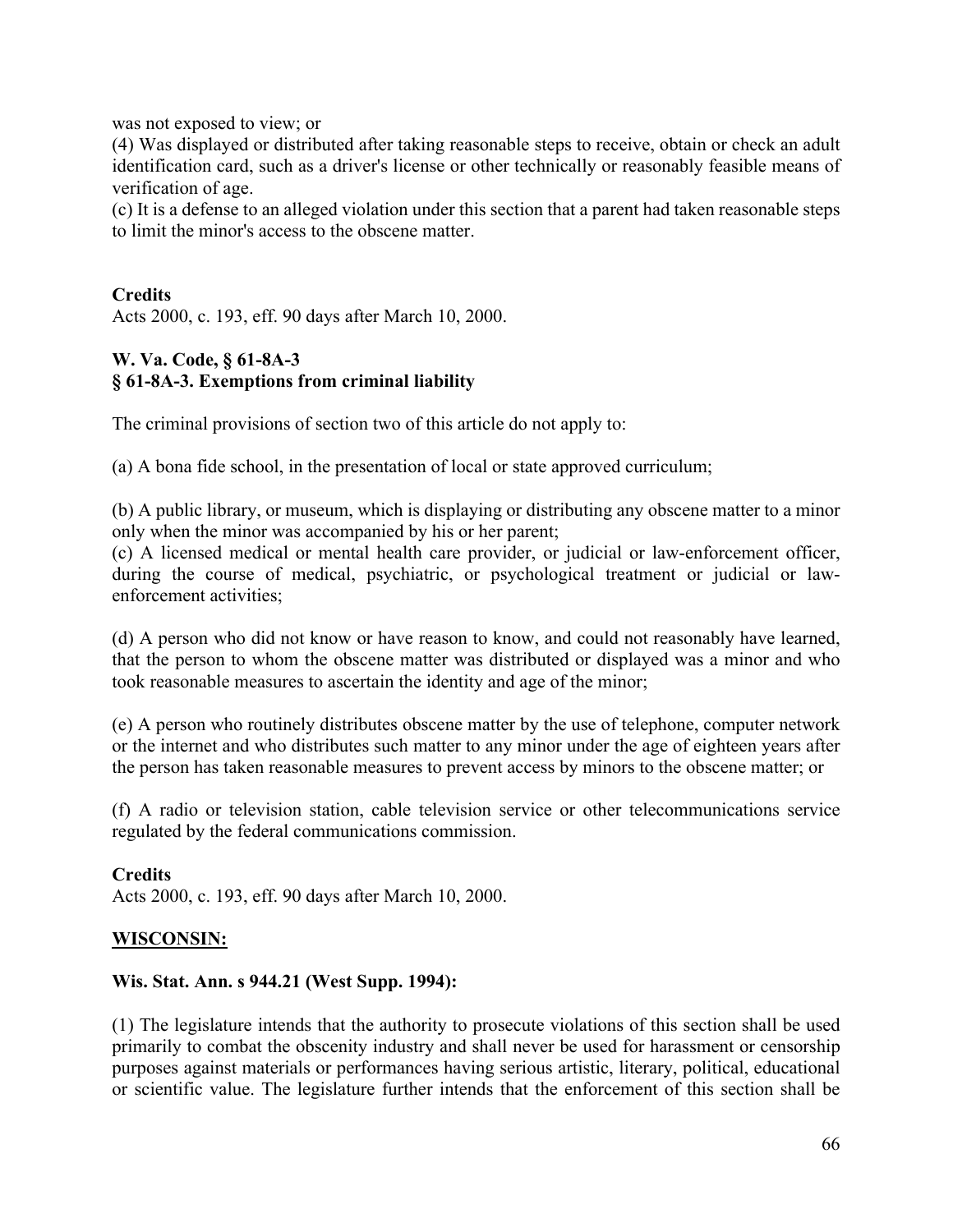consistent with the first amendment to the U.S. constitution, article I, section 3, of the Wisconsin constitution and the compelling state interest in protecting the free flow of ideas.

(2) In this section:

(a) "Community" means this state.

(am) "Exhibit" has the meaning given in s. 948.01(1d).

(b) "Internal revenue code" has the meaning specified in s. 71.01(6).

(c) "Obscene material" means a writing, picture, film, or other recording that:

1. The average person, applying contemporary community standards, would find appeals to the prurient interest if taken as a whole;

2. Under contemporary community standards, describes or shows sexual conduct in a patently offensive way; and

3. Lacks serious literary, artistic, political, educational or scientific value, if taken as a whole.

(d) "Obscene performance" means a live exhibition before an audience which:

1. The average person, applying contemporary community standards, would find appeals to the prurient interest if taken as a whole;

2. Under contemporary community standards, describes or shows sexual conduct in a patently offensive way; and

3. Lacks serious literary, artistic, political, educational or scientific value, if taken as a whole.

(dm) "Recording" has the meaning given in s. 948.01(3r).

(e) "Sexual conduct" means the commission of any of the following: sexual intercourse, sodomy, bestiality, necrophilia, human excretion, masturbation, sadism, masochism, fellatio, cunnilingus or lewd exhibition of human genitals.

(f) "Wholesale transfer or distribution of obscene material" means any transfer for a valuable consideration of obscene material for purposes of resale or commercial distribution; or any distribution of obscene material for commercial exhibition. "Wholesale transfer or distribution of obscene material" does not require transfer of title to the obscene material to the purchaser, distributee or exhibitor.

(3) Whoever does any of the following with knowledge of the character and content of the material or performance and for commercial purposes is subject to the penalties under sub. (5):

(a) Imports, prints, sells, has in his or her possession for sale, publishes, exhibits, plays, or distributes any obscene material.

(b) Produces or performs in any obscene performance.

(c) Requires, as a condition to the purchase of periodicals, that a retailer accept obscene material.

(4) Whoever does any of the following with knowledge of the character and content of the material is subject to the penalties under sub. (5):

(a) Distributes, exhibits, or plays any obscene material to a person under the age of 18 years.

(b) Has in his or her possession with intent to distribute, exhibit, or play to a person under the age of 18 years any obscene material.

(5)(a) Except as provided under pars. (b) to (e), any person violating sub. (3) or (4) is subject to a Class A forfeiture.

(b) If the person violating sub. (3) or (4) has one prior conviction under this section, the person is guilty of a Class A misdemeanor.

(c) If the person violating sub. (3) or (4) has 2 or more prior convictions under this section, the person is guilty of a Class H felony.

(d) Prior convictions under pars. (b) and (c) apply only to offenses occurring on or after June 17, 1988.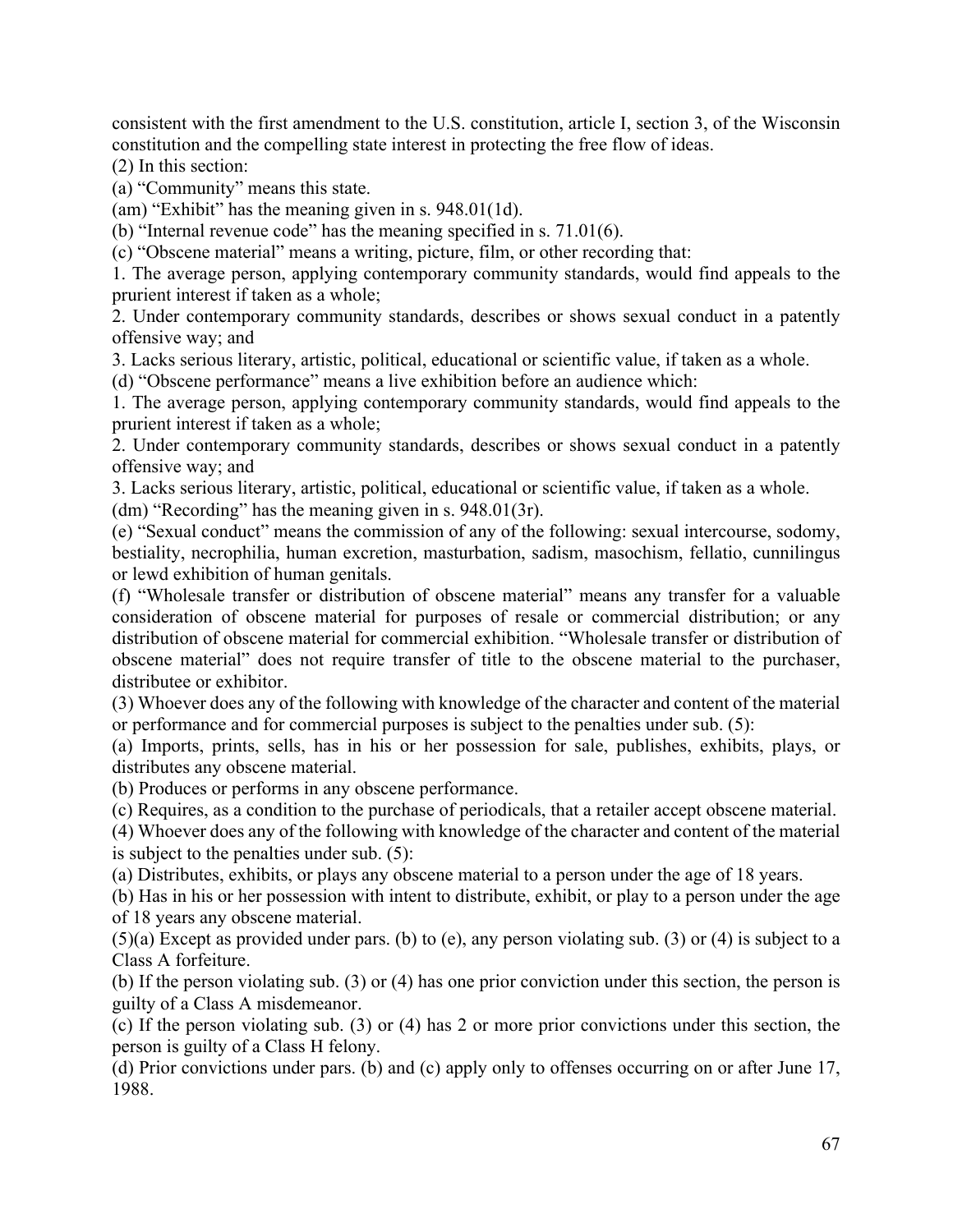(e) Regardless of the number of prior convictions, if the violation under sub. (3) or (4) is for a wholesale transfer or distribution of obscene material, the person is guilty of a Class H felony.

(5m) A contract printer or employee or agent of a contract printer is not subject to prosecution for a violation of sub. (3) regarding the printing of material that is not subject to the contract printer's editorial review or control.

(6) Each day a violation under sub. (3) or (4) continues constitutes a separate violation under this section.

(7) A district attorney may submit a case for review under s. 165.25(3m). No civil or criminal proceeding under this section may be commenced against any person for a violation of sub. (3) or (4) unless the attorney general determines under s. 165.25(3m) that the proceeding may be commenced.

(8)(a) The legislature finds that the libraries and educational institutions under par. (b) carry out the essential purpose of making available to all citizens a current, balanced collection of books, reference materials, periodicals, sound recordings and audiovisual materials that reflect the cultural diversity and pluralistic nature of American society. The legislature further finds that it is in the interest of the state to protect the financial resources of libraries and educational institutions from being expended in litigation and to permit these resources to be used to the greatest extent possible for fulfilling the essential purpose of libraries and educational institutions.

(b) No person who is an employee, a member of the board of directors or a trustee of any of the following is liable to prosecution for violation of this section for acts or omissions while in his or her capacity as an employee, a member of the board of directors or a trustee:

1. A public elementary or secondary school.

2. A private school, as defined in s. 115.001(3r), or a tribal school, as defined in s. 115.001(15m).

3. Any school offering vocational, technical or adult education that:

a. Is a technical college, is a school approved by the educational approval board under s. 38.50, or is a school described in s.  $38.50(1)(e)6$ ., 7. or 8.; and

b. Is exempt from taxation under section  $501(c)(3)$  of the internal revenue code.

4. Any institution of higher education that is accredited, as described in s. 39.30(1)(d), and is exempt from taxation under section  $501(c)(3)$  of the internal revenue code.

5. A library that receives funding from any unit of government.

(9) In determining whether material is obscene under sub. (2)(c) 1. and 3., a judge or jury shall examine individual pictures, recordings of images, or passages in the context of the work in which they appear.

(10) The provisions of this section, including the provisions of sub. (8), are severable, as provided in s. 990.001(11).

# **Credits:**

1994, 2007, 2010

# **WYOMING:**

Wyoming recodified its criminal law based in part on the ALI-MPC in 1983.

# **§ 6-4-302. Promoting obscenity; penalties**

(a) A person commits the crime of promoting obscenity if he:(i) Produces or reproduces obscene material with the intent of disseminating it;(ii) Possesses obscene material with the intent of disseminating it; or(iii) Knowingly disseminates obscene material.